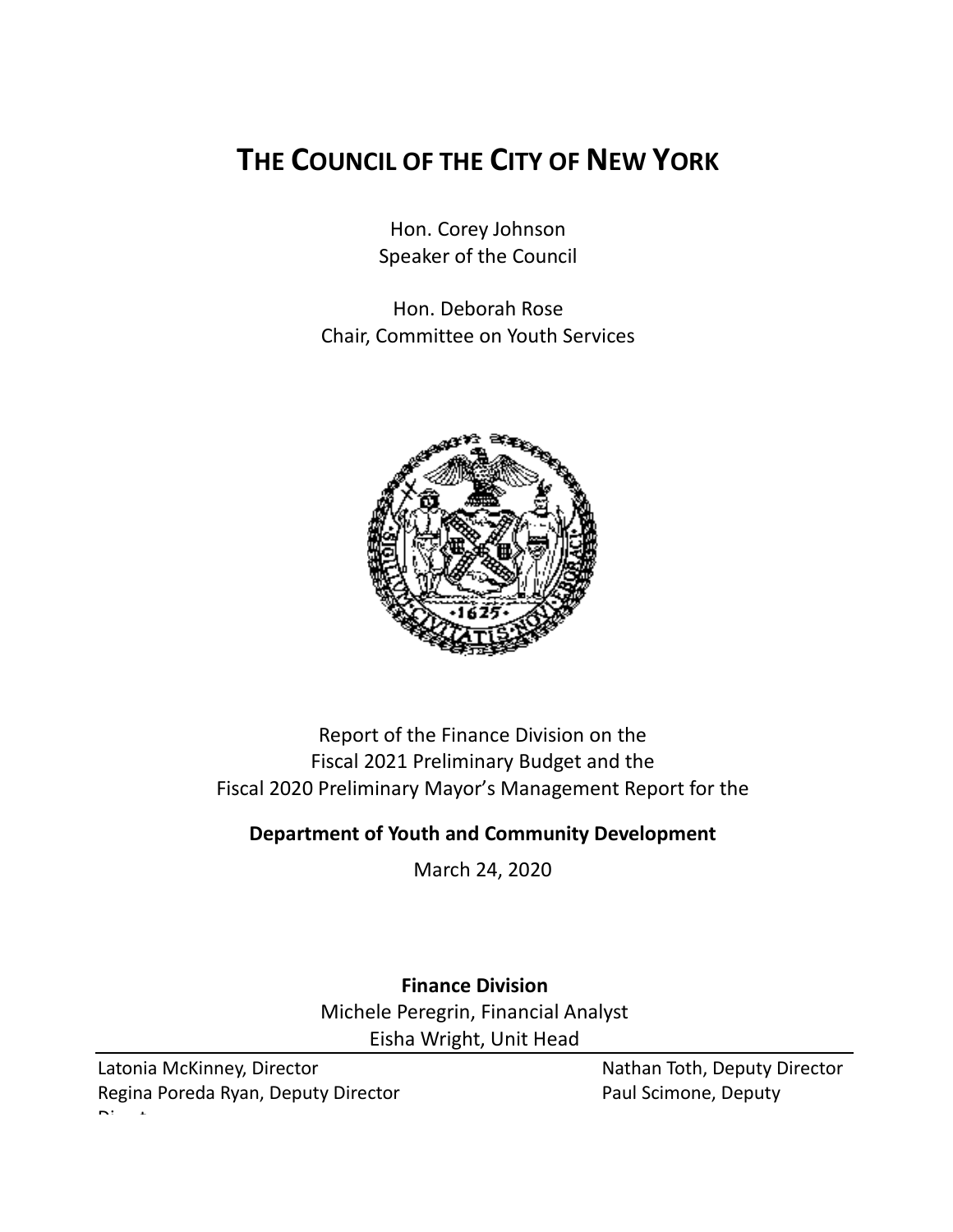# **Table of Contents**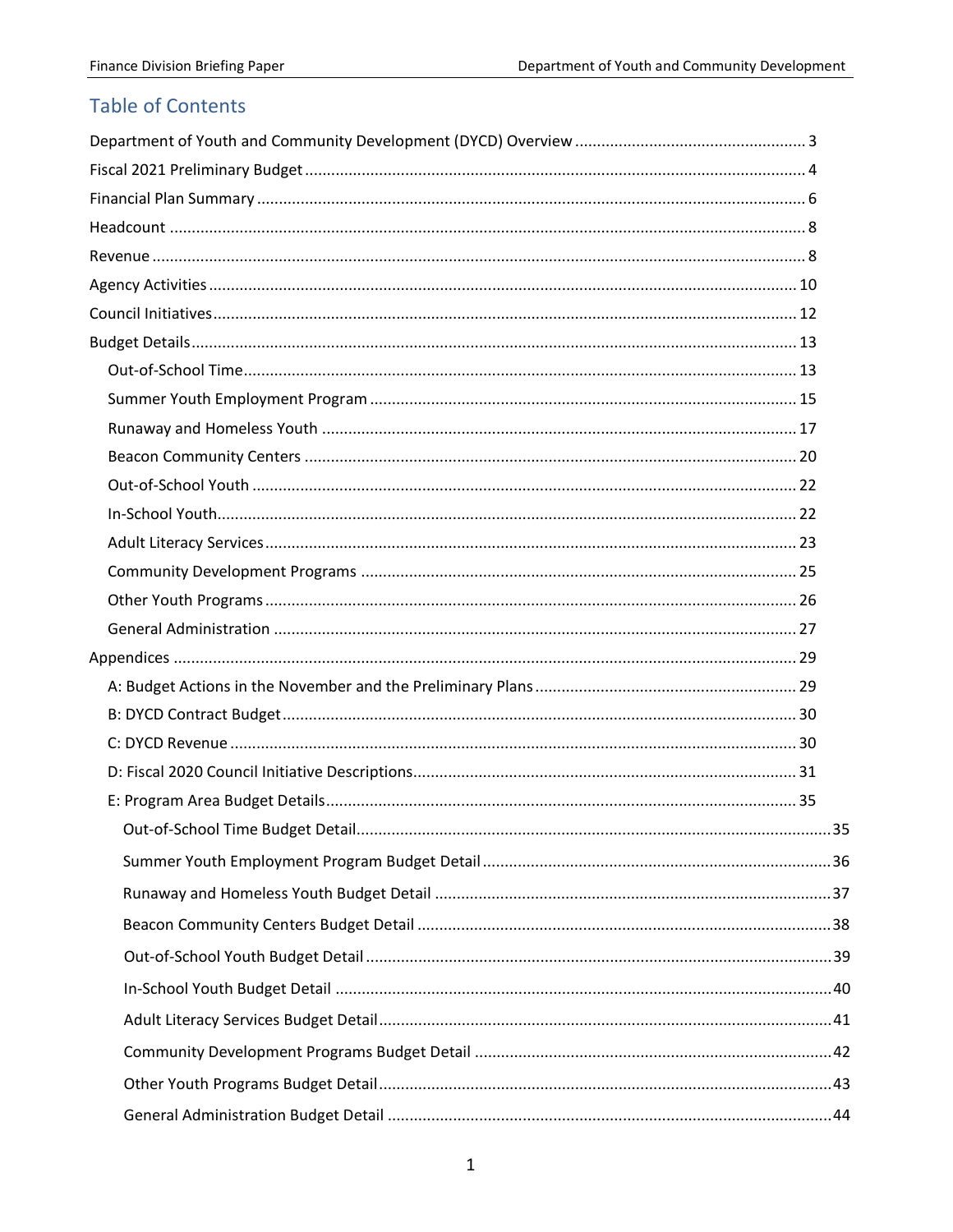|--|--|--|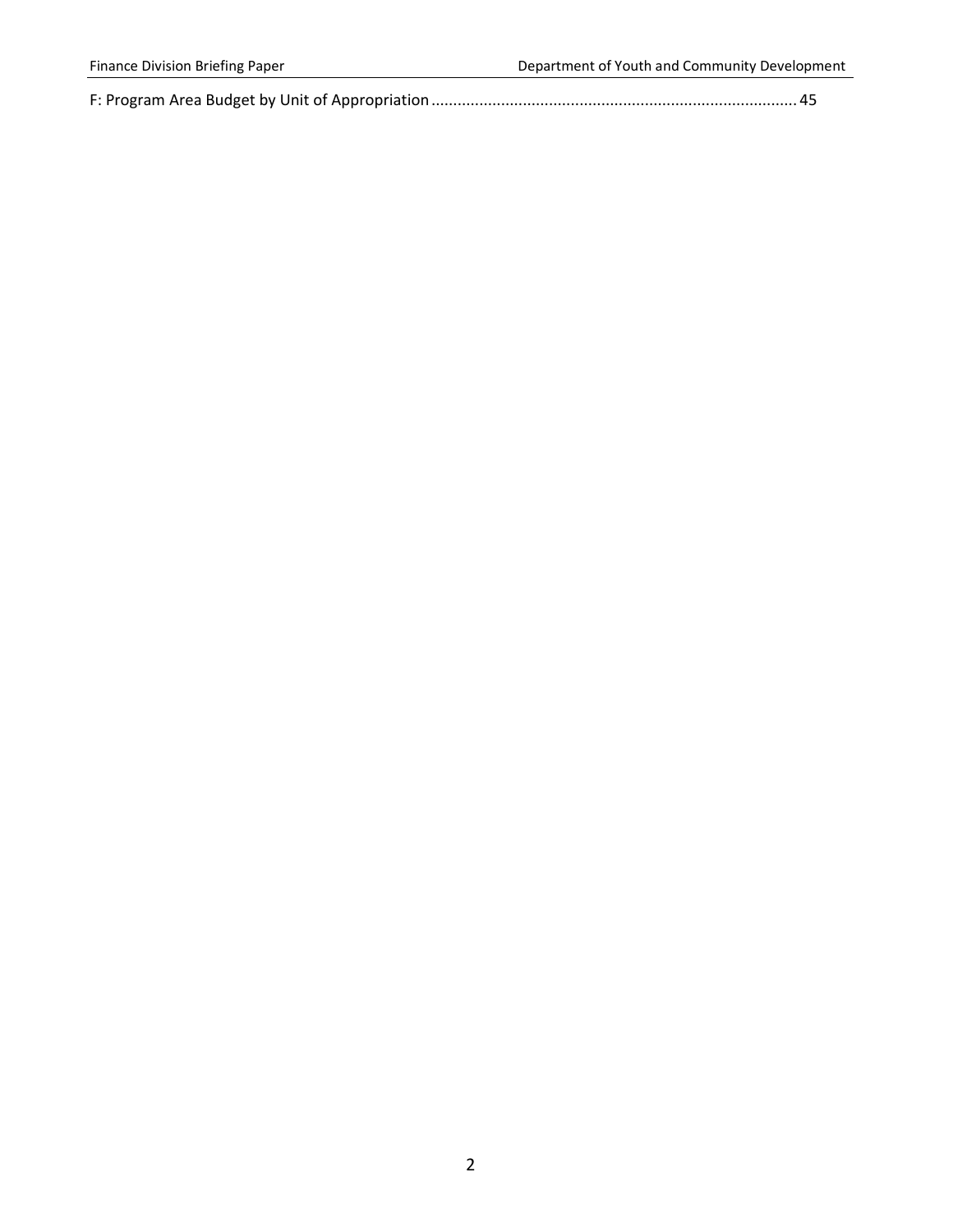#### <span id="page-3-0"></span>**Overview**

Department of Youth and Community Development (DYCD) prioritizes investments in programs that aim to eliminate disparities among New Yorkers and improve quality of life for all residents. During the current administration, DYCD achievements include a significant expansion in programs for young people, NYCHA residents, and runaway and homeless youth, including those who identify as transgender or non-binary.



DYCD contracted with more than 1,134 community-based organizations that served 337,599 New York City youth in a variety of educational, social, cultural, recreational, and employment related opportunities. The majority of youth are served through one of four program areas: Comprehensive After-School System of NYC (COMPASS), Summer Youth Employment Program (SYEP), Beacon, and Cornerstone.

DYCD's afterschool programs, known as COMPASS, offer school-age youth a mix of academic support, sports, recreational activities, and arts and cultural experiences afterschool and summers. As part of the Administration's commitment to providing free afterschool programs to all middle school students, School's Out NYC (SONYC), a division of COMPASS, provides opportunities for more than 70,000 young people in grades six to eight.

DYCD also oversees the City's youth workforce development system, known as Workforce Connect. A cooperative of programs including SYEP, Work, Learn and Grow (WLG), Advance and Earn, Train and Earn and Learn and Earn introducing youth and young adults to the job market and support them in developing the expertise to thrive. DYCD also administers the City's portfolio of services for runaway and homeless youth (RHY), the 91 Beacon community centers, which serve youth, adults and families, as well as 94 Cornerstone community center programs in New York City Housing Authority (NYCHA) facilities.

Lastly, DYCD launched an online platform, *[discover](https://discoverdycd.dycdconnect.nyc/home)*DYCD, designed to connect New Yorkers to DYCD programs and additional city-funded resources. The Agency is working on a sign-up feature that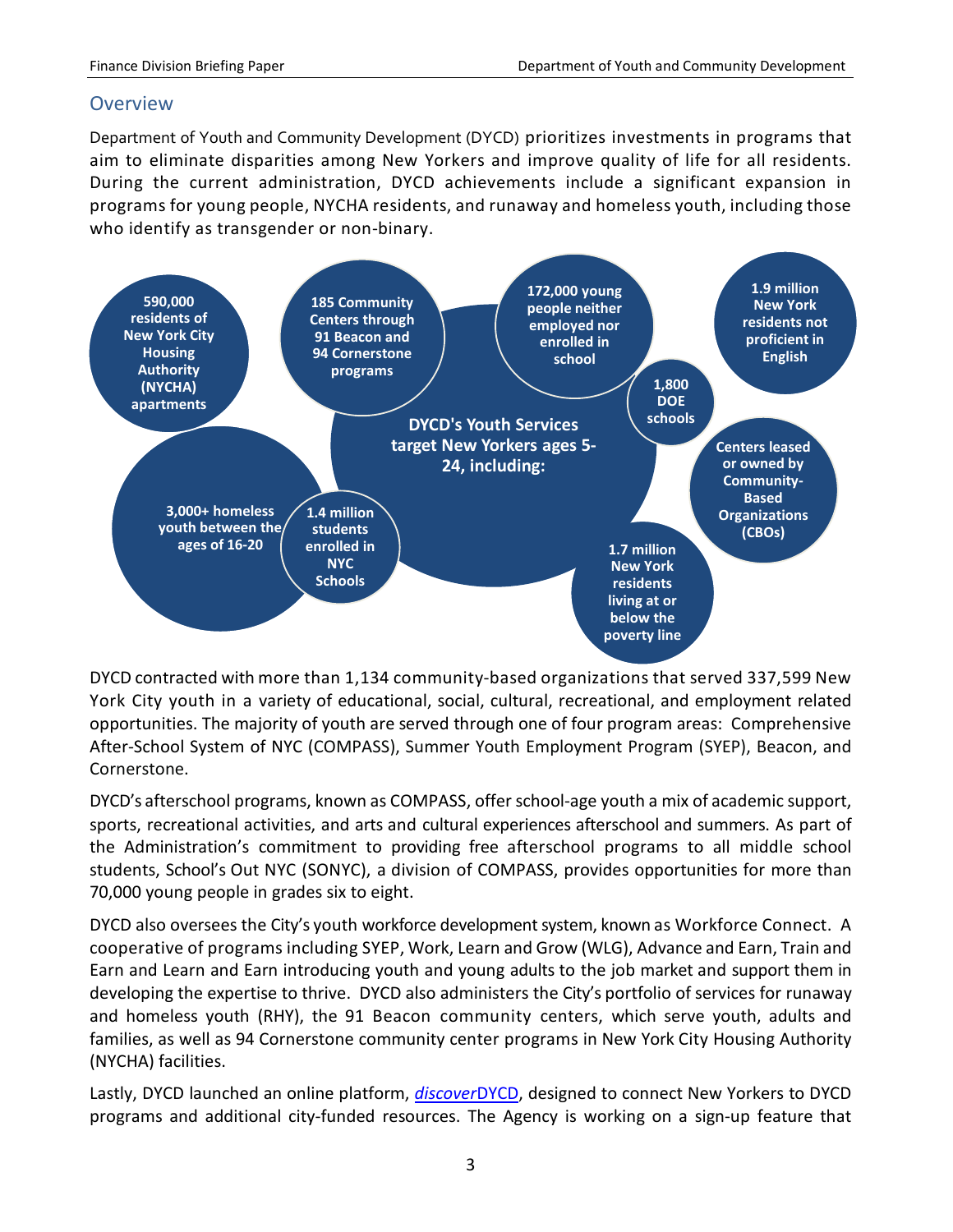allows users to apply for services directly from the web or a smartphone, which is estimated to go online later in this calendar year.

This report presents an overview of DYCD's Fiscal 2021 Preliminary Budget and Fiscal 2020 Preliminary Mayor's Management Report (PMMR). DYCD does not have a Capital Budget. The report begins with a review of the agency's overall budget and significant programs, followed by a summary on agencywide activities, then a review of Fiscal 2020 Council Initiatives, and an overview of each other than personal services (OTPS) program area budget. Appendices with detailed budget data are included.



#### **DYCD Budget since Fiscal 2018**

*Dollars in Thousands*

## <span id="page-4-0"></span>Fiscal 2021 Preliminary Budget

DYCD's Fiscal 2021 Preliminary Budget totals approximately \$767 million, including \$43 million for personal services (PS) to support 564 full-time employees and \$724 million for OTPS. This represents less than one percent of the City's total Fiscal 2021 Preliminary Budget of \$93.5 billion. The PS budget accounts for six percent of DYCD's total budget, and the OTPS budget accounts for 94 percent, as DYCD is primarily a contracting agency.

The Fiscal 2020 Budget has grown by \$32.1 million since adoption, this includes \$1 million in PS and \$31.1 million in OTPS. The growth is driven by recognition of federal revenue mid-year. The current Fiscal 2020 Budget includes a budgeted headcount of 574 full-time positions, increasing by six positions since adoption.

#### **Fiscal 2021 Preliminary Budget Highlights**

The Fiscal 2021 Preliminary Plan includes no new needs in DYCD's Fiscal 2020 and Fiscal 2021 budgets, it does however include savings related to agency underspending of \$5 million in Fiscal 2020and \$1 million in Fiscal 2021 and the outyears. The November 2019 Plan included one new need for the indirect cost rate initiative and several adjustments impacting both the Fiscal 2020 and Fiscal 2021 budget. See the following highlight.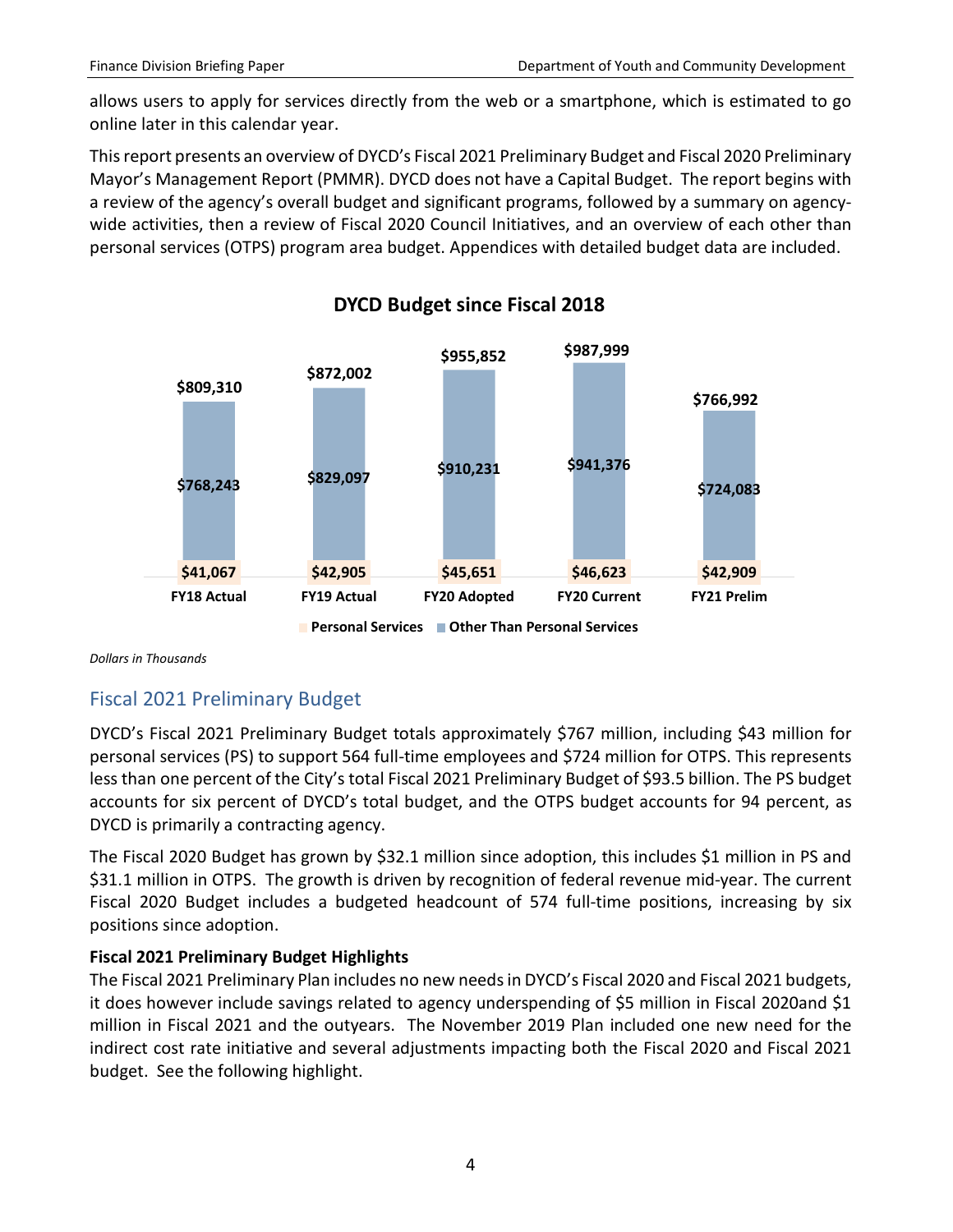#### **New Needs**

**Indirect Cost Rate.** The November 2019 Plan included \$3.7 million in Fiscal 2020 and the outyears for the indirect cost rate initiative. Citywide, \$54 million was added to the Plan across 12 agency's to cover the 10 percent de minimis increase for Human Services providers. Specifics relating to allowable indirect costs are found online within the Cost Manual, [https://www1.nyc.gov/assets/nonprofits/downloads/pdf/NYC%20HHS%20Cost%20Policies%](https://www1.nyc.gov/assets/nonprofits/downloads/pdf/NYC%20HHS%20Cost%20Policies%20and%20Procedures%20Manual.pdf) [20and%20Procedures%20Manual.pdf.](https://www1.nyc.gov/assets/nonprofits/downloads/pdf/NYC%20HHS%20Cost%20Policies%20and%20Procedures%20Manual.pdf) The City wanted to ensure the work being conducted by nonprofits was fully covered, as many costs cannot be readily identified with a contract, yet accountable indirect costs directly impact the work outcomes and such a contract.

#### **Savings**

**Agency-wide underspending.** The Fiscal 2021 Preliminary Plan includes a baseline saving of \$5 million in Fiscal 2020 declining to \$1 million in Fiscal 2021 and the outyears. This is a bottom-line adjustment that the Administration generates toward the end of the fiscal year due to underspending within contract budgets.

#### **Preliminary Mayor's Management Report (PMMR) Highlights**

Notable performance metrics related to DYCD in the 2020 PMMR include the following.

- In Fiscal 2020, DYCD's Runaway Homeless Youth (RHY) programs increased the number of certified residential beds available to youth ages 16 to 20, from 606 to 753. The number of youth served through Transitional Independent Living (TIL) support programs rose to 646 at the end of the Fiscal 2020 four-month period, an increase of 24 percent over the 521 youth served over the equivalent period last year. The number of youth served through crisis services programs marginally declined by 3 percent to 971 compared to 999 over the same time last year.
- Participation in SYEP reached a new high of 74,453 youths in the summer of 2019 during Fiscal 2020, representing an increase of 399 participants over the summer of 2018 during Fiscal 2019. The growth in enrollment reflects increased funding. Programmatic spending rose to \$164.0 million in summer 2019, compared to \$149.8 million in summer 2018. As part of SYEP's new service model, older youth participants, ages 16 to 24, were placed in 13,157 worksites and younger participants, ages 14 to 15, were placed in 808 Project Based Learning projects.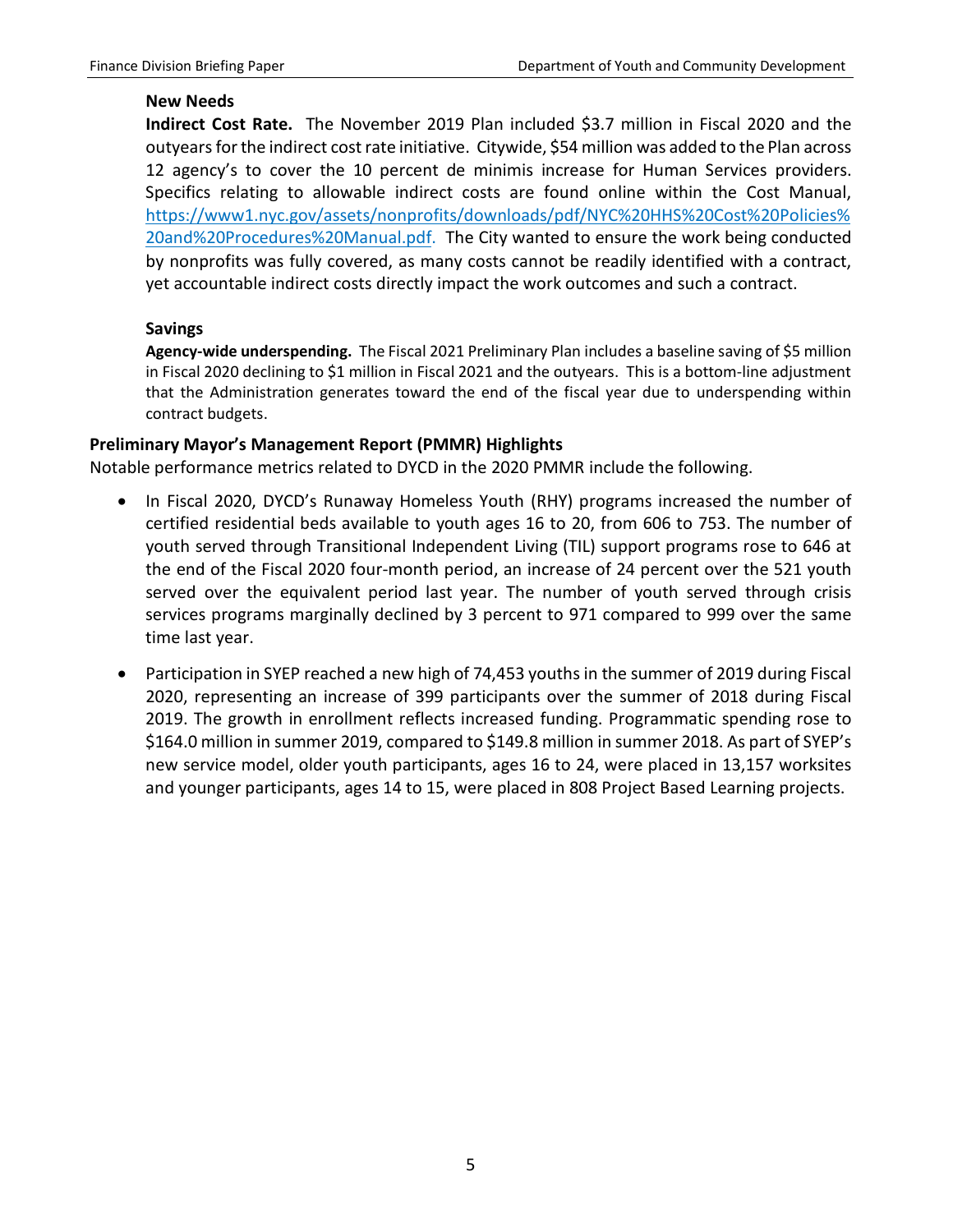#### <span id="page-6-0"></span>Financial Plan Summary

The table below delineates DYCD's actual budgets for Fiscal Years 2018 and 2019 and the Fiscal 2020 Adopted Budget, Fiscal 2020 current budget and the Fiscal 2021 Preliminary Budget. Included are the Agency's revenue streams and the Fiscal 2020 Adopted Budget's difference compared to the Fiscal 2021 Preliminary Plan.

| <b>DYCD Financial Summary</b><br><b>Dollars in Thousands</b> |                |                |                |                         |             |               |
|--------------------------------------------------------------|----------------|----------------|----------------|-------------------------|-------------|---------------|
|                                                              | <b>FY18</b>    | <b>FY19</b>    | <b>FY20</b>    | <b>Preliminary Plan</b> |             | *Difference   |
|                                                              | <b>Actuals</b> | <b>Actuals</b> | <b>Adopted</b> | <b>FY20</b>             | <b>FY21</b> | FY20-FY21     |
| <b>Budget by Program Area</b>                                |                |                |                |                         |             |               |
| <b>Adult Literacy</b>                                        | \$16,108       | \$16,878       | \$30,032       | \$22,832                | \$9,281     | (520, 751)    |
| <b>Beacon Community Centers</b>                              | 123,043        | 127,298        | 117,978        | 130,774                 | 123,029     | 5,051         |
| <b>Community Development Programs</b>                        | 63,652         | 74,010         | 119,300        | 125,273                 | 30,955      | (88, 345)     |
| <b>General Administration</b>                                | 25,057         | 26,113         | 71,834         | 57,976                  | 70,955      | (879)         |
| In-School Youth Programs                                     | 4,290          | 3,993          | 4,463          | 4,294                   | 4,467       | 4             |
| <b>Other Youth Programs</b>                                  | 54,252         | 58,525         | 47,052         | 51,492                  | 8,974       | (38,078)      |
| Out-of-School Time                                           | 331,949        | 345,332        | 346,839        | 345,840                 | 328,828     | (18, 011)     |
| Out-of-School Youth                                          | 14,787         | 13,645         | 16,187         | 16,694                  | 16,098      | (89)          |
| Runaway and Homeless Youth                                   | 34,143         | 43,314         | 43,789         | 47,309                  | 45,382      | 1,593         |
| Summer Youth Employment Program                              | 142,029        | 162,895        | 158,378        | 185,515                 | 129,023     | (29, 355)     |
| <b>TOTAL</b>                                                 | \$809,310      | \$872,003      | \$955,852      | \$987,999               | \$766,992   | ( \$188, 860) |
| <b>Funding</b>                                               |                |                |                |                         |             |               |
| City Funds                                                   | \$553,134      | \$608,498      | \$730,631      | \$726,800               | \$542,279   | (5188, 352)   |
| <b>Other Categorical</b>                                     | 2,120          | 2,045          | 0              | 1,861                   | 0           | 0             |
| State                                                        | 7,182          | 7,040          | 5,275          | 7,015                   | 5,275       | 0             |
| Federal - Community Development                              | 7,408          | 7,400          | 7,520          | 7,520                   | 7,145       | (375)         |
| Federal - Other                                              | 77,468         | 80,017         | 55,018         | 86,209                  | 54,983      | (35)          |
| Intra-City                                                   | 161,997        | 167,003        | 157,408        | 158,594                 | 157,310     | (98)          |
| <b>TOTAL</b>                                                 | \$809,310      | \$872,003      | \$955,852      | \$987,999               | \$766,992   | ( \$188, 860) |
| <b>Budgeted Headcount</b>                                    |                |                |                |                         |             |               |
| <b>Full-Time Positions</b>                                   | 483            | 480            | 568            | 574                     | 564         | (4)           |
| <b>Full-Time Equivalent Positions</b>                        | 49             | 64             | 5              | 13                      | 6           | 1             |
| <b>TOTAL</b>                                                 | 532            | 544            | 573            | 587                     | 570         | (3)           |

*\*The difference of Fiscal 2020 Adopted Budget compared to Fiscal 2021 Preliminary Budget.*

DYCD's Fiscal 2021 Preliminary Budget of \$767.million is approximately \$189 million lessthan its Fiscal 2020 Adopted Budget of \$956 million. The reduction is driven by five program areas, which includes Other Youth Programs, Community Development Programs, Out-of-School Time, Out-of-School Youth and Adult Literacy.

Since the adoption of the Fiscal 2020 Budget, updates to the City's Financial Plan have introduced several changes to DYCD's budgets for Fiscal 2020 and Fiscal 2021. For Fiscal 2020, these include the baseline add of \$3.7 million in new needs for the Indirect Cost Rate Initiative, and approximately \$28.4 million in other adjustments. These actions reconcile the Department to its current budget of approximately \$988 million. Of these additional funds, a reduction of \$1 million reflects a takedown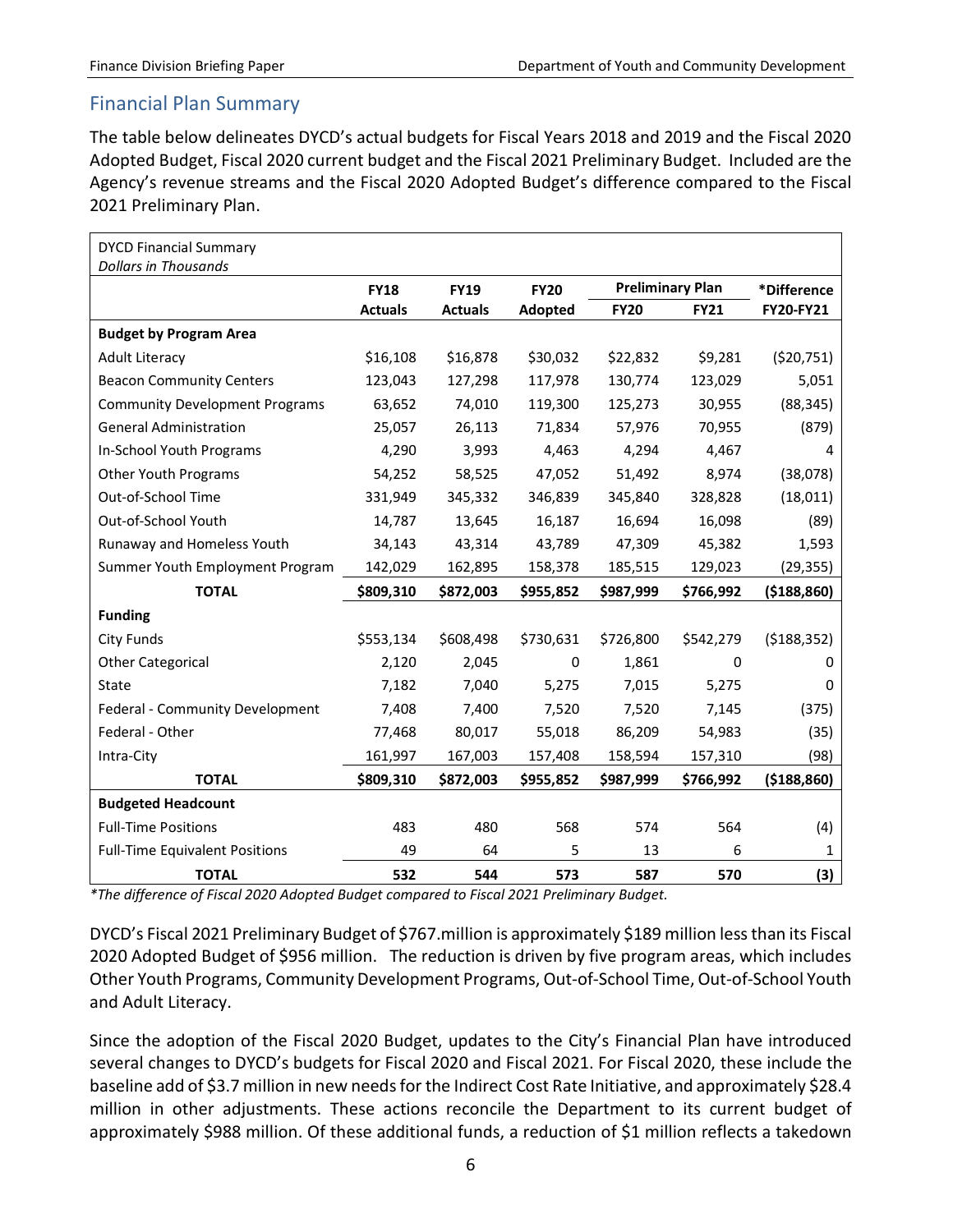in agency accruals and \$1.8 million in intra-city transfers to other agencies for Adult Literacy. Expected State support for SYEP accounts for \$22.8 million included in the November 2019 Plan. For Fiscal 2021, changes included \$3.7 million for the Indirect Cost Rate Initiative and a reduction of \$2.9 million in other adjustments, with a net impact of \$821,000. For a full list of DYCD's budget actions since the Fiscal 2020 Adopted Budget, see Appendix A.

Excluded from the Fiscal 2021 Preliminary Budget was the \$108 million of Council discretionary funding, along with State contributions to the City's SYEP program of just over \$1 million, \$31 million in federal grants and one-time adds included by the Administration for summer SONYC, WLG, and SYEP, which totaled approximately \$47 million in Fiscal 2020.

DYCD's budget includes six units of appropriation pairs (U/As): Executive and Administrative PS 002, Workforce Programs PS 105, Program Services PS 311, Community Development OTPS 005, Workforce Programs OTPS 106 and General OTPS 312. In the Fiscal 2021 Preliminary Budget, \$563 million, or 73 percent, of all funding for DYCD runs through the General OTPS U/A. The Budget Function Analysis (BFA) report prepared by the Office of Management and Budget (OMB) reorganizes DYCD's budget into program areas, as displayed on the table above and referred to throughout this report.

The following chart illustrates programming in DYCD's three largest program areas. The Council is charged with effective command of the City's budget each year. The Council votes on the budget at the U/A level, not the BFA, the City's present budget arrangement for DYCD makes transparency opaque rather than clear. For accuracy of oversight, the U/As in DYCD's budget should plainly mirror the programs by matching those in the BFA. Through negotiations with the Council, OMB added a pair of new U/As under Workforce Programs to the Fiscal 2020 and 2021 budgets. For a breakdown of program area funding by U/A see Appendix F.

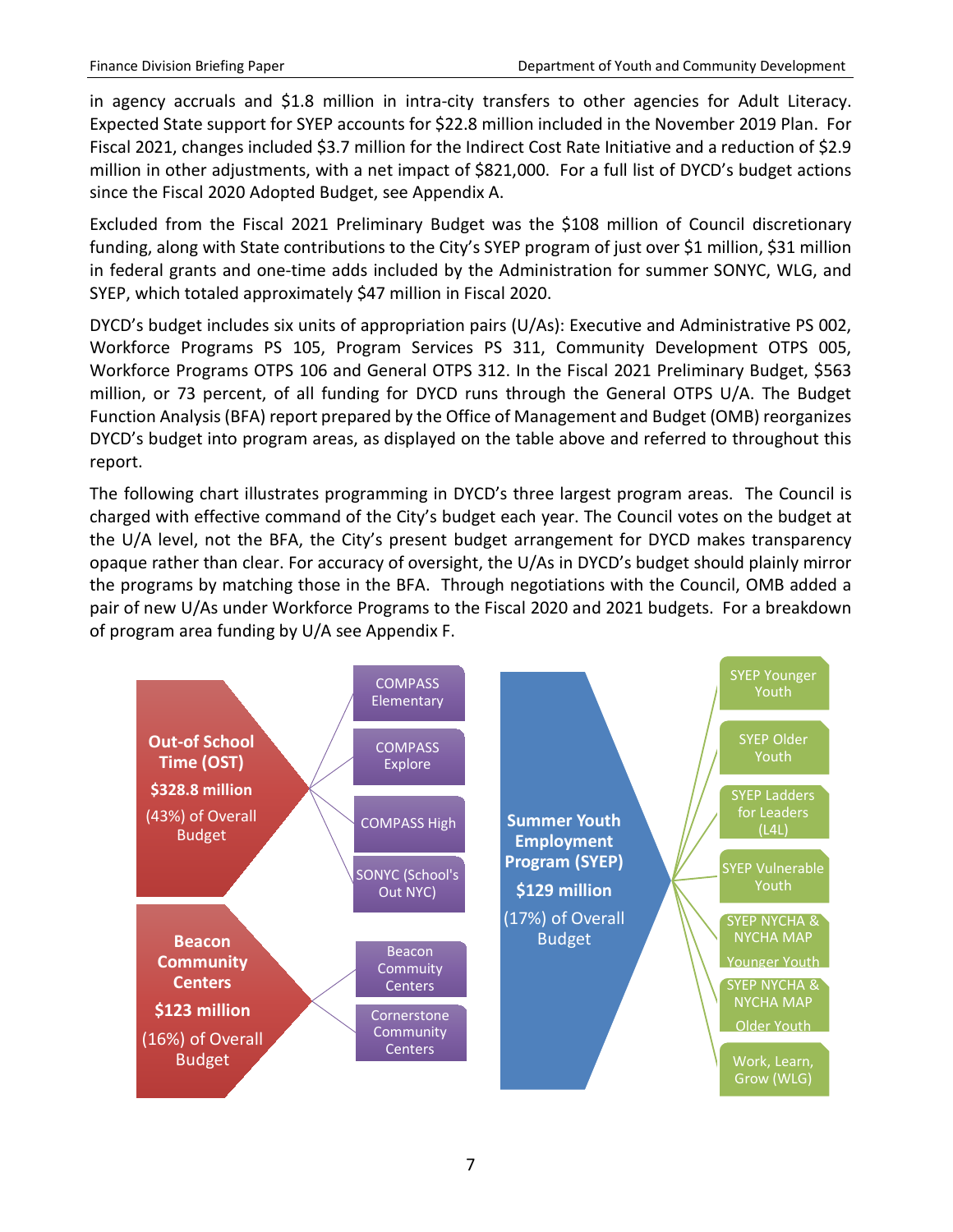



#### <span id="page-8-0"></span>Headcount

*Dollars in Thousands*

The Fiscal 2021 Preliminary Budget supports 564 full-time positions across DYCD. Decreases in positions in the Fiscal 2021 Preliminary Budget result in the overall budgeted headcount by four positions.

#### <span id="page-8-1"></span>Revenue

The Fiscal 2021 Preliminary Budget has three primary sources of revenue for DYCD: intra-city transfers, federal grants, and State grants. Together, this revenue accounts for \$224.7 million, or 29 percent of DYCD's Fiscal 2021 Preliminary Budget. The remainder of DYCD's Fiscal 2021 Preliminary Budget comprises City Tax-Levy (CTL) funding. Of note, the Preliminary Plan usually does not include all of the other grants that the Department will receive over the course of the coming fiscal year, as federal and State grants are recognized and awarded on a year-byyear basis. For instance, State contributions to SYEP, which totaled



\$22.9 million in Fiscal 2020, did not appear in the Fiscal 2020 Budget until the November 2019 Plan.

Intra-City transfers represent 70 percent of all DYCD revenue. The bulk totals approximately \$141.9 million from the Department of Education (DOE) to DYCD to support afterschool programming. Since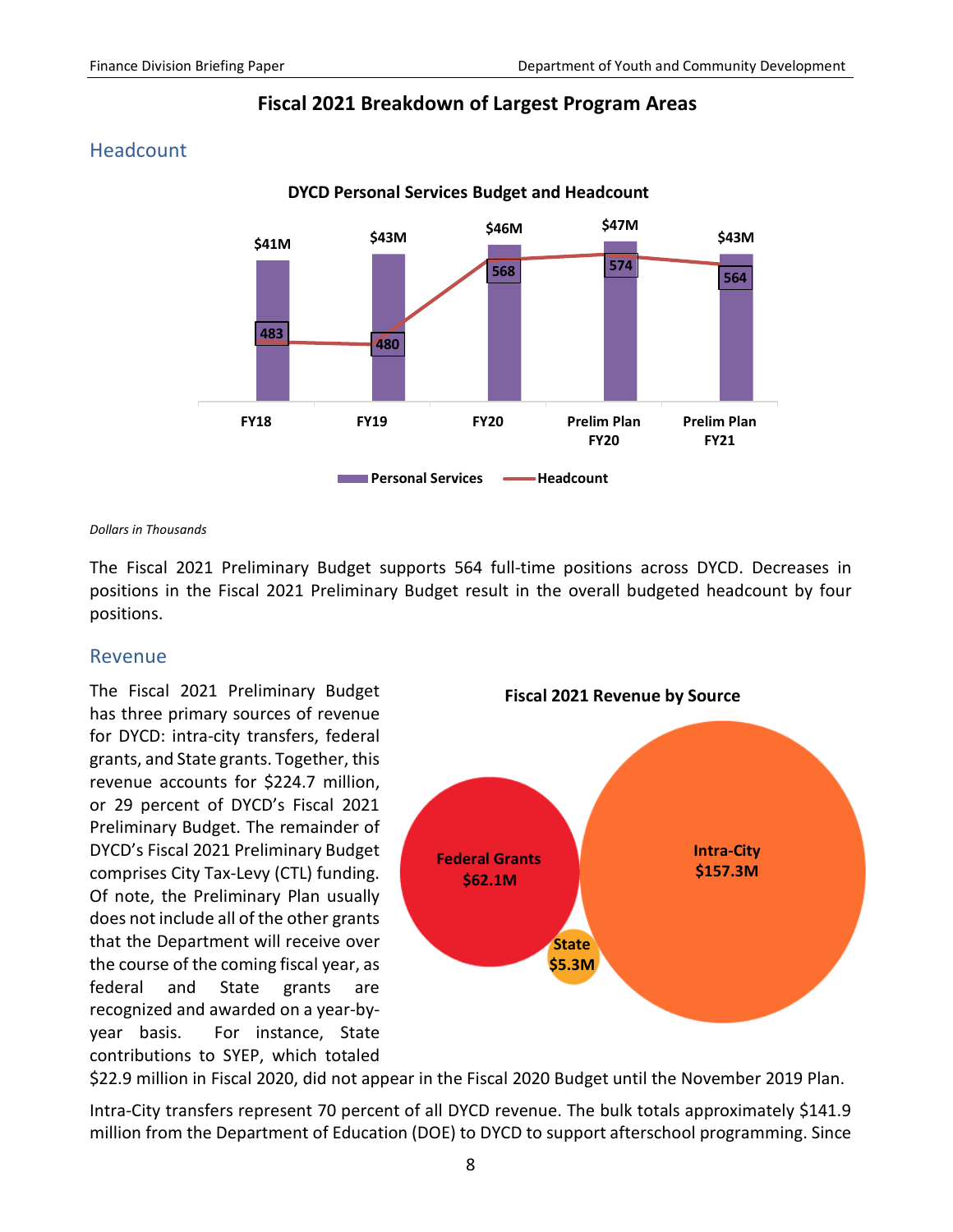Fiscal 2015, the Administration has shifted a portion of the DOE's State school aid to DYCD to pay for SONYC afterschool programming opening fees. Additional intra-City revenue supports Beacon and Cornerstone Community Centers at approximately \$14.5 million, and the remainder services programs under Other Youth Programs, Out of School Time, SYEP and RHY. DYCD also receives a variety of federal grants. The Fiscal 2021 Preliminary Budget includes \$62.1 million in federal aid under the following programs. The below transfers all came into DYCD's budget in the November 2019 Plan.

- **The Child and Adult Care Food Program (CACFP).** DYCD received \$3.9 million in Fiscal 2020 for managing Cornerstone sites shifted to the DYCD from the New York City Housing Authority (NYCHA). DYCD began to receive these grants in Fiscal 2016 for breakfast, lunch, dinner and snacks for the participants in the Cornerstone programs.
- **Community Development Block Grant (CDBG) Program.** DYCD received approximately \$7.5 million in CDBG funding this year, and the Fiscal 2021 Preliminary Plan includes \$7.1 million. DYCD's Adult Literacy, Beacon Community Centers and Community Development Program areas all receiving allocations from this grant.
- **Community Service Block Grant (CSBG) Program.** The Fiscal 2021 Preliminary Budget includes approximately \$30.4 million in CSBG support for DYCD programs, whereas the Fiscal 2020 Budget includes \$34.8 million. DYCD's Adult Literacy, Community Development, Other Youth Programs and SYEP, as well as General Administration for positions working within CSBGfunded program areas, are funded by this grant.
- **Temporary Assistance for Needy Families (TANF).** In Fiscal 2020, DYCD received \$22.9 million in TANF assistance for SYEP. The TANF program is designed to help low-income families achieve self-sufficiency. TANF funding supports SYEP jobs that have specifically been designated for low-income youth.
- **Workforce Innovation and Opportunity Act (WIOA) Program.** The Fiscal 2020 budget reflects DYCD received approximately \$24.5 million in WIOA grants, and the Fiscal 2021 Preliminary Plan includes \$24.5 million, including \$2.5 million to support central administrative costs. In New York City, WIOA supports Community Development, In-School Youth, Other Youth programs, Out-of-School Youth and SYEP programming, as well as General Administration supports touched-on through the areas.

For further breakdown of DYCD's revenue projections for Fiscal 2020 and 2021, see Appendix C.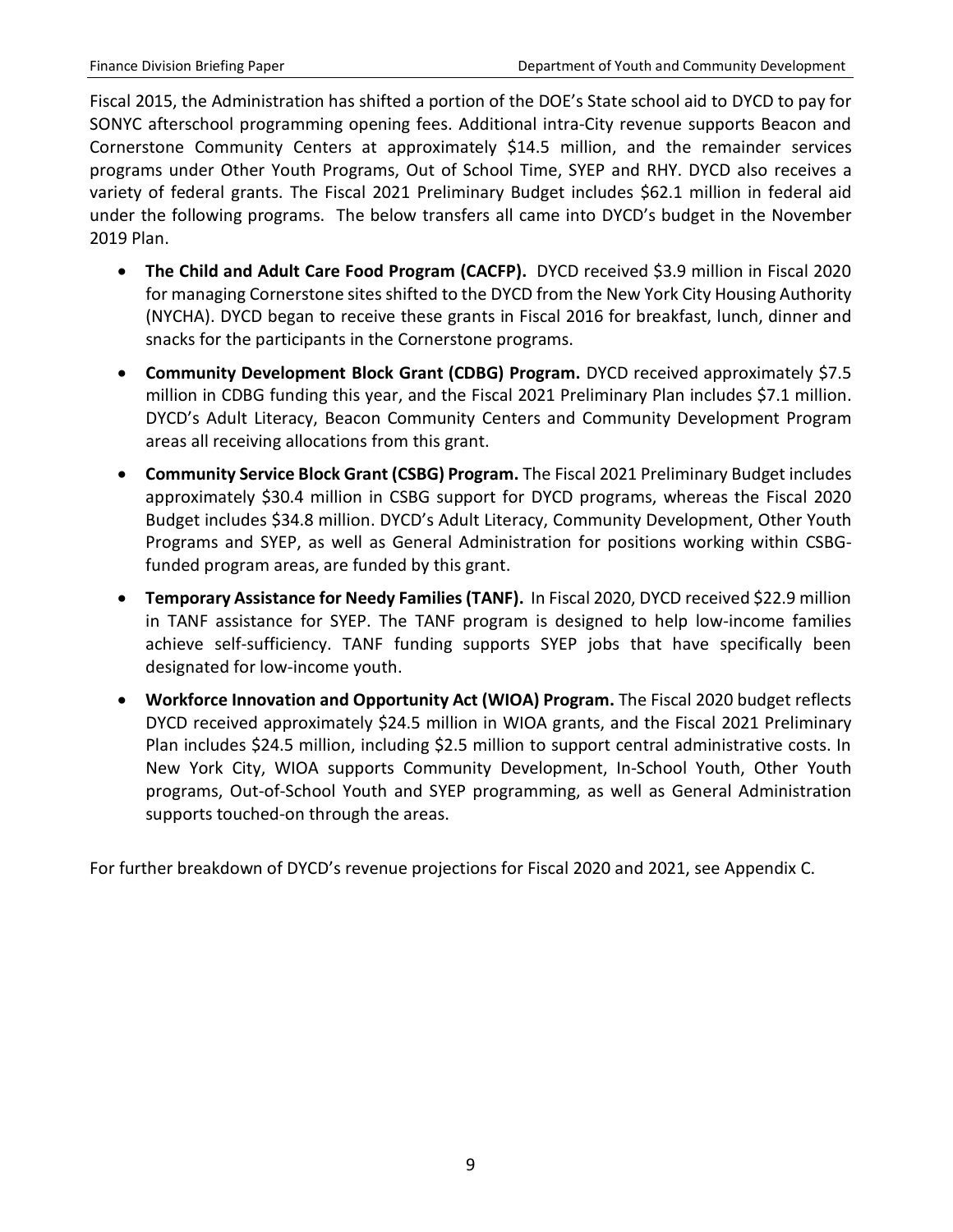#### <span id="page-10-0"></span>Agency Activities

DYCD invests in a network of community-based organizations and programs to alleviate the effects of poverty and to provide opportunities to all New Yorkers and communities to flourish. The Agency is able to accomplish this mission by administering contracts awarded for these direct services and working within the City's partnership of health and human service providers to strengthen services and connect individuals with existing resources, potentially outside of DYCD's direct portfolio. The following are a few methods that DYCD's employs to meet this mission.

#### **Community Action Board (CAB)**

DYCD received approximately \$34 million in federal funds in Fiscal 2020 through the CSBG program. As a requirement for funding, DYCD must convene a Community Action Board (CAB) to lead and advise community action initiatives funded under the program. The 45-member CAB is composed of 22 residents of low-income communities, 15 elected public officials, and eight representatives from the private sector. Public officials include the Office of the Speaker, the Mayor, the Comptroller, the Public Advocate, and the five Borough Presidents, as well as members of the Council.

The CAB meets six times between September and June of each fiscal year to review DYCD's use of CSBG funds throughout the year. Presentations to the Board include quarterly financial reports, summaries of community-based surveys and needs assessments, and discussions of specific programs that receive CSBG support. In order to maximize the impact of the federal CSBG funding, DYCD targets funds to low-income communities, which it designates as Neighborhood Development Areas (NDAs). Each NDA is represented by a Neighborhood Advisory Board (NAB), which is comprised of residents of the community. Each NAB has a maximum of 12 members, six of whom are appointed by DYCD and six of whom are nominated by elected officials with the highest number of low-income families in their jurisdiction and appointed by DYCD. Throughout the five boroughs there 41 NDAs, which DYCD targets to improve services for by creating a Community Profile for each NDA, which clarifies service gaps reported from NAB members.

In 2019, from April through October, a new analysis of poverty data for New York City resulted in newly tabulated NDA designations. Compared to the current NDAs, there is substantial overlap in the area that are to be served. New areas to be included are those that have experienced an increase in the number of persons with low incomes. The areas that are no longer part of an NDA represents areas with historically high concentrations of poverty, many of which have been receiving support services and have been steadily improving economically. As a result, CSBG dollars will reach the neighborhoods and individuals intend by federal legislation.

The goal is to use data to inform future decision-making, and these surveys were organized to target the needs specific to each community. The concept paper from this analysis was released on January 31, 2020 with a subsequent Request for Proposals (RFP) slated to be released in the spring of 2020 with a maximum allotment of annual funding at \$16.5 million with program funding ranging between \$50,000 and \$100,000 per program. Related programming will include; adult literacy, economic development, healthy families, high school youth educational support, immigrant services, senior services, and crime prevention.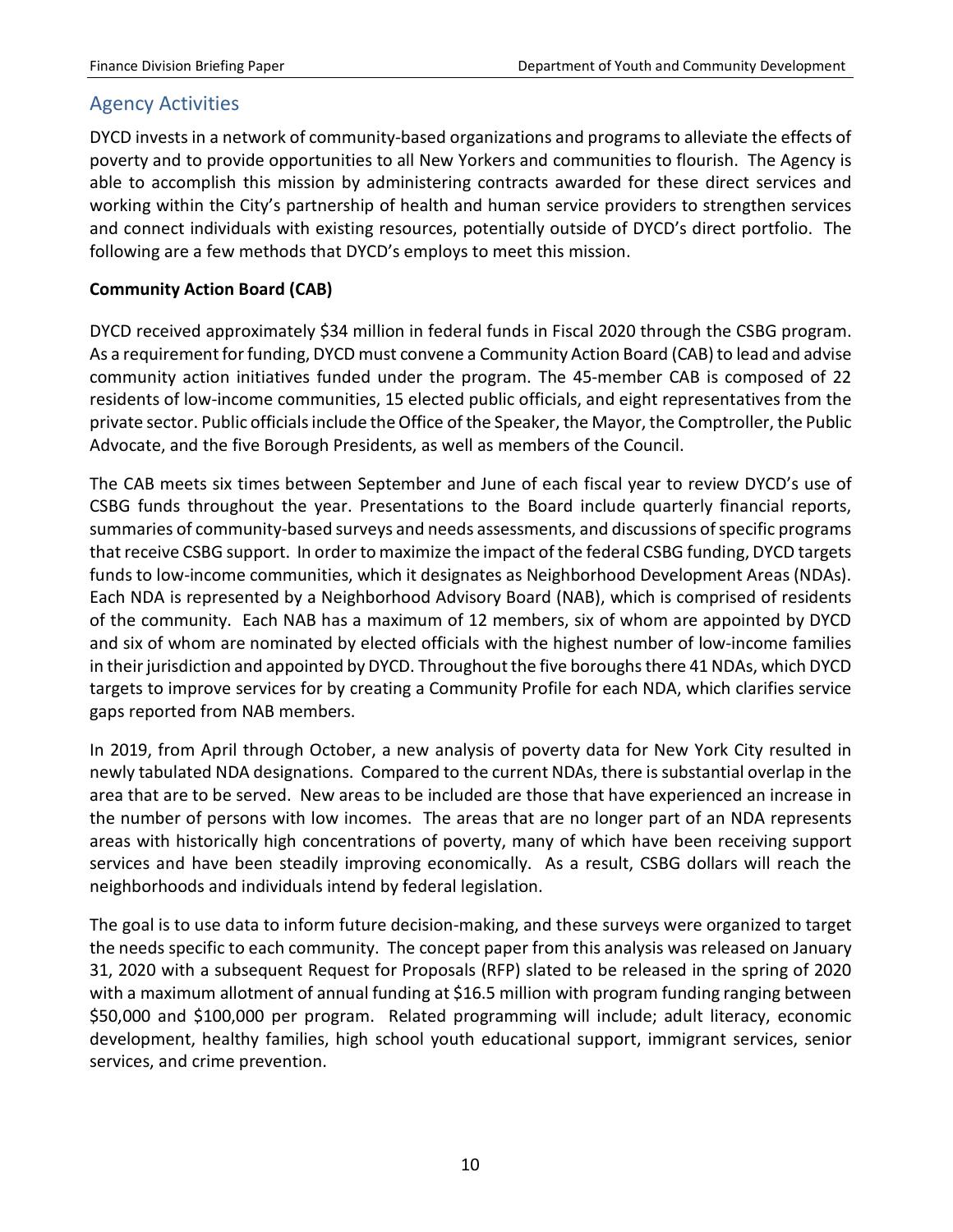#### **Interagency Coordinating Council (ICC)**

The Interagency Coordinating Council (ICC) was created under the New York City Charter in 1989. Its current membership consists of representatives from each city agency that provides services to youth, representatives from DYCD's Youth Board, which separately serves as a forum for representatives of disciplines concerned with youth welfare, a chairperson designated by the Mayor, and a representative appointee of the New York City Council Speaker. In addition, DYCD's Commissioner serves as the ICC's director. The ICC must meet at least quarterly and hold at least one hearing annually at which public testimony is received.

The Charter requires that the ICC develop approaches on best practices for youth service and explore ways in which these services could be more proficient. The ICC's conclusions and recommendations are intended to be informed by the input and proposals of its member agencies, but there is no explicit obligation that these recommendations automatically be followed by member agencies. As such, the ICC has no autonomous authority with respect to member agency operations.

Throughout 2019, the ICC engaged in some of the following topics with City agencies; the Center for Court Innovation (CCI), which works to create a more effective and humane justice system, and Center for Alternative Sentencing and Employment Services, which aims to increase public safety through innovative services, each presented on the topic of alternatives to incarceration. The New York Law Department's Youth Leadership Council and the Possibility Project presented on recommendations they developed to empower vulnerable youth. The Administration for Children's Services (ACS), Office of Child Trafficking Prevention and Policy (OCTPP) screened *I Am Little Red*, a video aimed at children most at risk for sex trafficking (e.g., foster care, runaway, LBGTQ+, homeless and adopted children), with the goal of promoting prevention and awareness. DYCD's Vulnerable & Special Needs Youth, Fatherhood and Neighborhood Advisory Board programs presented on their initiatives for youth, families and communities. Each of these programs utilize community-level engagement to ensure that residents have opportunities to contribute to change in their lives and communities.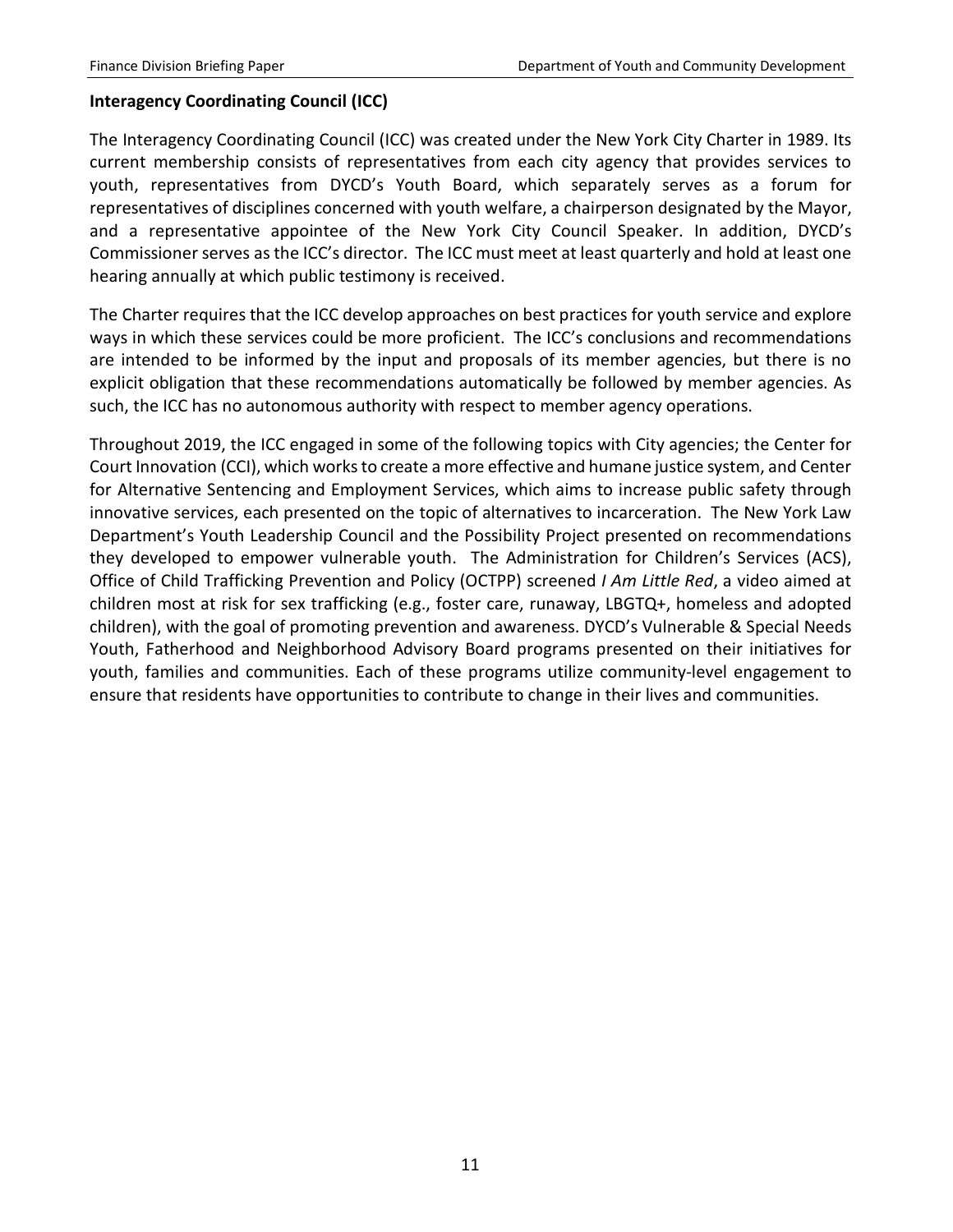#### <span id="page-12-0"></span>Council Initiatives

DYCD's Fiscal 2020 Budget included \$107.9 million in discretionary awards, including \$74.5 million in citywide and \$33.4 million in local initiatives. Funding supports 34 initiatives geared towards children, young adults, families, adults, and the LGBTQI+ communities, all managed by DYCD. These designations support specific anti-poverty, community development and youth services organizations.

Also included in DYCD's budget for Fiscal 2020 is \$19.7 million for the Council's, Work, Learn, Grow (WLG) program. The Administration funded WLG for one-year, again, shortly after the release of the executive budget. First introduced by the Council in Fiscal 2016, WLG has lengthened the applied workforce development approaches of SYEP participants into the school year. Currently in its fifth year, WLG has offered more than 26,250 students the opportunity to gain up to 22 more weeks of work expertise, developing their skills. WLG depends on community-based program providers and employers involved in SYEP to support year-round programming. In Fiscal 2020, 16 new providers were folded into WLG under the expansion which occurred in SYEP, bringing the total amount to 49 providers. While including more providers is beneficial to incorporating a greater amount of CBOs, in actuality each of the former provider's slot allocations were reduced leading to disparities in contract sizes and equity across the five boroughs.



| <b>FY20 Council Initiatives Funded through DYCD</b>   |           |
|-------------------------------------------------------|-----------|
| Dollars in Thousands                                  |           |
| <b>Council Initiatives</b>                            |           |
| A Greener NYC                                         | \$3,183   |
| <b>Access to Food and Nutritional Education</b>       | 1,259     |
| Adult Literacy Initiative                             | 3,373     |
| Afterschool Enrichment                                | 6,753     |
| Art a Catalyst for Change                             | 36        |
| Big Brothers Big Sisters of New York City             | 1,200     |
| Census 2020 Outreach                                  | 14,125    |
| City's First Readers                                  | 3,589     |
| Civic Education in New York City Schools              | 500       |
| <b>Coalition Theaters of Color</b>                    | 95        |
| Communities of Color Nonprofit Stabilization Fund     | 3,700     |
| <b>COMPASS</b>                                        | 1,870     |
| <b>CUNY Citizenship NOW! Program</b>                  | 250       |
| Digital Inclusion and Literacy Initiative             | 2,930     |
| Diversity, Inclusion & Equity in Tech Initiative      | 610       |
| <b>Educational Programs for Students</b>              | 1,450     |
| <b>Food Pantries</b>                                  | 5,654     |
| Green Jobs Corps Program                              | 120       |
| Jill Chaifetz Helpline                                | 250       |
| Job Training and Placement Initiative                 | 285       |
| Key to the City                                       | 700       |
| <b>LGBT Community Services</b>                        | 3,675     |
| LGBTQ Inclusive Curriculum                            | 200       |
| Neighborhood Development Grant Initiative             | 60        |
| <b>NYC Cleanup</b>                                    | 9,176     |
| Parks Equity Initiative                               | 683       |
| <b>Physical Education and Fitness</b>                 | 1,050     |
| Sports Training and Role models for Success           | 1,472     |
| Step In and Stop It to Address Bystander Intervention | 174       |
| Supports for Persons Involved in the Sex-Trade        | 457       |
| <b>Trans Equity Programs</b>                          | 1,100     |
| <b>Veterans Community Development</b>                 | 795       |
| Young Women's Leadership Development                  | 1,606     |
| YouthBuild                                            | 2,100     |
| <b>Subtotal</b>                                       | \$74,480  |
| <b>Local Initiatives</b>                              | 33,381    |
| <b>TOTAL</b>                                          | \$107,861 |

Applications for WLG from eligible participants remain consistent. In each of the program's first five years, WLG has received more than twice as many applications as it had available positions. Descriptions of other Council Initiatives funded through DYCD are listed in Appendix D.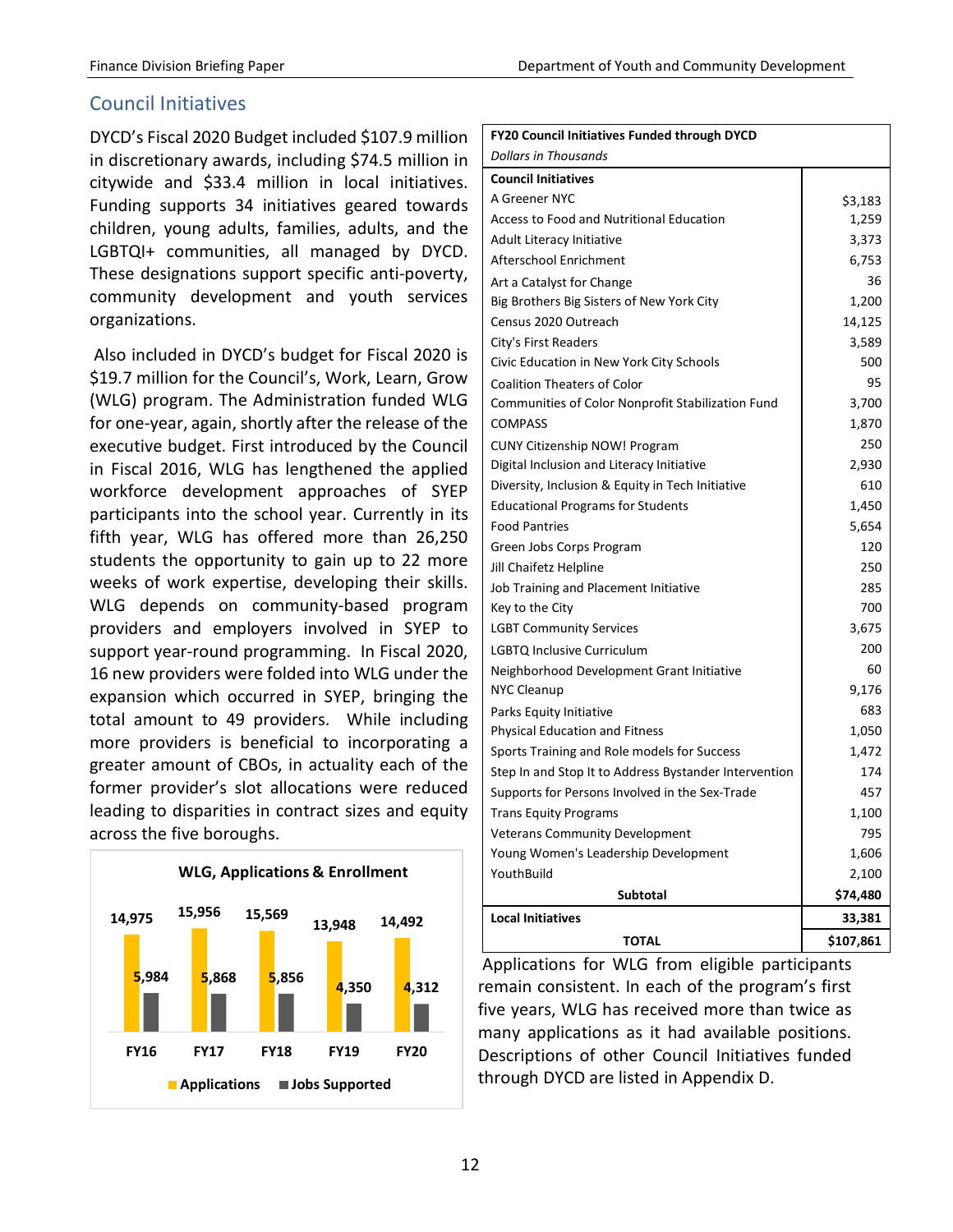#### <span id="page-13-0"></span>Budget Details

The following section summarizes spending and programming under each of DYCD's 10 program areas. Since adoption only a small number of program areas have seen growth.

#### <span id="page-13-1"></span>Out-of-School Time

Out-of-School Time (OST) program is DYCD's largest program area, comprising \$328.8 million or 43 percent of its Fiscal 2020 Preliminary Budget. OST supports 451 contracts for the City's afterschool program serving students in grades K-12. OST includes funding for COMPASS Elementary, COMPASS Explore, COMPASS High, and SONYC.



**Out-of-School Time Budget & Headcount**

#### *Dollars in Thousands*

The Fiscal 2021 Preliminary Budget totals \$328.8 million for afterschool services, reflecting a difference of \$18 million since the Fiscal 2020 Adopted Budget of \$346.8 million. Absent from the Preliminary Budget is \$1.9 million included in Fiscal 2020 from Council discretionary funds supporting 600 COMPASS Elementary slots. The Fiscal 2021 Preliminary Budget also excludes support for summer SONYC programming funded at \$15 million in Fiscal 2020 for 21,778 participants. After negotiations with the Council, the Administration baselined \$14.8 million in the Fiscal 2020 Adopted Budget, expanding 4,000 more COMPASS Elementary slots, citywide.

While the Fiscal 2020 Adopted Budget did expand COMPASS Elementary slots for kindergarten through fifth grade students, advocates still request the need for additional expansion. The Committee on Youth Services held an oversight hearing on the COMPASS and SONYC programs on January 14, 2020, and the Administration was still unable to report exactly what the demand for additional elementary afterschool slots is. DYCD reports they do not hold records of this data, and the Committee continues to push for this key piece of information. Advocates and providers have informed this Committee that an expansion of 8,000 slots would be acceptable for the CBO community to support beginning in the fall 2020 academic year. Fiscal 2020's Preliminary Budget report includes background on the May 2018 rescinded COMPASS RFP, which the Administration has still failed to resolve. The Administration made the expansion of middle school afterschool its priority in 2014, and the chart below compares the number of actual slots supported for school-year COMPASS elementary school students over the past five years with the number of corresponding slots for SONYC. Whereas the number of slots for middle school students has increased under the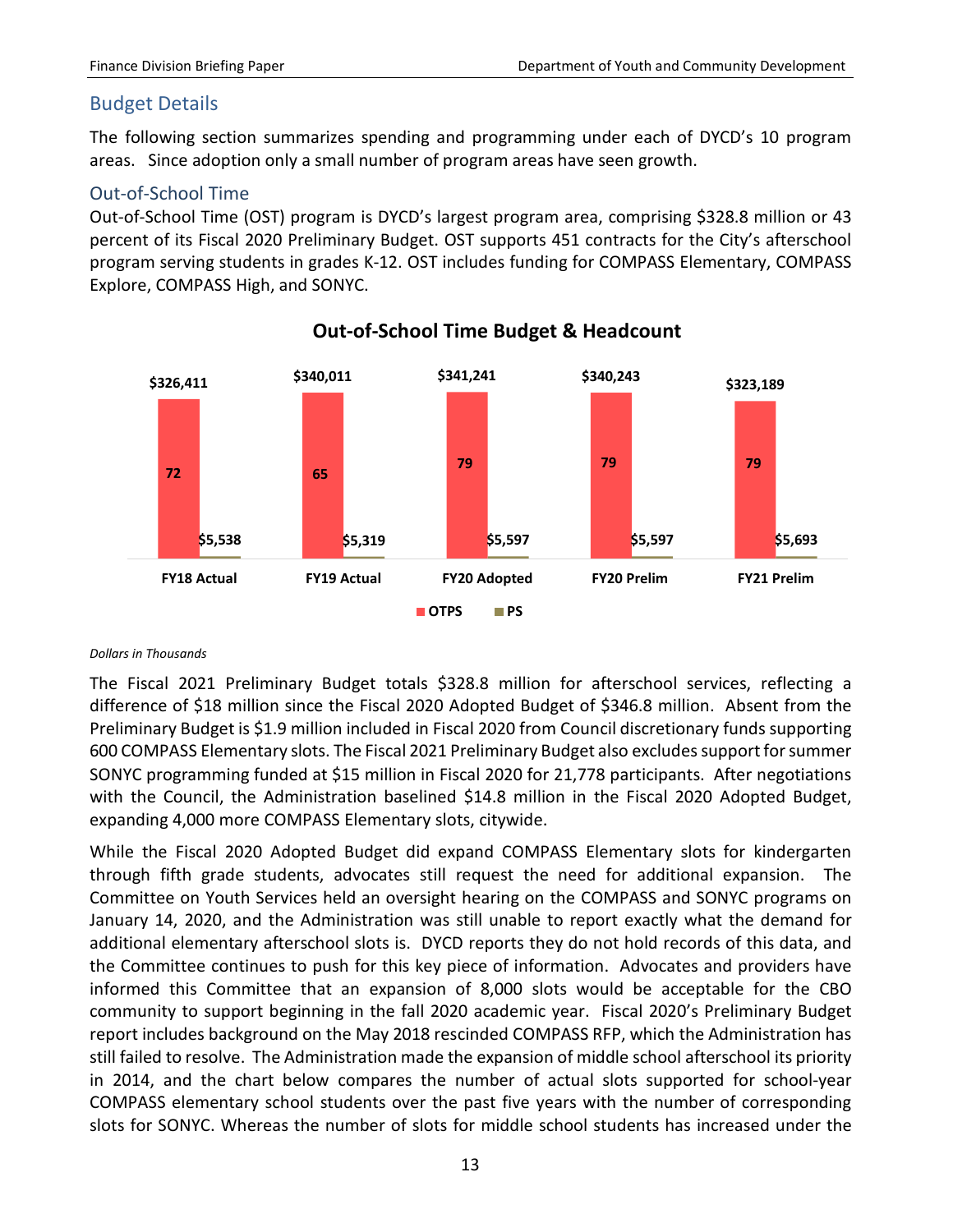Administration's plan to make SONYC universally available, the number of slots for elementary school students has not increased at the same rate.



#### **Financial Plan Actions**

• **COMPASS State Increase.** Since adoption of the Fiscal 2020 Budget, the OST program area has seen a \$1.1 million increase in State funding for afterschool programming included in the November 2019 Plan.

The Preliminary Budget did not include any changes for OST in Fiscal 2021. See Appendix E details of this program area.

|                                           | Actual      |             |             |             | <b>Target</b> | 4-Month Actual |             |
|-------------------------------------------|-------------|-------------|-------------|-------------|---------------|----------------|-------------|
| <b>DYCD Performance Indicators</b>        | <b>FY17</b> | <b>FY18</b> | <b>FY19</b> | <b>FY20</b> | <b>FY21</b>   | <b>FY19</b>    | <b>FY20</b> |
| Comprehensive After School System of      |             |             |             |             |               |                |             |
| NYC (COMPASS NYC) enrollment              | 124.258     | 126.203     | 122.390     | 110.000     | 110.000       | 101.826        | 109,636     |
| COMPASS NYC programs meeting target       |             |             |             |             |               |                |             |
| enrollment (school year) (%)              | 96%         | 96%         | 96%         | 85%         | 85%           | 81%            | 87%         |
| COMPASS NYC programs meeting target       |             |             |             |             |               |                |             |
| enrollment - SONYC/middle school (school  |             |             |             |             |               |                |             |
| year) (%)                                 | 95%         | 95%         | 95%         | 85%         | 85%           | 79%            | 85%         |
| COMPASS NYC programs meeting target       |             |             |             |             |               |                |             |
| enrollment - elementary (school year) (%) | 99%         | 99%         | 98%         | 90%         | 90%           | 90%            | 90%         |
| COMPASS NYC programs meeting target       |             |             |             |             |               |                |             |
| enrollment (summer) (%)                   | 81%         | 73%         | 75%         | 80%         | 80%           | 65%            | 78%         |

The Fiscal 2020 PMMR offers no qualitative summary on the performance details in afterschool programming only that programs are meeting their target enrollments across the board. Furthermore, an appraisal of total enrollment numbers with the Department's goals for Fiscal 2020 and Fiscal 2021 does not show a true projection, as DYCD holds to their budgeted slot allocations when, year after year, their providers consistently take on additional enrolled participants.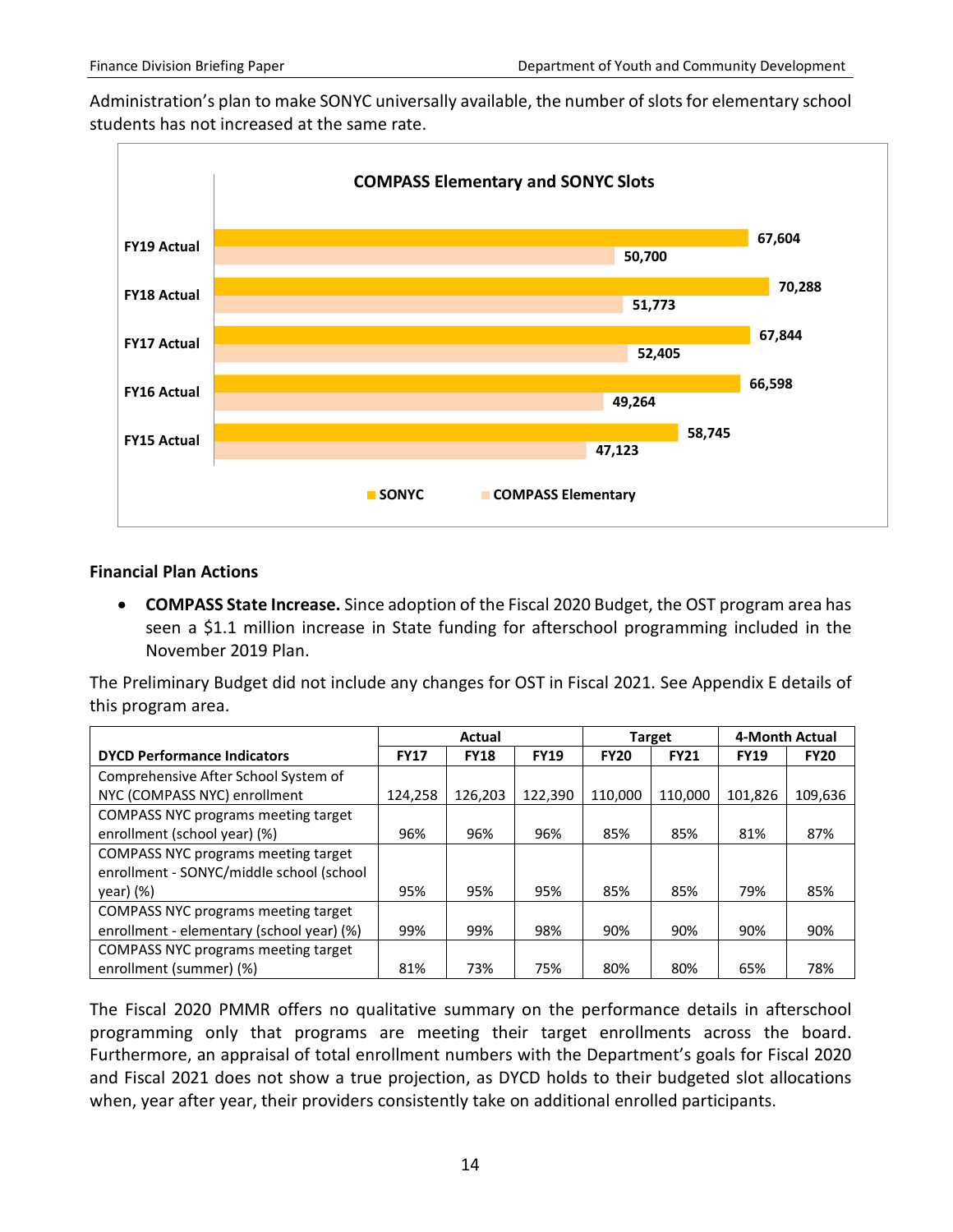As reported in last year's Preliminary Budget report, over enrollment is occurring which makes use of available resources, but disaggregating the data would show enrollment numbers for elementary students versus middle or high school students. Without that clear data, it is impossible to see whether concentrations of this pattern exist for particular age groups. DYCD also does not record or track waitlist numbers for any of the COMPASS programs. Therefore, while advocates and the Council continue to appeal for an increase in budgeted slots for the elementary portion of programming, without this key piece of data, it makes finding this equilibrium challenging.

In Fiscal 2020, 4,000 additional COMPASS elementary slots were baselined. A comparison of fourmonth actuals between Fiscal 2019 and Fiscal 2020 points towards an increase in enrollment. Since enrollment rates for both COMPASS and SONYC are combined within this single set of data points, this suggests that continued support for this program remain in demand.

#### <span id="page-15-0"></span>Summer Youth Employment Program

The Fiscal 2021 Preliminary Budget for the SYEP program area totals \$129 million, \$29.3 million less than the Fiscal 2020 Adopted Budget. The program area largely supports DYCD's signature youth job experience program. Almost the entire budget goes toward contract payments, \$64.3 million, and youth wages, \$62 million, all of which is OTPS spending. Only a very small portion on this program area supports direct staff. In Fiscal 2021 there is \$2.3 million allocated for 29 budgeted positions.

The Fiscal 2020 total program budget was \$158.3 million, of which \$156 million was for OTPS spending. The Council secured an additional \$11.9 million in one-time funding providing 5,000 additional jobs, for a grand total of 75,000 budgeted slots. Of this total funding, \$108 million went toward wages and stipends. The Department received 151,597 applications and 110,000 offers were extended to youths, ultimately placing 74,453 participants at 13,157 worksites, citywide. New this year was the inclusion of project-based learning components for 14 and 15 year old, younger-youth participants; they completed 808 projects, collectively. Of note, younger-youth received a stipend of \$700 for the completion of their six-week participation, rather than the \$15 per hour wage the 16-24 year old participants received.

Through the 808 project-based learning experiences, over 6,300 younger-youth were served through the new school-based model where schools and CBOs worked together to strengthen connections between academic learning and summer career exploration. SYEP also reached almost 8,000 youth through the special initiatives model, providing opportunities for participants who are homeless, in foster care, justice system-involved or living in select NYCHA and NYCHA MAP developments. SYEP also continued to serve youth through its traditional community-based model, serving over 56,000 participants and exposing them to different career pathways and work opportunities; helping them build essential work-readiness skills; and orienting them to educational pathways that support career and life goals.

SYEP programming expanded its reach collaborating with CUNY and NYC DOE's District 75, as well as to at-risk youth through the Mayor's Office of Criminal Justice's Cure Violence program, serving over 2,200 youth through these programs. Additionally, 1,173 high school and college students were selected for the competitive Ladders for Leaders service option.

The chart on the next page displays the OTPS budget for SYEP, as well as the number of SYEP positions funded each year.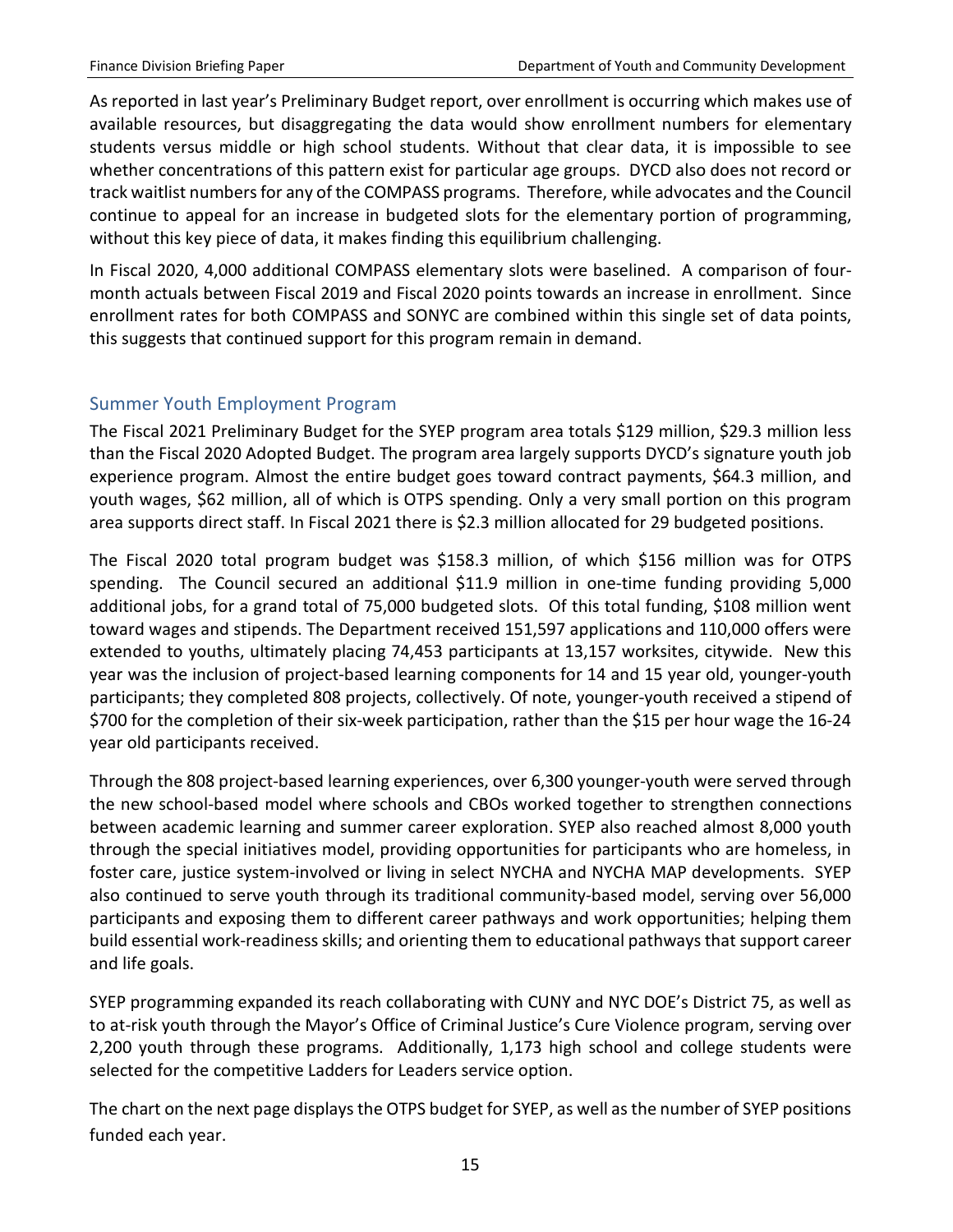

#### *Dollars in Thousands*

The proposed OTPS budget for the SYEP program area for Fiscal 2021 totals \$126.6 million, representing a decrease of \$29.4 million, or 19 percent less than the Fiscal 2020 Adopted OTPS Budget of \$156 million.

Since Adoption, the Fiscal 2020 OTPS Budget for SYEP has grown to \$182.8 million, mainly attributed to an increase of \$26.3 million in federal funds, as outlined below. For further breakdown of the SYEP program area budget by funding purpose and source, see Appendix E.

#### **Financial Plan Actions since Adoption**

- **Temporary Assistance for Needy Families.** The November 2019 Plan recognized \$22.8 million in federal TANF funds, transferred to the City by New York State to support SYEP programming for youth whose families receive government assistance.
- **Community Service Block Grants.** The November 2019 Plan also included a total of \$3.9 million in this grant, of which \$3.5 million supports the SYEP programming.

|                                             | Actual      |             |             |             | <b>Target</b> | 4-Month Actual |             |
|---------------------------------------------|-------------|-------------|-------------|-------------|---------------|----------------|-------------|
| <b>DYCD Performance Indicators</b>          | <b>FY17</b> | <b>FY18</b> | <b>FY19</b> | <b>FY20</b> | <b>FY21</b>   | <b>FY19</b>    | <b>FY20</b> |
| Summer Youth Employment Program (SYEP)      |             |             |             |             |               |                |             |
| participants                                | 60.113      | 69.716      | 74.354      | 70.000      | 75.000        | 74.354         | 74,453      |
| Number of Summer Youth Employment           |             |             |             |             |               |                |             |
| Program contracts                           | 100         | 98          | 98          | $\ast$      | $\ast$        | <b>NA</b>      | <b>NA</b>   |
| Value of Summer Youth Employment Program    |             |             |             |             |               |                |             |
| contracts (\$000)                           | \$23,340    | \$26,642    | \$32,188    | $\ast$      | $\ast$        | <b>NA</b>      | <b>NA</b>   |
| Participants in Workforce Innovation and    |             |             |             |             |               |                |             |
| Opportunity Act (WIOA) funded Out-of-School |             |             |             |             |               |                |             |
| Youth program                               | 2,132       | 1,687       | 1,562       | $\ast$      | $\ast$        | <b>NA</b>      | <b>NA</b>   |
| Participants in WIOA-funded In-School Youth |             |             |             |             |               |                |             |
| program                                     | 2,980       | 1,638       | 1,583       | $\ast$      | $\ast$        | <b>NA</b>      | <b>NA</b>   |

#### **PMMR Performance Measures**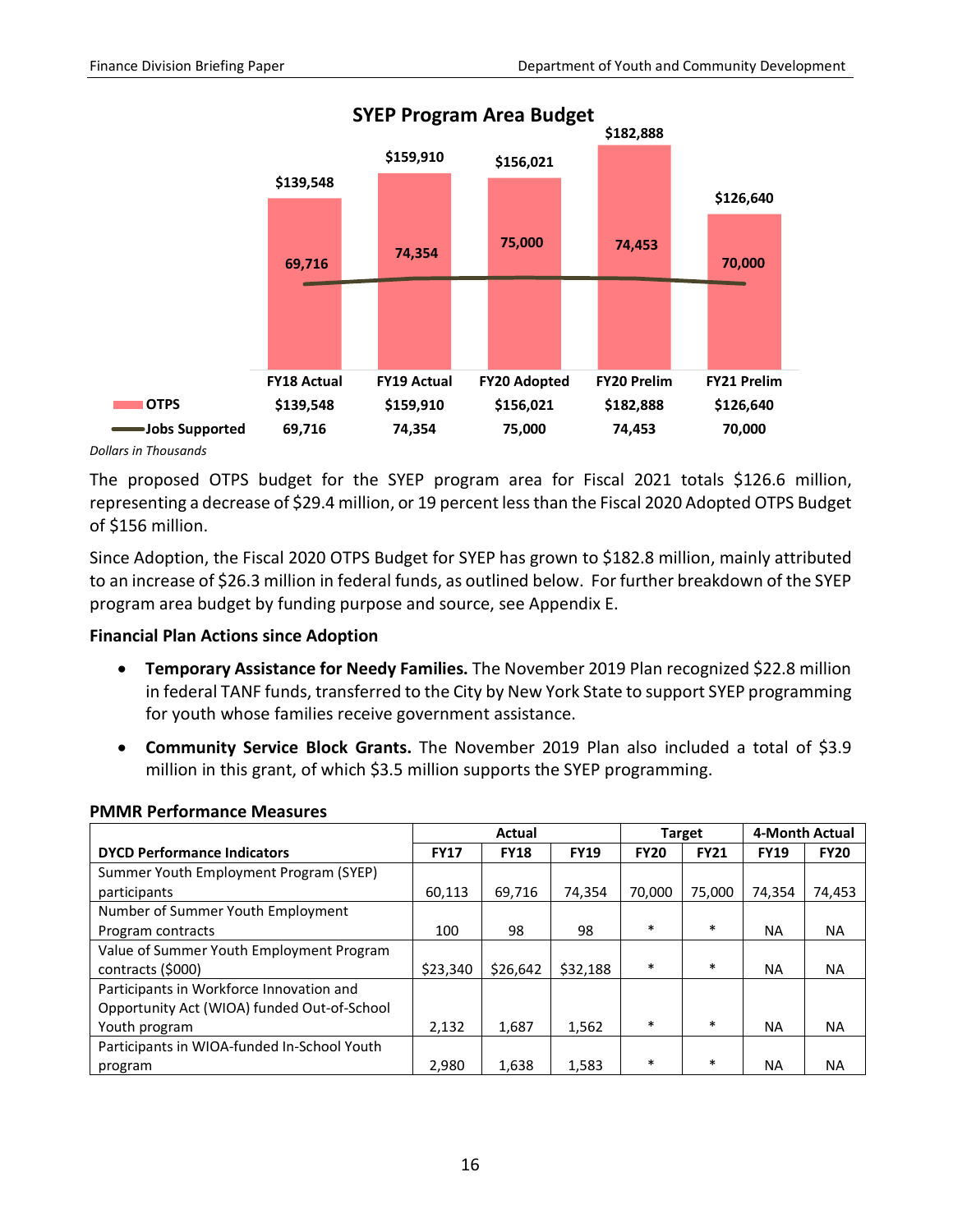**SYEP Application versus Enrollment History**

The PMMR includes key performance indicators pertaining to performance in SYEP. The Fiscal 2020 PMMR provides limited tracking data for the SYEP program area. While it includes three-year data on the total number of SYEP jobs filled, the document fails to capture remaining needs. Consistently, SYEP receives at least twice as many applications for summer jobs each year than it has available jobs. The graph (left) compares the number of applications received to the number of jobs filled over the past six years of the program, including Fiscal 2020.

The PMMR also fails to reflect the wider variety of services offered under SYEP. For

# **130,489 131,897 139,916 147,565 164,121 151,597 47,126 54,263 60,113 69,716 74,354 74,453 FY15 FY16 FY17 FY18 FY19 FY20**

**SYEP Applications SYEP Enrollment**

instance, younger youth, ages 14-15, receive project-based work preparedness programming aligning career and academics, while youth identified as vulnerable by the City receive inclusive wraparound supports. The PMMR offers no detail regarding the number of youth served in these positions or associated program costs or additional qualitative programmatic details.

While the Fiscal 2020 Preliminary Budget, first released in February 2019, included support for 70,000 summer jobs, the Fiscal 2020 Adopted Budget ultimately included funding for 75,000, the remainder picked-up as one-year funding for the inclusion of an additional 5,000 slots. The PMMR failsto include any indicators or goals regarding the number of SYEP participants who are hired as full-time or parttime employees at the conclusion of programming. Additionally, the PMMR does not reflect the targets for sector-placement goals; public, private nor non-profit work sites are not identified.

Additionally, the PMMR does not include indicators regarding performance in Work, Learn, and Grow (WLG). In Fiscal 2020, the Administration supported \$19.7 million, in one-time funding, for 4,200 slots, however, there is no performance metric included in the PMMR. After five years of consistent programming, DYCD should have the necessary data to report on the program's development and results over those years.

#### <span id="page-17-0"></span>Runaway and Homeless Youth

DYCD is responsible for the oversight of street outreach, drop-in center, crisis housing and transitional independent living (TIL) services to the City's runaway and homeless youth population between the ages of 16 and 24. In Fiscal 2019 the continuum of services expanded to incorporate older-youth, ages 21-24 however, the first of those allotted beds were not brought online until Fiscal 2020. There remain 25 of the 60, 21-24 year old beds to come on-line, and the agency anticipates the certification process concluding before June 30, 2020. The RHY program area houses funding for 25 service contracts to serve more than 30,000 runaway and homeless youth and young adults each year.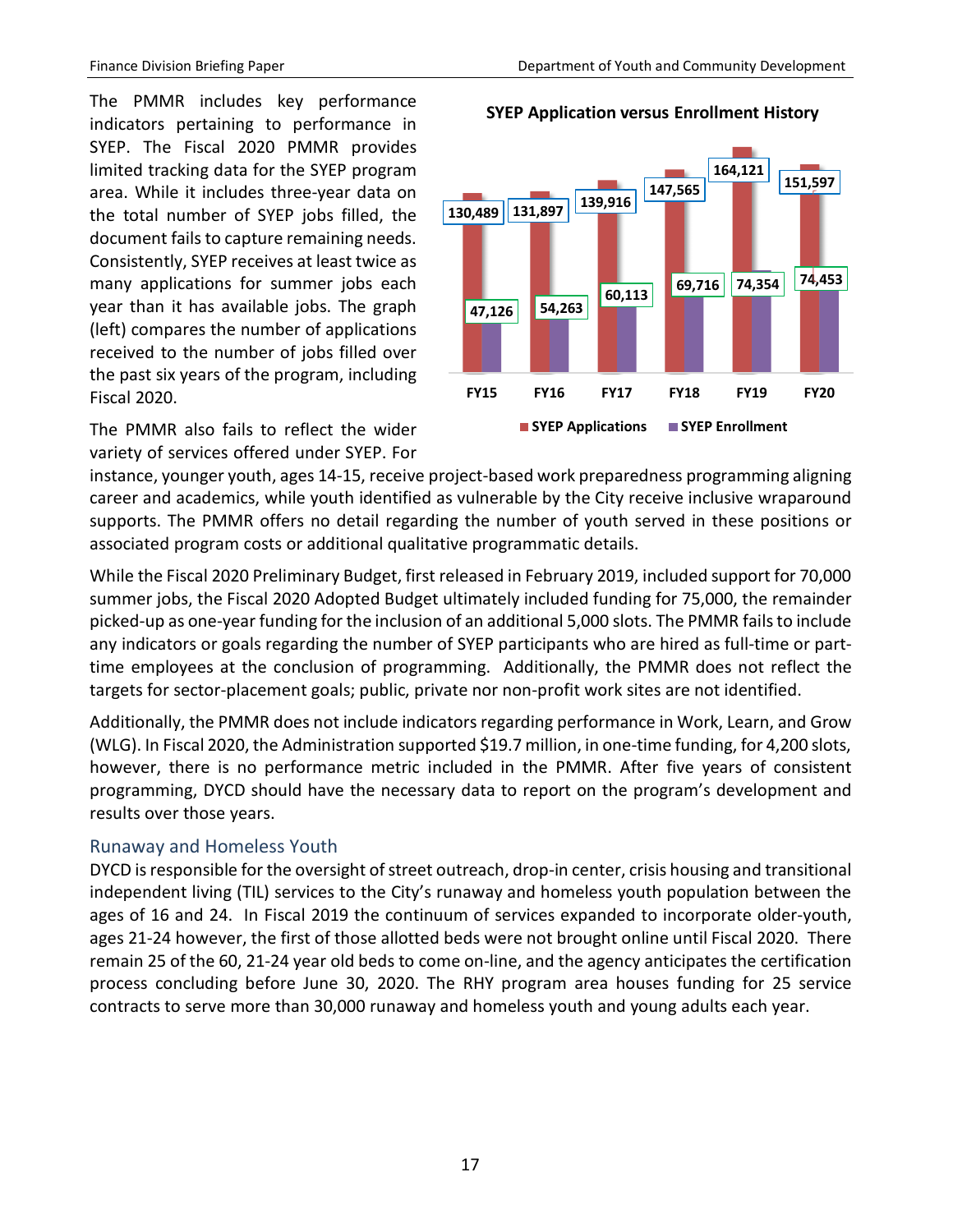

*Dollars in Thousands*

The Fiscal 2021 Preliminary Budget totals approximately \$45.4 million, including \$901,000 in PS to support 12 full-time positions and \$44.5 million in OTPS spending for RHY services, reflecting a slight increase of \$6,500 in PS services. OTPS spending has also increased by \$1.6 million when compared with the Fiscal 2020 Adopted Budget.

Of note, the Agency issued a new RFP for RHY and youth who are at risk of homelessness-focused workforce development, specific to supporting 60 LGBTQI+ RHY individuals on career pathways. The program will prepare participants to gain an entry-level position in a career pathway through a continuum of education and employment services including literacy training, HSE-prep, workreadiness course, paid work experiences, industry-recognized credentials and placement in employment, advanced training, or postsecondary education. Participants will also receive inclusive support services personalized to their discrete needs. The RFP deadline was February 28, 2020, with programming expected to beginning in Fiscal 2021. However, the Fiscal 2021 Preliminary Plan included no additional funds for this RFP, so we can anticipate funds in either the Fiscal 2021 Executive or Adopted Budgets. The RFP will be awarded to one provider, with an estimated total cost of \$2.7 million to be allocated under the workforce development arm of programming within the Agency.

#### **Financial Plan Actions since Adoption**

• **RHY State Increase.** The November 2019 Plan added \$702,000 in adjustments as part of the State's annual adjustment to the budget to reflect the final State allocation. State funds support RHY programs.

For further breakdown of the Runaway and Homeless Youth program area budget by funding purpose and source, see Appendix E.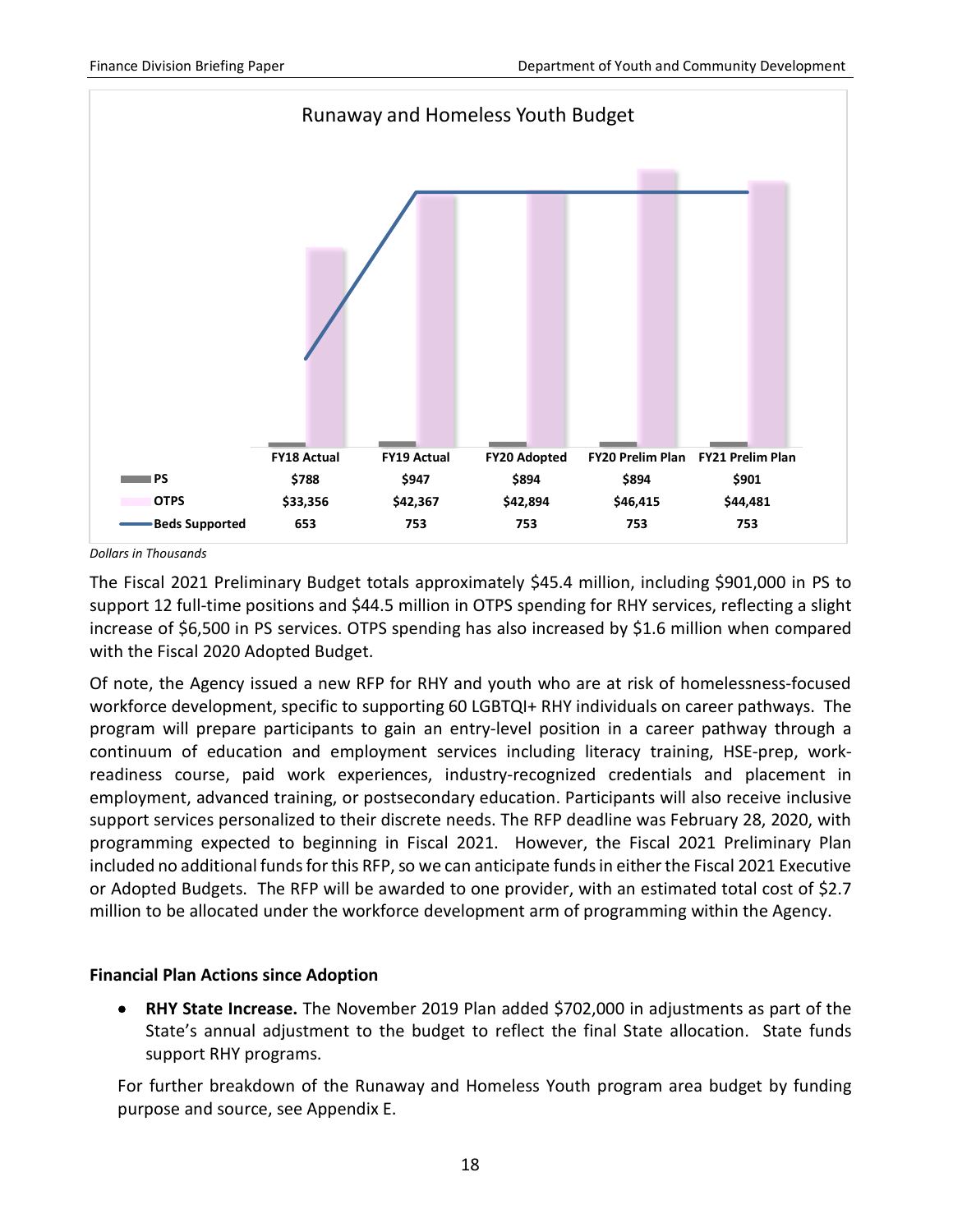#### **PMMR Performance Measures**

|                                                            |             | Actual      |             | <b>Target</b> |             | 4-Month Actual |             |
|------------------------------------------------------------|-------------|-------------|-------------|---------------|-------------|----------------|-------------|
| <b>DYCD Performance Indicators</b>                         | <b>FY17</b> | <b>FY18</b> | <b>FY19</b> | <b>FY20</b>   | <b>FY21</b> | <b>FY19</b>    | <b>FY20</b> |
| Youth reunited with family or placed in a suitable         |             |             |             |               |             |                |             |
| environment from Crisis Services Programs (%)              | 77%         | 73%         | 75%         | 75%           | 75%         | 72%            | 69%         |
| Youth reunited with family or placed in a suitable         |             |             |             |               |             |                |             |
| environment from Transitional Independent Living (TIL)     |             |             |             |               |             |                |             |
| Support Programs (%)                                       | 87%         | 84%         | 83%         | 85%           | 85%         | 84%            | 83%         |
| Residential beds for runaway or homeless youth             | 465         | 557         | 674         | $\ast$        | $\ast$      | 606            | 753         |
| Runaway and homeless youth served - Crisis Services        |             |             |             |               |             |                |             |
| Programs                                                   | 2,340       | 2.267       | 2.084       | 2.400         | 2,400       | 999            | 971         |
| Runaway and homeless youth served - Transitional           |             |             |             |               |             |                |             |
| Independent Living (TIL) Support Programs                  | 659         | 837         | 986         | 600           | 800         | 521            | 646         |
| Utilization rate for Crisis Services Programs (%)          | 92%         | 90%         | 92%         | 90%           | 90%         | 92%            | 88%         |
| Utilization rate for Transitional Independent Living (TIL) |             |             |             |               |             |                |             |
| Support Programs beds (%)                                  | 93%         | 89%         | 91%         | 90%           | 90%         | 93%            | 81%         |

The PMMR for Fiscal 2020 reflects that key program outcomes for RHY programs remain steady. The percent of youth reunited with family or placed in a suitable environment from TIL programs decreased by one percent point to 83 percent, just below the target of 85 percent. The percentage of youth reunited with family or placed in a suitable environment from crisis services programs experienced an increase to 75 percent, compared to 73 percent in the previous year.



While the PMMR tracks increases in the number of certified beds available each year, it does not include corresponding data around the number of beds actually supported by the Department's budget. The chart to the right compares the number of beds funded in each fiscal year with the actual number of beds available to youth. Over the course of the Department's rollout of additional beds, it has faced growing challenges to its ability to certify beds. The New York State Office of Children and Family Services (OCFS) is the authority responsible for managing county Youth

Bureaus and certifying RHY residential programs. In New York City, DYCD serves as the local Youth Bureau and provides assistance for RHY. The investments DYCD and the providers make in RHY program directly touch participants; it is OCFS that certifies the beds and DYCD that is responsible for streamlining the issues around those operations, which have lengthy timelines.

The PMMR also fails to track services provided in either outreach programs or drop-in centers, which have a greater touch within the RHY population than the crisis and TIL programs. Citywide there are 24 hour drop-in centers in each borough, therefore, presenting all of these services in the PMMR would be useful to recognize where any needs exist. They also serve different ranges of age groups, whereas crisis and TIL programs serve youth ages 16-20 and outreach efforts and drop-in centers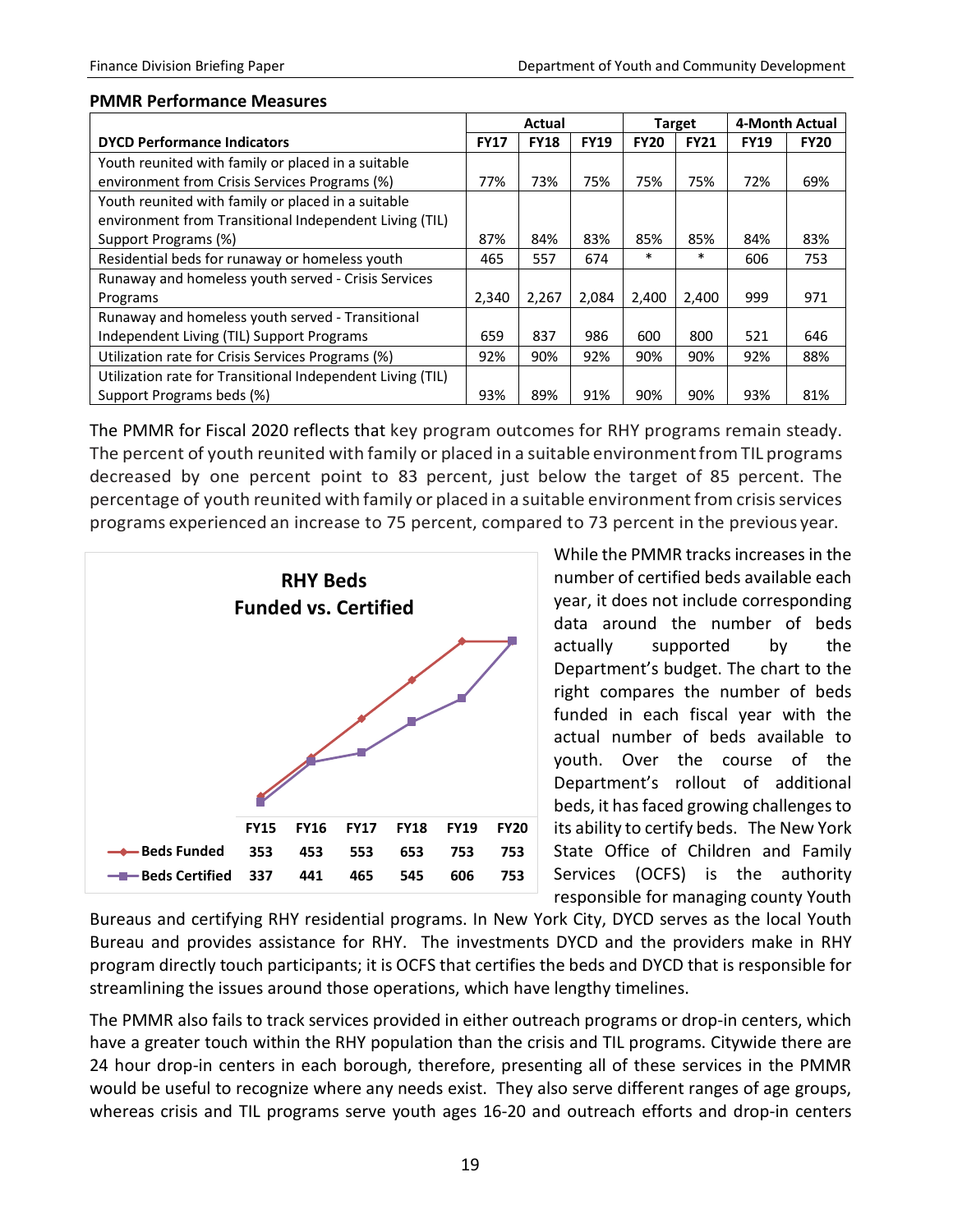serve youth and young adults through age 24. The PMMR should include more data to better track these services and differentiate between the populations served.

#### <span id="page-20-0"></span>Beacon Community Centers

The Beacon Community Centers program area comprises 74 contracts to sustain DYCD's two community center programs, Beacons and Cornerstones. School-based Beacon Community Centers embody an example of the City's pledge to distribute efficient, high-quality educational programs to youth and adults. Each Beacon program works collaboratively with both its host school and surrounding community, engaging its local Community Advisory Council to make extensive programming decisions. [1](#page-20-1)

Likewise, Cornerstone Community Centers offer programming designed to support school completion and workforce development. Cornerstones are located in New York City Housing Authority (NYCHA) developments, offering age-appropriate programming open to all residents, but only 51 percent of programming participants need to be NYCHA residents, opening up the remainder of services to the surrounding community. Programming available for youth includes tutoring and homework help, financial literacy, arts and cultural activities, and health and wellness training. Adult programming includes GED and ESOL courses, workforce development training, parenting and family relationship workshops, cultural activities and tenant education.



#### **Beacon Community Centers (Program Area) Budget**

#### *Dollars in Thousands*

 $\overline{a}$ 

The Fiscal 2021 Preliminary Budget includes \$120.9 million for OTPS in the Beacon Community Centers program area, reflecting an increase of \$5 million from the Fiscal 2020 Adopted Budget. The Preliminary Budget continues to support 91 Beacons, following the addition of 11 new sites in the Fiscal 2018 Adopted Budget, and includes supplementary support for 14 Beacons primarily supported through federal grants. The Fiscal 2021 Preliminary Budget also supports 94 Cornerstone sites. The

<span id="page-20-1"></span> $1$  Community Advisory Councils are comprised of a variety of neighborhood representatives, including parents, youth, school personnel, local business owners, health care professionals, law enforcement officers, substance abuse and treatment providers, and staff from community-based organizations.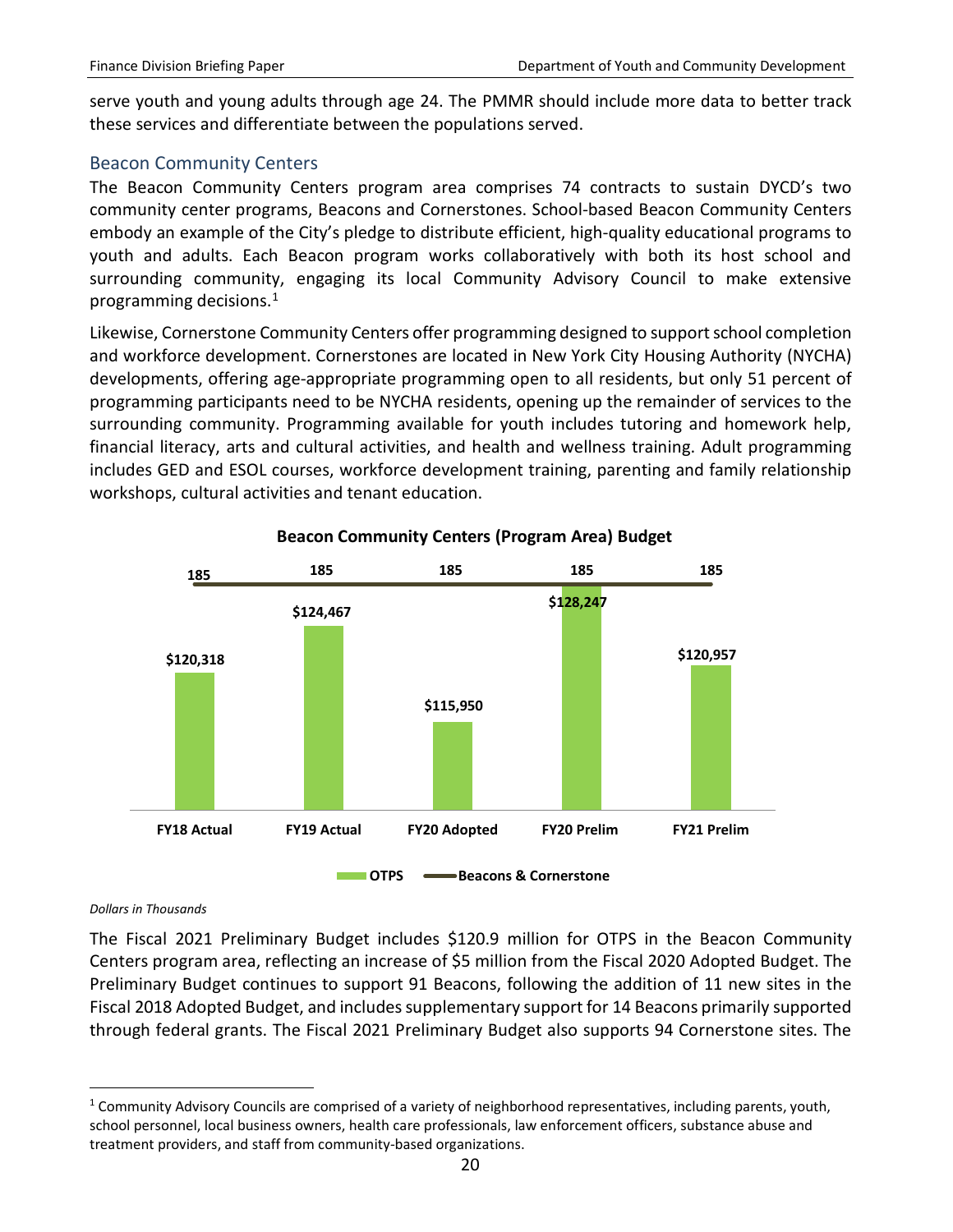Fiscal 2021 Preliminary Budget leaves the budgeted headcount unchanged at 28 positions and includes \$2.1 million, just \$25,000 more than the Fiscal 2020 Adopted Budget.

In Fiscal 2020, Council Finance analysts went on three site visits the Cornerstones centers, one located in the Bronx at the Monterey Houses Community Center and two in Brooklyn, at the Bushwick Community Center and the Roosevelt Community Center. Each site has a unique contracted provider delivering robust and highly engaged programmatic work throughout the calendar year, see table for Cornerstone programming days and hours, below.

| <b>Time Period</b>                            | <b>Minimum Operating Hours</b> | <b>Annual Operating Hours</b> |
|-----------------------------------------------|--------------------------------|-------------------------------|
| School Year: Weekdays (Monday-Friday)*        | $2pm - 10pm$                   | 1440                          |
| School Year: Saturday OR Sunday* (44 days)    | $10am - 5pm$                   | 308                           |
| Summer Weekdays: Monday-Friday (8 weeks)      | $8am - 6pm$                    | 400                           |
| Summer Weekday Evenings (8 weeks)             | $6pm - 11pm$                   | 200                           |
| Summer Weekends Saturday and Sunday (8 weeks) | $3pm - 11pm$                   | 96                            |
|                                               |                                |                               |

*\*Note: Contractors will have flexibility with respect to the school year program hours as indicated in the RFP.*

These hours are emblematic of the comprehensive services for the NYCHA residents and surrounding community.

In Fiscal 2020's Adopted Budget, an additional \$2 million was baselined, for a total of \$3.7 million to ensure necessary and required, non-capital maintenance and repairs were funded at all 94 community centers. Of which \$2.2 million was approved for necessary repairs to date. However, during these three site visits Council Finance learned of the myriad problems the CBOs face when placing an essential maintenance ticket, ranging from leaks to vermin control. Each site has a minimum of 3 to 6 standing issues at any given point in the calendar year. One of the worst issues involved a simple replacement of the front door to the site. This particular site was flooded with violence due to surrounding gang violence. Several local teens were killed and retaliatory violence continued through the fall of 2018, and still when the Council Finance analysts visited in the fall of 2019, the front door was still broken and not replaced. OMB reported that a new MOU was being updated between DYCD and NYCHA to prioritize and filter through the necessary repairs to promote efficiencies and execute these fixes.

For further breakdown of the Beacon Community Centers program area budget by funding purpose and source, see Appendix E.

|                                                                             | Actual      |             |             |             | <b>Target</b> | 4-Month Actual |             |
|-----------------------------------------------------------------------------|-------------|-------------|-------------|-------------|---------------|----------------|-------------|
| <b>DYCD Performance Indicators</b>                                          | <b>FY17</b> | <b>FY18</b> | <b>FY19</b> | <b>FY20</b> | <b>FY21</b>   | <b>FY19</b>    | <b>FY20</b> |
| Beacon programs active                                                      | 80          | 91          | 91          | $\ast$      | $\ast$        | NA.            | <b>NA</b>   |
| Youth served in Beacon programs                                             | 75.107      | 76.872      | 74.142      | $\ast$      | $\ast$        | NА             | <b>NA</b>   |
| Adults served in Beacon programs                                            | 72,995      | 63.273      | 46,708      | $\ast$      | $\ast$        | NA.            | NA.         |
| Cornerstone programs enrollment as a percentage of<br>the annual target (%) | 100%        | 100%        | 100%        | 100%        | 100%          | 100%           | 100%        |
| Cornerstone programs active                                                 | 94          | 94          | 94          | $\ast$      | $\ast$        | NA.            | <b>NA</b>   |
| Youth served in Cornerstone programs                                        | 27,012      | 20.856      | 25,831      | $\ast$      | $\ast$        | ΝA             | <b>NA</b>   |
| Adults served in Cornerstone programs                                       | 8,128       | 5,253       | 4.426       | $\ast$      | $\ast$        | ΝA             | <b>NA</b>   |

#### **PMMR Performance Measures**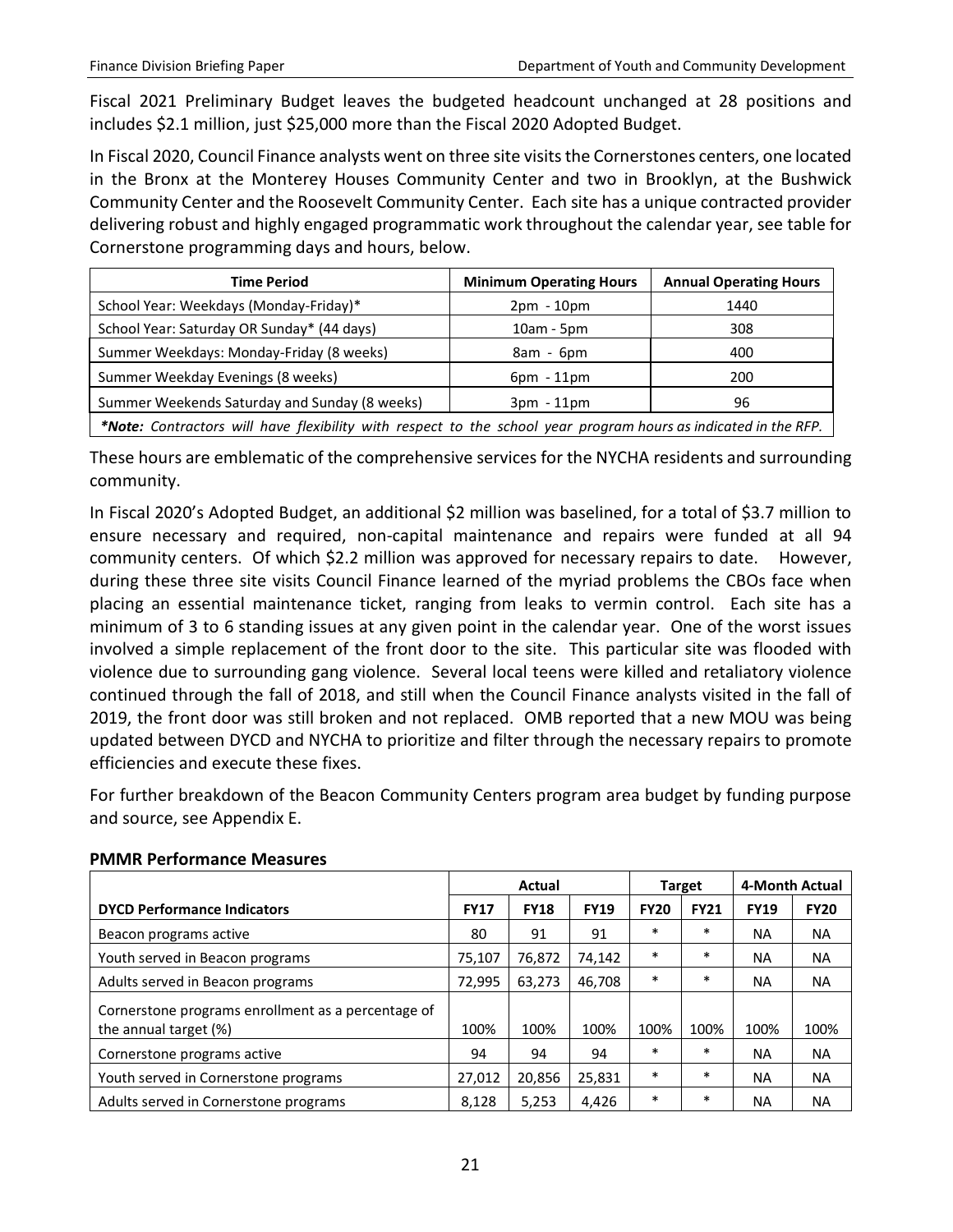The Fiscal 2020 PMMR shows the adults served in Beacon programs has declined from 63,273 to Fiscal 2019's 46,708, or 25 percent. The PMMR fails communicate what specifically is affecting this decline in citywide services. The MMR from September 2019 explains since the 2017 Beacon RFP, DYCD altered the Beacon service model to give providers greater flexibility in deciding whom they serve with the aim of allowing them to tailor services to better address community needs. Because of these changes, Beacon programs served fewer adults in Fiscal 2019 compared to Fiscal 2018, while youth enrollment remained relatively steady. Beacon programs met their minimum enrollment targets for Fiscal 2019. However, neither the MMR nor PMMR explains the rationale behind this 25 percent reduction in adults served.

The Fiscal 2020 PMMR details that in Fiscal 2019, Cornerstone programs at NYCHA facilities served 25,831 youth, up from Fiscal 2018's 20,856, a difference of 4,975 youth or 24 percent. Additionally, in Fiscal 2019, 4,426 adults were served, down for a second year from Fiscal 2018 when 5,253 adults were served, a drop of 827 adults or 16 percent. Neither changes are examined in the PMMR, except the MMR states increasing adult engagement is a priority in Fiscal 2020 at both Beacon and Cornerstone programming.

#### <span id="page-22-0"></span>Out-of-School Youth

The Out-of-School Youth (OSY) program area supports Title I programming funded under the Workforce Innovation and Opportunity Act. OSY offers one year of vocational training, degree attainment and college enrollment support, and social support services through DYCD's Train and Earn program. These services are geared toward disconnected, or opportunity youth, and services are delivered through 20 providers.

The Fiscal 2021 Preliminary Budget remains essentially steady at \$15.6 million for OTPS. The Preliminary Budget includes no changes to either headcount or with minimal changes to PS spending levels. For a breakdown of the Out-of-School Youth program area's budget by funding purpose and source, see Appendix E.

#### **PMMR Performance Measures**

|                                                          | Actual      |             |             | Target      |             | 4-Month Actual |             |
|----------------------------------------------------------|-------------|-------------|-------------|-------------|-------------|----------------|-------------|
| <b>DYCD Performance Indicators</b>                       | <b>FY17</b> | <b>FY18</b> | <b>FY19</b> | <b>FY20</b> | <b>FY21</b> | <b>FY19</b>    | <b>FY20</b> |
| Participants in Workforce Innovation and Opportunity Act |             |             |             |             |             |                |             |
| (WIOA) funded Out-of-School Youth program                | 2.132       | 1.687       | 1.562       | $\ast$      | *           | <b>NA</b>      | NA          |

The Fiscal 2020 PMMR offers only the number of participants served under OSY. This indicator also fails to provide four-month actual data for either Fiscal 2019 or Fiscal 2020. While indicating a decline from Fiscal 2018's 1,687 participants to Fiscal 2019's 1,562 participants, a difference of 125 participants or 7%. The U.S. Department of Labor uses the four indicators to assess whether participants in workforce development programs are successfully being placed in post-secondary education, employment, or training opportunities. While DYCD manages the contracts associated with WOIA programs, these outcome data are collected by the New York State Department of Labor (NYSDOL). Neither the targets nor indicators are provided to understand if the desired outcomes are being met. The PMMR should extract those metrics from the NYSDOL to express if the goals are met, or otherwise.

#### <span id="page-22-1"></span>In-School Youth

Similar to the Out-of-School Youth program area, the In-School Youth (ISY) program area supports 48 contracts for WIOA-funded services to qualifying high school juniors and seniors. Programming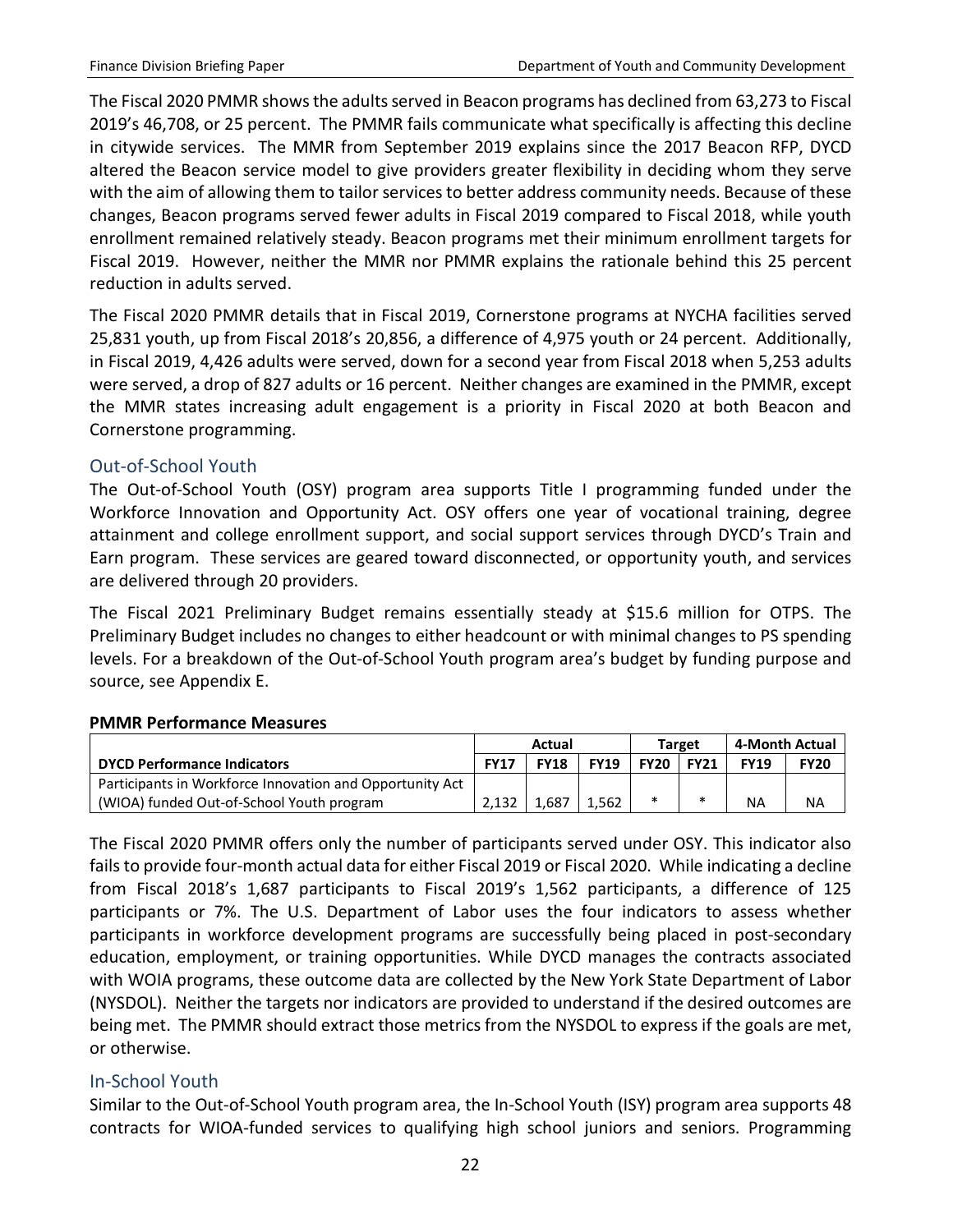includes year-round academic, college readiness and career development opportunities, as well as job opportunities through Learn and Earn and SYEP.

The Fiscal 2021 Preliminary Budget includes \$4.1 million for OTPS spending to support ISY programs, maintaining steady funding levels from the Fiscal 2020 Adopted Budget. The Preliminary Budget reduces the headcount by two positions and increases spending levels by \$4,000. For a further breakdown of the ISY program area budget by funding purpose and source, see Appendix E.

#### **PMMR Performance Measures**

|                                                     | Actual      |             |             |             | <b>Target</b> | 4-Month Actual |             |
|-----------------------------------------------------|-------------|-------------|-------------|-------------|---------------|----------------|-------------|
| <b>DYCD Performance Indicators</b>                  | <b>FY17</b> | <b>FY18</b> | <b>FY19</b> | <b>FY20</b> | <b>FY21</b>   | <b>FY19</b>    | <b>FY20</b> |
| Participants in WIOA-funded In-School Youth program | 2.980       | 1.638       | 1,583       |             | $\ast$        | <b>NA</b>      | <b>NA</b>   |

The Fiscal 2020 PMMR offers the same limited tracking of services under ISY. The only raw numbers provided pertain to participants in ISY. This indicator also fails to provide four-month actual data for either Fiscal 2019 or Fiscal 2020. ISY participants have declined by 55 participants or 3%.

#### <span id="page-23-0"></span>Adult Literacy Services

 $\overline{a}$ 

DYCD is a partner in the New York City Adult Literacy Initiative (NYCALI), the City's central system for all adult literacy services.<sup>[2](#page-23-1)</sup> Working in collaboration with the State Department of Education, partners offer literacy and English language instruction to New York City residents ages 16 and above. DYCD administers 30 contracts supporting:

- Adult Basic Education (ABE) courses, teaching reading, writing and math to native English speakers or English-fluent adults;
- English for Speakers of Other Languages (ESOL) courses;
- ❖ High school equivalency test preparation programs; and
- The Young Adult Literacy Program (YALP).

The latter program, funded by the Office for Economic Opportunity (OEO), targets young adults between the ages of 16-24 who lack reading, writing and math skills to earn their high school equivalency. Program participants receive equivalency preparation as well as wraparound support services, earning a paid internship after maintaining at least an 80 percent program attendance rate.

<span id="page-23-1"></span> $<sup>2</sup>$  Additional partner agencies in the Adult Literacy Initiative include the City University of New York (CUNY), the</sup> Department of Education (DOE), and the Brooklyn, Queens and New York Public Libraries.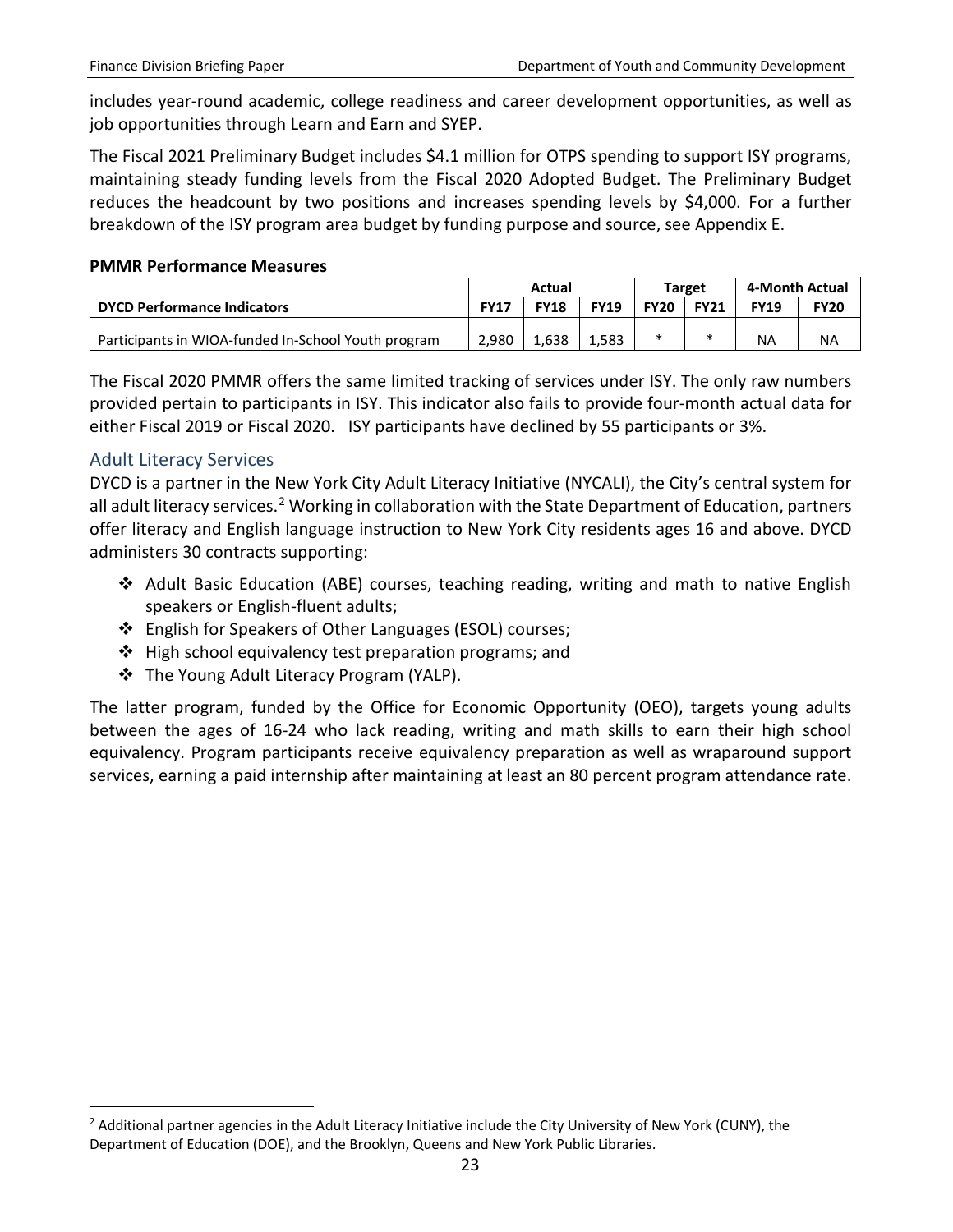

#### **Adult Literacy Services Budget & Individuals Served**

The Fiscal 2021 Preliminary Budget includes \$8.4 million in OTPS spending for the Adult Literacy Services program area, reflecting a decrease of \$20.5 million from the Fiscal 2020 Adopted Budget of \$28.9 million. This difference represents the absence of funding under the Council's Adult Literacy Initiative, which, in collaboration with the Administration, added \$12 million to DYCD to support one year of increased programming. The Fiscal 2021 Preliminary Budget includes a decrease of \$264,000 from the Fiscal 2020 Adopted Budget for PS spending and a reduction of five positions. The PS budget totals \$861,000 and includes 11 budgeted positions.

The chart to the right depicts funding sources for the Adult Literacy Services program area. The \$12 million figure missing from the Fiscal 2021 Preliminary Budget represents 53 percent of all Adult Literacy spending in DYCD in Fiscal 2020.

For further breakdown of the Adult Literacy budget by funding purpose and source, see Appendix E. For additional details surrounding the Adult Literacy Initiative and its activities citywide in Fiscal 2020, refer to the Fiscal 2021



Preliminary Report of the Council Finance Division to the Committee on Immigration.

*Dollars in Thousands*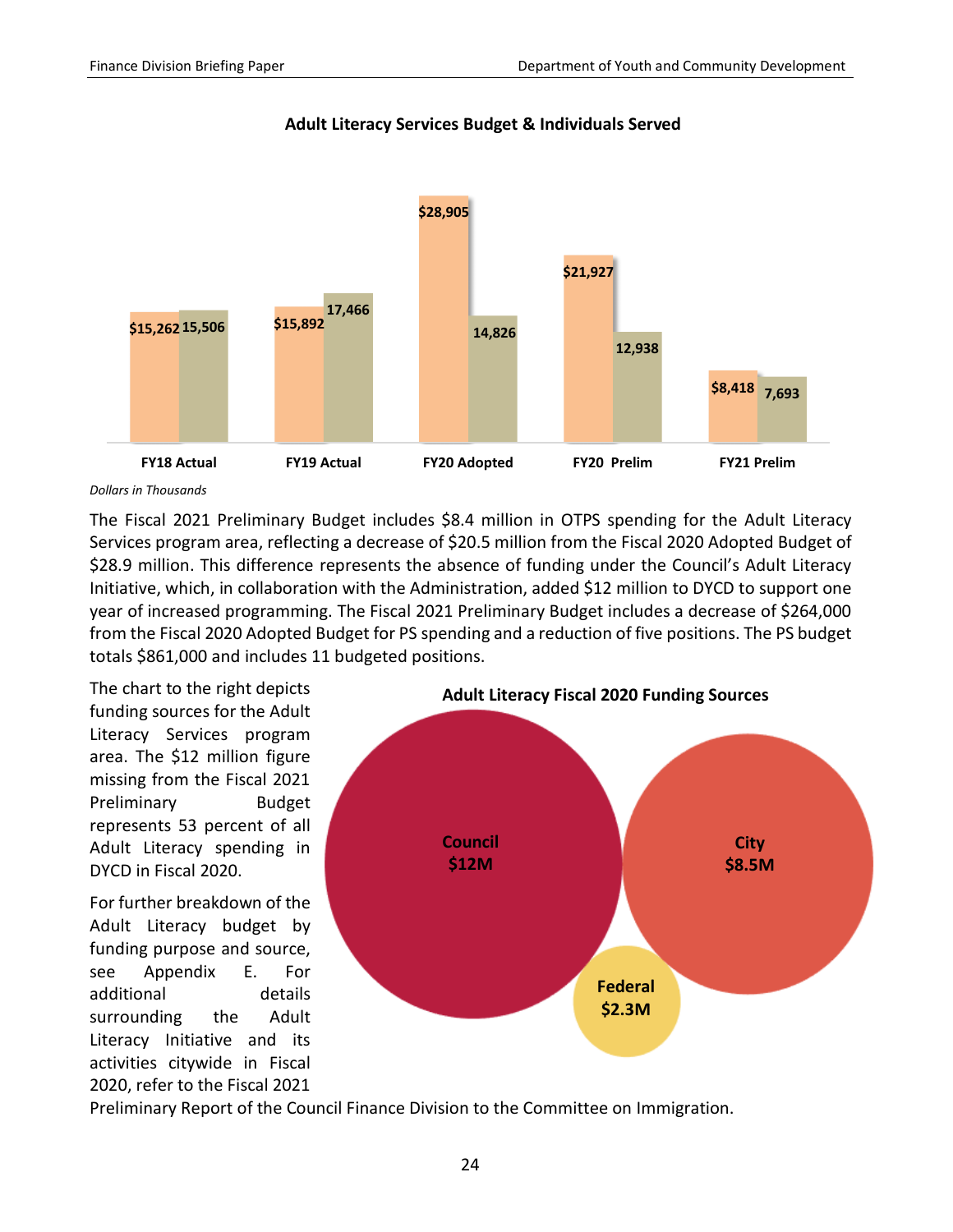#### **PMMR Performance Measures**

|                                                       | Actual      |             |             |             | <b>Target</b> | 4-Month Actual |             |
|-------------------------------------------------------|-------------|-------------|-------------|-------------|---------------|----------------|-------------|
| <b>DYCD Performance Indicators</b>                    | <b>FY17</b> | <b>FY18</b> | <b>FY19</b> | <b>FY20</b> | <b>FY21</b>   | <b>FY19</b>    | <b>FY20</b> |
| Participants in DYCD-funded English literacy programs | 10,300      | 10.792      | 14.033      | 6.600       | 16.276        | 4.573          | 8,146       |
| Participants in DYCD-funded English literacy programs |             |             |             |             |               |                |             |
| meeting federal standards of improvement in their     |             |             |             |             |               |                |             |
| ability to read, write, and speak English (%)         | 49%         | 54%         | 56%         | 55%         | 55%           | <b>NA</b>      | <b>NA</b>   |

The Fiscal 2020 PMMR includes two performance measures for programming under Adult Literacy Services. The number of participants served through DYCD-managed adult literacy programs has steadily increased in correlation with increased funding levels under the Adult Literacy Initiative. However, given that services supported through the program area are so heavily dependent upon one-year increments of funding, the target set for Fiscal 2021 seems to be contingent upon Council discretionary funding and any other one-year funding agreements reached by the Council and Administration.

The percentage of participants achieving federal standards for improvement has increase by one percent over the past year. However, the PMMR fails to provide details regarding what those standards might be. The U.S. Department of Education has issued an extensive series of standards for reading, writing, speaking and listening, with five levels of achievement for each standard.<sup>[3](#page-25-1)</sup>

#### <span id="page-25-0"></span>Community Development Programs

The Community Development program area funds contracts supporting economic development and community support services across the five boroughs.



#### **Community Development OTPS Budget and Number of Contracts**

#### *Dollars in Thousands*

 $\overline{a}$ 

The Fiscal 2021 Preliminary Budget includes \$25.8 million for OTPS spending in Community Development Programs, a decrease of \$85.5 million from the Fiscal 2020 Adopted Budget of \$111.3 million. In the Preliminary Budget, a reduction of one direct service contracts is shown from 378 in Fiscal 2020 to 377 in Fiscal 2021. The Fiscal 2021 Preliminary Budget includes \$2.9 million less to PS

<span id="page-25-1"></span><sup>&</sup>lt;sup>3</sup> American Institutes for Research, English Language Proficiency Standards for Adult Education, with Correspondences to College and Career Readiness *Standards for English Language Arts and Literacy, and Mathematical and Science Practices*, U.S. Department of Education: Washington, D.C., 2016.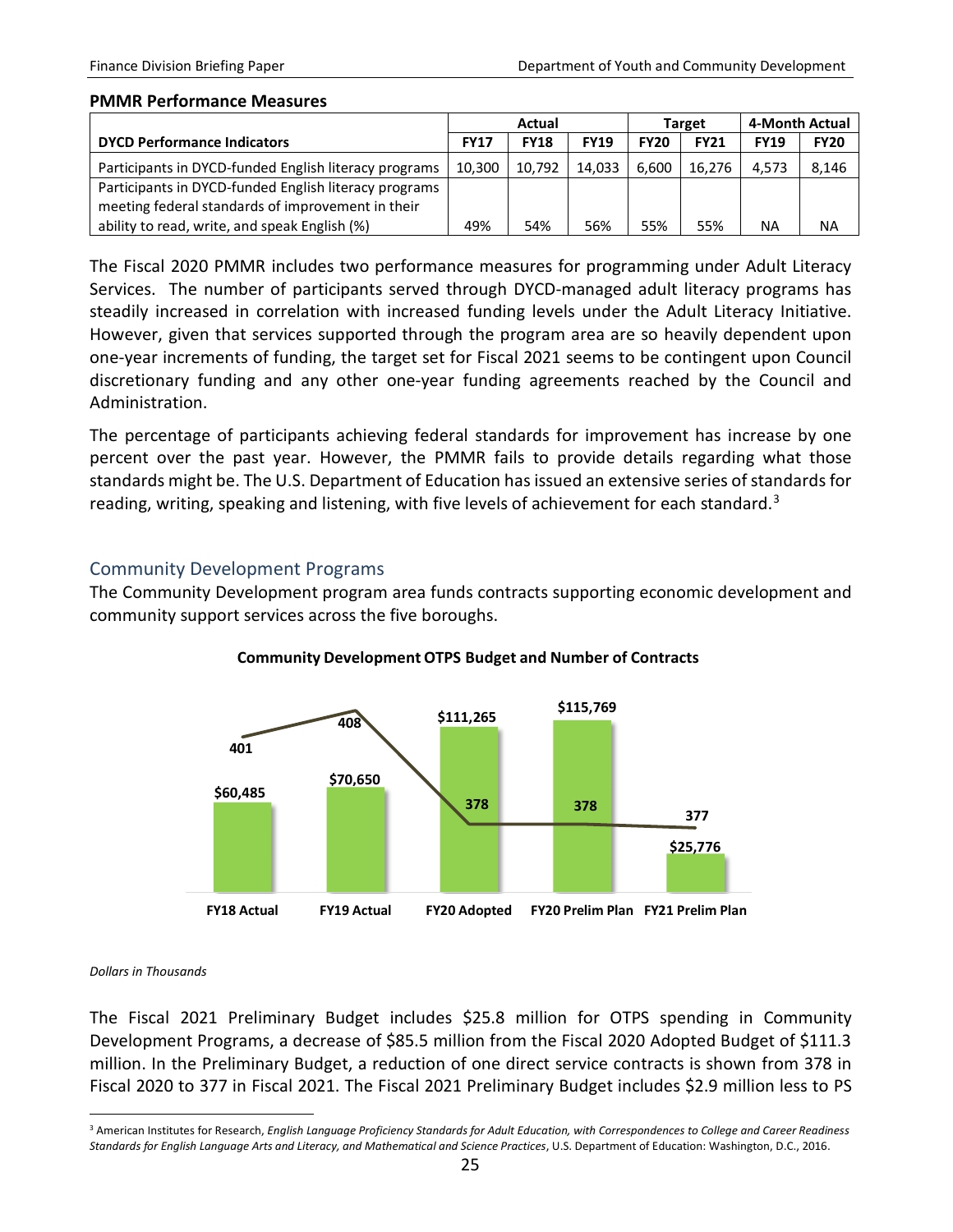spending or with headcount remaining steady at 109 positions, from the Fiscal 2020 Adopted Budget. It is worth noting that this program area's head count has increased by 54 positions between Fiscal 2019 and Fiscal 2020 directly connected with the Census 2020, which added \$3.8 million for 55 positions in the Fiscal 2020 Executive Plan for the retention of field organizers to help residents execute the survey. The Fiscal 2021 Preliminary Budget for PS is \$5.2 million, which supports the 109 budgeted positions. For further breakdown of the Community Development Programs area budget by funding purpose and source, see Appendix E.

#### **PMMR Performance Measures**

|                                                                                                    | Actual      |             |             | Target      |             | 4-Month Actual |             |
|----------------------------------------------------------------------------------------------------|-------------|-------------|-------------|-------------|-------------|----------------|-------------|
| <b>DYCD Performance Indicators</b>                                                                 | <b>FY17</b> | <b>FY18</b> | <b>FY19</b> | <b>FY20</b> | <b>FY21</b> | <b>FY19</b>    | <b>FY20</b> |
| Community anti-poverty program participants<br>achieving target outcomes designated for clients in |             |             |             |             |             |                |             |
| each program area (%)                                                                              | 65%         | 68%         | 70%         | 60%         | 60%         | 20%            | 34%         |
| Participants in community anti-poverty programs                                                    | 13.210      | 13.366      | 13.122      | $\ast$      | $\ast$      | <b>NA</b>      | <b>NA</b>   |

The Fiscal 2020 PMMR includes two indicators for Community Development Programs. The first of these, describing achieving targeted outcomes for participants in anti-poverty programs, that offers no detailed description or context. Without a clear picture of what target outcomes for participants might look like, it is difficult for a monitoring agency, such as the Council, or the public, to determine the true impact of DYCD's community development programming.

The second indicator tallies the total number of participants in community anti-poverty programs supported by DYCD. That the Department has no four-month actual data or target service goals for this indicator seems improbable; however, the PMMR includes none of these data points. The PMMR reports a reduction by 224 participants or 2 percent. Again, the PMMR provides no explanation for the reduction in participants.

#### <span id="page-26-0"></span>Other Youth Programs

The Other Youth Programs area largely supports contracts for programs that are funded on a oneyear basis. The majority of this programming receives single-year discretionary allocations from the Council. The Council's support for all youth-oriented discretionary funding for DYCD runs through Other Youth Programs. Additional services supported in this program area include the Advance and Earn program, formerly the Young Adult Internship Program (YAIP), which was re-introduced in Fiscal 2020.

The Advance & Earn program was a redesign of the Young Adult Literacy (YALP) and Intern & Earn programs. Through a career pathways approach, this new robust model aims to serve 900 opportunity youth, ages 16 to 24 years old, at different points of skill development and deliver them with positive short-term results as well as the skills and tools necessary to achieve long-term career attainment. A continuum of services includes literacy and math instruction, HSE test preparation, work readiness training, college and career exploration, paid work experience, advanced occupational training and industry credential attainment supported by case management and wrap-around services. DYCD awarded six organizations contracts to operate all program components beginning in February 2020.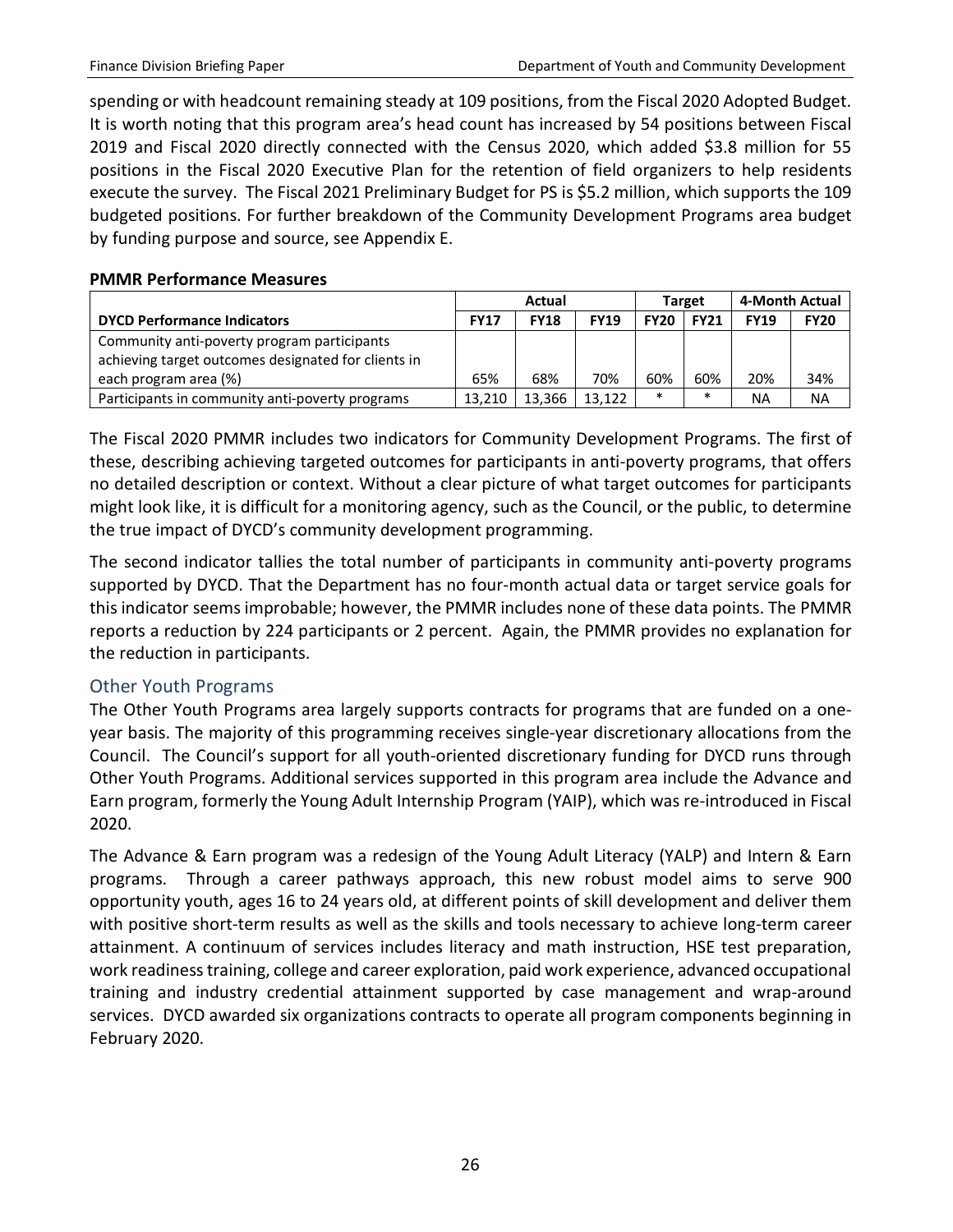

**Other Youth Programs OTPS Budget and Number of Contracts**

The Fiscal 2021 Preliminary Budget includes \$3.3 million in OTPS funding for Other Youth Programs, reflecting a difference of \$38.2 million from its Fiscal 2020 Adopted Budget of \$41.4 million.

The chart to the right breaks out funding sources from the Fiscal 2021 Preliminary Plan for Other Youth Programs from Fiscal 2020. Council allocations currently represent 84 percent of all program area funding. Because of this, and because Council allocations are only made in one-year increments, the Administration does not track performance of programs funded through this program area, as is the same with WLG. For further breakdown of the Other Youth Programs area budget by funding purpose and source, see Appendix E.





#### <span id="page-27-0"></span>General Administration

The General Administration program area includes funding for the Commissioner's Office and all other Department-wide administrative services, including:

- Information Management and Analysis General Services
- Management Planning  **Data Processing**
- 
- 
- 
- 
- 
- Finance General Counsel
- Personnel Public Information
- Labor Relations Operations Site Support

*Dollars in Thousands*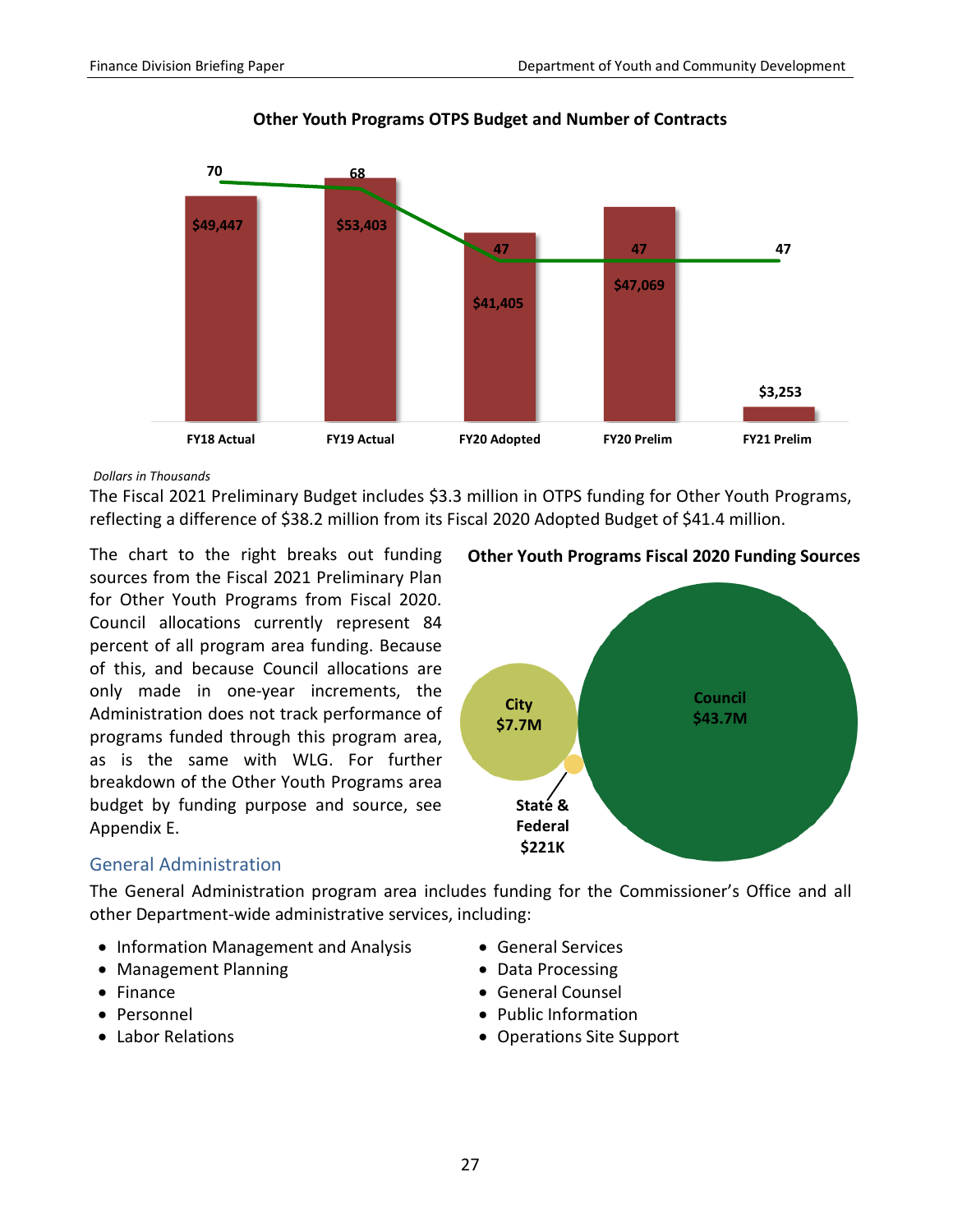

#### **General Administration Budget and Headcount**

*Dollars in Thousands*

The Fiscal 2021 Preliminary Budget includes \$70.9 million for General Administration within DYCD, a decrease of \$900,000, from the Fiscal 2020 Adopted Budget of \$71.8 million. However, the Fiscal 2021 Preliminary Budget proposes to remain steady at five contracts under General Administration. The Fiscal 2021 Preliminary Budget includes no changes to headcount under General Administration. For further breakdown of the General Administration program area budget by funding purpose and source, see Appendix E.

|                                              | Actual      |             |             | Target      |             | 4-Month Actual |             |
|----------------------------------------------|-------------|-------------|-------------|-------------|-------------|----------------|-------------|
| <b>DYCD Performance Indicators</b>           | <b>FY17</b> | <b>FY18</b> | <b>FY19</b> | <b>FY20</b> | <b>FY21</b> | <b>FY19</b>    | <b>FY20</b> |
| Contracts terminated                         | 3           | 8           |             | 0           | 0           | 0              | 0           |
| Agency assessments completed as a percent of |             |             |             |             |             |                |             |
| total agency contracts (%)                   | 84%         | 69%         | NA.         | 70%         | 70%         | <b>NA</b>      | <b>NA</b>   |
| Fiscal audits conducted                      | 345         | 343         | 318         | 345         | 234         | $\Omega$       | 0           |
| Expenditure report reviews                   | 23,369      | 24,078      | 29,658      | $\ast$      | $\ast$      | ΝA             | NA.         |
| Programmatic reviews/contract monitoring     | 17,003      | 18,609      | 20,656      | $\ast$      | $\ast$      | <b>NA</b>      | <b>NA</b>   |
| Agency assessments completed                 | 1,507       | 1,209       | <b>NA</b>   | $\ast$      | $\ast$      | ΝA             | <b>NA</b>   |
| Contracts funded                             | 3,281       | 3.223       | 3.320       | $\ast$      | $\ast$      | ΝA             | <b>NA</b>   |
| Value of agency contracts (\$000)            | \$585,339   | \$647,923   | \$690,623   | $\ast$      | $\ast$      | <b>NA</b>      | <b>NA</b>   |
| Value of intra-city agreements (\$000)       | \$6,940     | \$7,115     | \$8,651     | $\ast$      | $\ast$      | <b>NA</b>      | <b>NA</b>   |

#### **PMMR Performance Measures**

The Fiscal 2020 PMMR raises significant concerns about the pace of agency assessments of contracts funded through DYCD. In Fiscal 2019, there are no reported assessments following the prior year's decline. Neither the PMMR nor the funding or headcount rates for General Administration over this period point to a clear explanation for this downturn. However, new target indicators of 70 percent have been included for Fiscal 2020 and Fiscal 2021, for each year.

The value of intra-city agreements reflected in the Fiscal 2020 PMMR also raises questions, as OMB sites intra-city revenue as the source of 70 percent of all DYCD revenue. The PMMR does not stipulate how the value of intra-city agreements is measured for reporting purposes.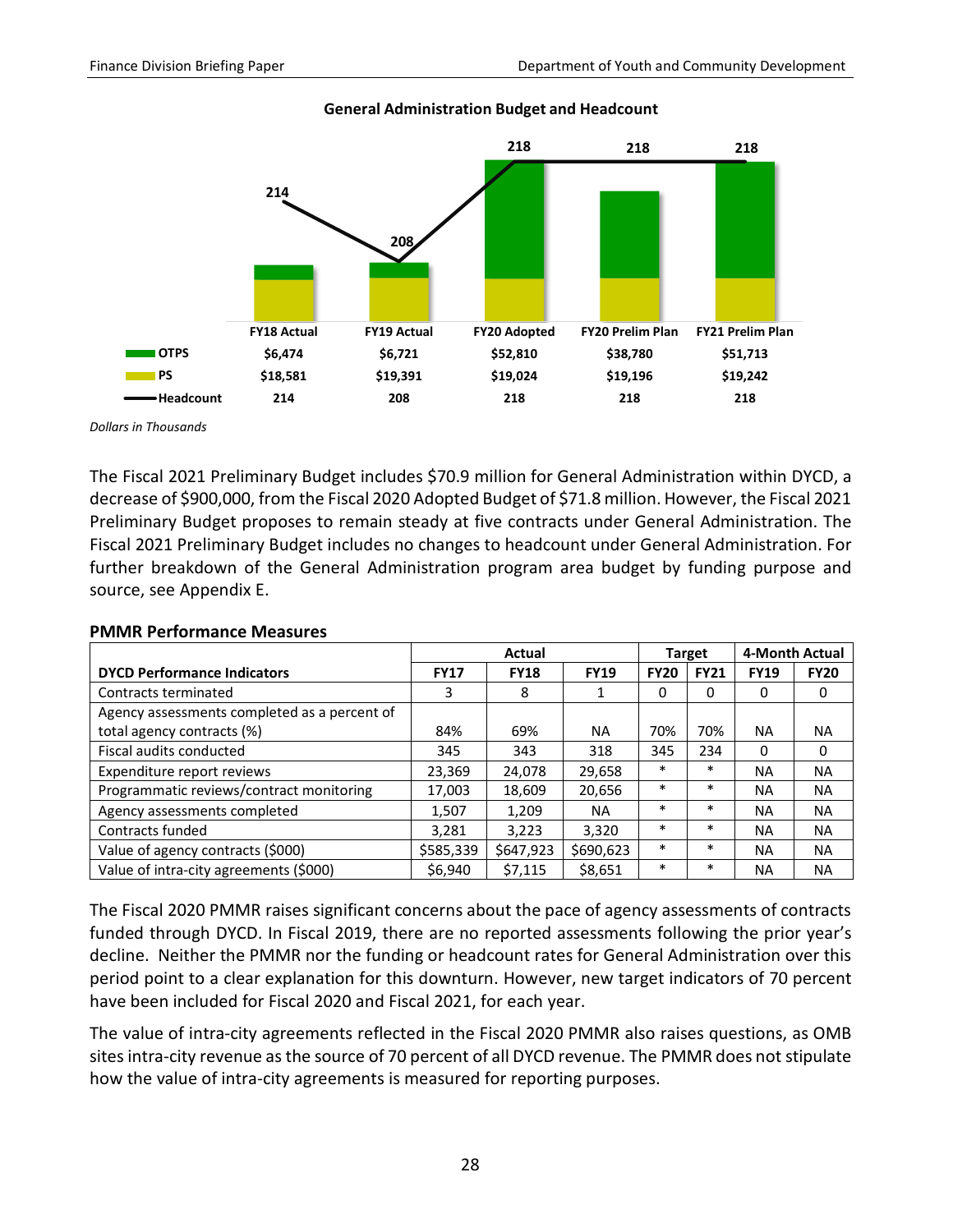# <span id="page-29-0"></span>Appendices

# <span id="page-29-1"></span>A: Budget Actions in the November and the Preliminary Plans

|                                                   | <b>FY20</b> |                 | <b>FY21</b>  |            |           |              |
|---------------------------------------------------|-------------|-----------------|--------------|------------|-----------|--------------|
| <b>Dollars in Thousands</b>                       | City        | <b>Non-City</b> | <b>Total</b> | City       | Non-City  | <b>Total</b> |
| DYCD Budget as of the Adopted FY20 Budget         | 730,631     | \$225,221       | \$955,852    | \$541,479  | \$224,690 | \$766,169    |
| November 2019 Plan, New Needs                     |             |                 |              |            |           |              |
| Funding for the Indirect Cost Rate Initiative     | 3,739       | 0               | \$3,739      | 3,739      | 0         | \$3,739      |
| <b>Subtotal, New Needs</b>                        | \$3,739     | \$0             | \$3,739      | \$3,739    | \$0       | \$3,739      |
| November 2019 Plan, Other Adjustments             |             |                 |              |            |           |              |
| Adult Literacy Transfer-DOE                       | ( \$150)    | 0               | ( \$150)     | 0          | 0         | \$0          |
| Adult Literacy Transfer- MOIA                     | (1,685)     | 0               | (1,685)      | 0          | 0         | $\mathbf 0$  |
| <b>Agency Accruals</b>                            | (1,000)     | 0               | (1,000)      | 0          | 0         | $\mathbf 0$  |
| Agency Phone Plan Review                          | (15)        | 0               | (15)         | (31)       | 0         | (31)         |
| Align SYEP TANF Budget                            | 0           | 22,863          | 22,863       | 0          | 0         | 0            |
| <b>City Service Corp Funding</b>                  | 0           | 274             | 274          | 0          | 25        | 25           |
| <b>COMPASS State Increase</b>                     | 0           | 1,038           | 1,038        | 0          | 0         | $\mathbf 0$  |
| <b>CSBG Advance Interest</b>                      | 0           | 419             | 419          | 0          | 0         | $\pmb{0}$    |
| <b>CSBG Attorneys</b>                             | 46          | 0               | 46           | 46         | 0         | 46           |
| <b>CSBG Realignment</b>                           | 0           | 3,927           | 3,927        | 0          | 0         | $\Omega$     |
| <b>Funding Transfer</b>                           | (18)        | 0               | (18)         | (19)       | 0         | (19)         |
| FY20_DYCD_HOR                                     | 0           | 755             | 755          | 0          | 0         | $\mathbf 0$  |
| IBT I237 Non-LL56 groups                          | 6           | 0               | 6            | 9          | 0         | 9            |
| Ladders for Leaders Private Funds Rev             | 0           | 1,861           | 1,861        | 0          | 0         | $\pmb{0}$    |
| MOME Ladders 4 Leaders - DYCD                     | 0           | 148             | 148          | 0          | 0         | $\pmb{0}$    |
| <b>Revenue Modification</b>                       | 0           | 4,040           | 4,040        | 0          | 0         | $\pmb{0}$    |
| <b>RHY State Increase</b>                         | 0           | 702             | 702          | 0          | 0         | $\mathbf 0$  |
| <b>Technical Adjustments</b>                      | 711         | 0               | 711          | 55         | 0         | 55           |
| <b>Subtotal, Other Adjustments</b>                | ( \$2,106)  | \$36,027        | \$33,922     | \$60       | \$25      | \$85         |
| <b>TOTAL, All Changes</b>                         | 1,634       | 36,027          | 37,661       | 3,800      | 25        | 3,826        |
| DYCD Budget as of the November 2019 Plan          | 732,265     | 261,248         | 993,513      | 545,279    | 224,716   | 769,995      |
| <b>FY21 Preliminary Plan, Other Adjustments</b>   |             |                 |              |            |           |              |
| Agency-wide underspending                         | (5,000)     | 0               | (5,000)      | (1,000)    | 0         | (1,000)      |
| <b>AOTPS REALIGNMENT</b>                          | 0           | (130)           | (130)        | 0          | 0         | 0            |
| <b>City Service Corps Funding</b>                 | 0           | (53)            | (53)         | 0          | (3)       | (3)          |
| <b>Member Items</b>                               | 201         | 0               | 201          | 0          | 0         | 0            |
| OEO funding adjustment                            | (600)       | 0               | (600)        | 0          | $\pmb{0}$ | $\pmb{0}$    |
| P3 Revenue budget realignment                     | $\pmb{0}$   | 72              | 72           | 0          | 0         | 0            |
| <b>Saturday Sessions FY20</b>                     | 0           | 61              | 61           | 0          | 0         | $\mathbf 0$  |
| Swap unallocated SONYC intra-city funds for SONYC |             |                 |              |            |           |              |
| <b>CTL</b>                                        | 0           | 0               | 0            | (2,000)    | 0         | (2,000)      |
| YMI Adjustment.                                   | (67)        | 0               | (67)         | 0          | 0         | 0            |
| <b>Subtotal, Other Adjustments</b>                | ( \$5,466)  | ( \$50)         | ( \$5,516)   | ( \$3,000) | (53)      | ( \$3,003)   |
| <b>TOTAL, All Changes</b>                         | ( \$5,466)  | ( \$50)         | ( \$5,516)   | ( \$3,000) | (\$3)     | ( \$3,003)   |
| DYCD Budget as of the Preliminary FY21 Budget     | 726,800     | 261,199         | 987,999      | 542,279    | 224,713   | 766,992      |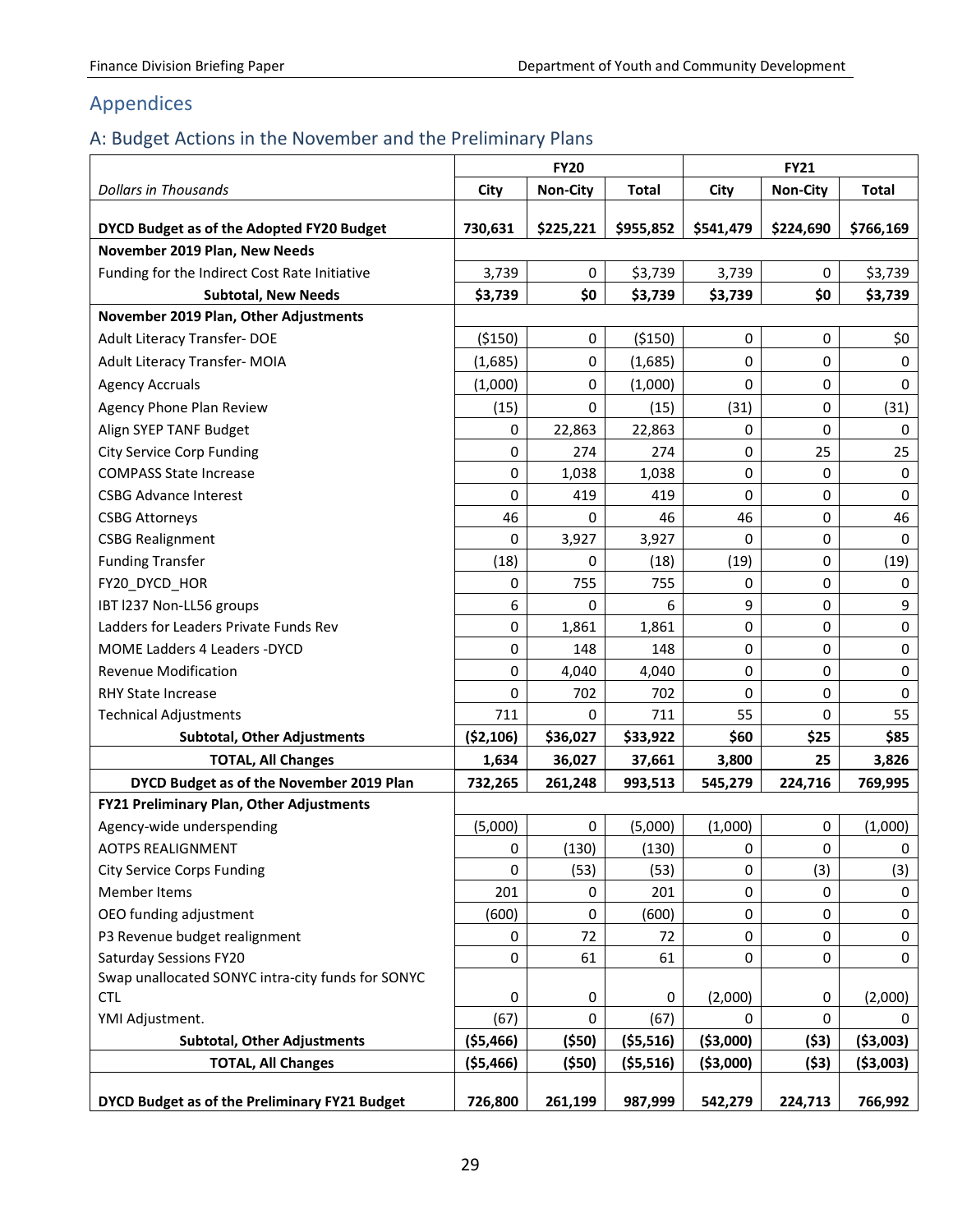#### <span id="page-30-0"></span>B: DYCD Contract Budget

|  | <b>DYCD FY21 Preliminary Contract Budget</b> |  |  |
|--|----------------------------------------------|--|--|
|--|----------------------------------------------|--|--|

| <b>Dollars in Thousands</b>           |             |                  |             |                  |             |                  |
|---------------------------------------|-------------|------------------|-------------|------------------|-------------|------------------|
|                                       |             | <b>Number</b>    |             | <b>Number</b>    |             | <b>Number</b>    |
|                                       | <b>FY20</b> | οf               | <b>FY20</b> | οf               | <b>FY21</b> | οf               |
| Category                              | Adopted     | <b>Contracts</b> | Current     | <b>Contracts</b> | Preliminary | <b>Contracts</b> |
| <b>Contractual Service General</b>    | \$0         | 0                | \$4,298     | 0                | \$0         | 0                |
| Data Processing Equipment             | 0           | 0                | 2           | 0                | 0           | $\Omega$         |
| <b>Temporary Services</b>             | 0           | $\Omega$         | 153         | 0                | $\Omega$    | $\Omega$         |
| <b>Community Consultants</b>          | 3,616       | 10               | 5,008       | 10               | 3,566       | 10               |
| Educ. and Rec. Expenditures for Youth |             |                  |             |                  |             |                  |
| Programs                              | 540,639     | 585              | 545,821     | 585              | 480,661     | 595              |
| Payments to Delegate Agencies         | 198,682     | 517              | 143,483     | 517              | 106,225     | 692              |
| <b>Printing Services</b>              | 10          | 3                | 0           | 3                | 10          | 3                |
| Prof. Services - Accounting Services  | 2,556       | 3                | 2,220       | 3                | 2,500       | 3                |
| Prof. Services - Computer Services    | 105         | $\mathbf{1}$     | 275         | $\mathbf{1}$     | 105         | $\mathbf{1}$     |
| Prof. Services - Curriculum and       |             |                  |             |                  |             |                  |
| Professional Develop.                 | 100         | 1                | 100         | 1                | 0           | 0                |
| Prof. Services - Direct Educational   |             |                  |             |                  |             |                  |
| Services to Students                  | 238         | 2                | 13          | 2                | 238         | $\overline{2}$   |
| Prof. Services - Legal Services       | 40          | 1                | 50          | $\mathbf{1}$     | 40          | 1                |
| Prof. Services - Other                | 1,558       | 11               | 3,139       | 11               | 1,158       | 21               |
| <b>TOTAL</b>                          | \$747,544   | 1,134            | \$704,562   | 1,134            | \$594,503   | 1,328            |

#### <span id="page-30-1"></span>C: DYCD Revenue

| <b>DYCD Miscellaneous Revenue Budget Overview</b> |             |                         |             |                  |  |  |  |  |
|---------------------------------------------------|-------------|-------------------------|-------------|------------------|--|--|--|--|
| <b>Dollars in Thousands</b>                       |             |                         |             |                  |  |  |  |  |
|                                                   | <b>FY20</b> | <b>Preliminary Plan</b> |             | *Difference      |  |  |  |  |
| <b>Revenue Sources</b>                            | Adopted     | <b>FY20</b>             | <b>FY21</b> | <b>FY20-FY21</b> |  |  |  |  |
| Federal Grants - Categorical                      | \$62,538    | \$93,730                | \$62,128    | (5410)           |  |  |  |  |
| <b>State Grants - Categorical</b>                 | 5,275       | 7,015                   | 5,275       | 0                |  |  |  |  |
| Non-Governmental Grants                           | 0           | 1,861                   | 0           | 0                |  |  |  |  |
| Intra-City                                        | 157,408     | 158,594                 | 157,310     | (98)             |  |  |  |  |
| <b>TOTAL</b>                                      | \$225,221   | \$261,200               | \$224,713   | (\$508)          |  |  |  |  |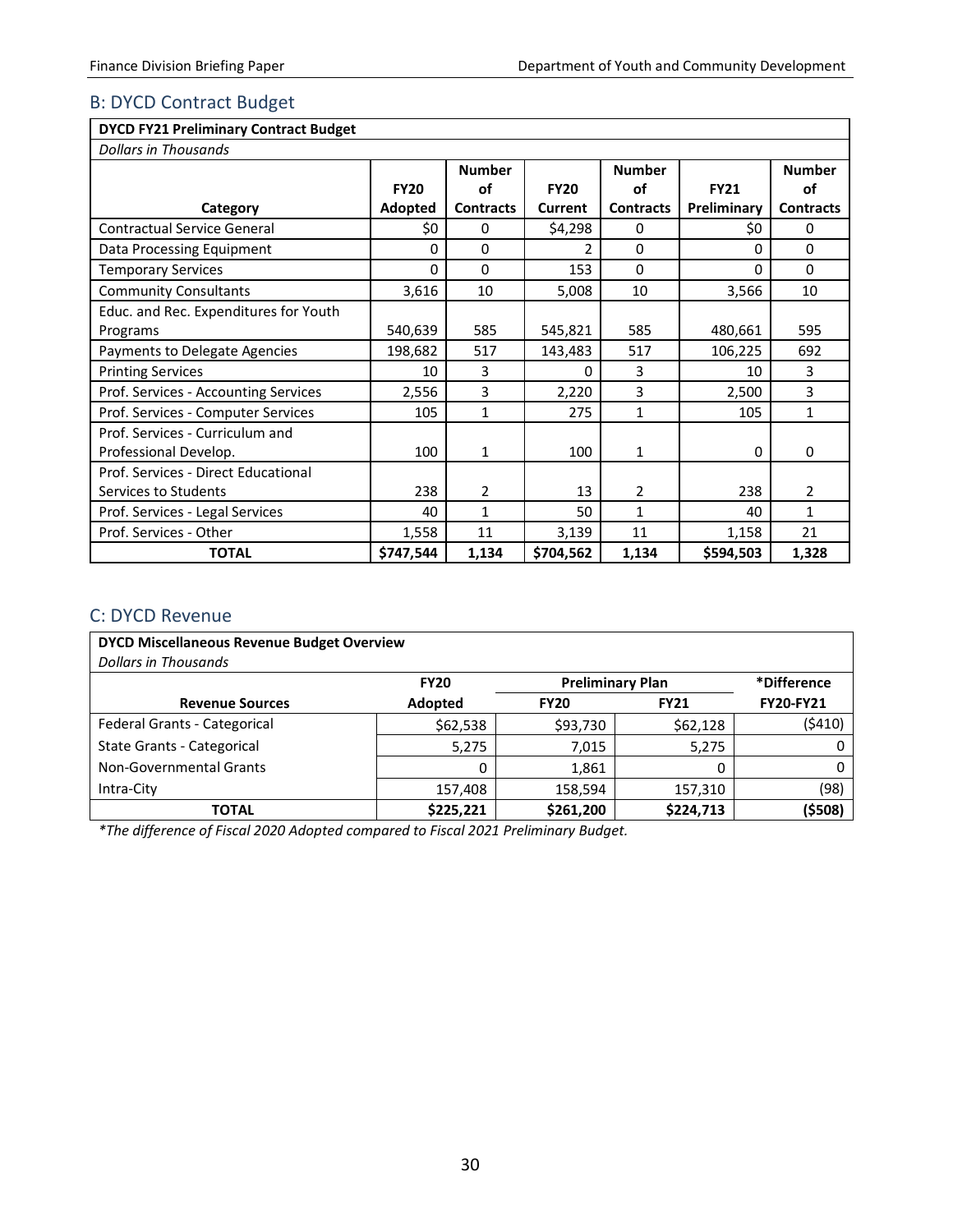#### <span id="page-31-0"></span>D: Fiscal 2020 Council Initiative Descriptions

- **A Greener NYC.** This program supports organizations in each Council District that offer environmentally friendly focused programs encouraging education, advocacy, community service, and green-job training. All programs are aimed at improving and conserving NYC's air, land, energy, open spaces and other vital resources. In total, \$3.2 million from this initiative went through DYCD to reach community-based organizations in Fiscal 2020.
- **Access to Food and Nutritional Education.** This initiative takes a multi-pronged approach to support and expand programs that provide access to healthy food, improve understanding of health and nutrition, and engage communities to make positive changes related to food and lifestyle to improve health outcomes. Efforts, focused on underserved communities, include farmers' markets; urban farms; community gardens; youth markets; programs to expand the use of SNAP benefits for healthier, less processed food; and educational workshops and training programs related to food and healthy lifestyle choices. In Fiscal 2020, the Council's allocation of \$1.3 million supported seven organizations: Banana Kelly Community Improvement Association, Council on the Environment (commonly known as GrowNYC), the Crenulated Company (commonly known as New Settlement Apartments), Cypress Hills Local Development Corporation, Harvest Home Farmer's Market, the Northeast Brooklyn Housing Development Corporation, and West Harlem Group Assistance.
- **Adult Literacy Initiative.** In partnership with the Administration, the Council continued its joint investment of \$12 million for Adult Literacy programs across the City in Fiscal 2020. The Council allocated \$4 million to support basic literacy programs for adults who cannot read, write or speak English through the Department of Youth and Community Development. Programs include Basic Education in the Native Language (BENL), English for Speakers of Other Language (ESOL), Adult Basic Education (ABE), and High School Equivalency (HSE) preparation. Funds also support services such as counseling and case management. The Council has supported this initiative since Fiscal 2008. In total, \$3.4 million from this initiative went through DYCD to reach community-based organizations.
- **Afterschool Enrichment Initiative.** The Afterschool Enrichment Initiative supports afterschool services in enrollment-based programs with high-quality arts and athletic activities, as well as academic enrichment and support. In total, the Fiscal 2020 Budget for this initiative includes \$6.9 million, a \$574,000 enhancement from Fiscal 2019, to support ten organizations. Of which \$6.7 million is contracted through DYCD.
- **Big Brothers Big Sisters of New York City.** The Council restored \$1.2 million to support the provision of mentoring services to New York City youth involved in local Big Brothers Big Sisters (BBBS) programming. Since the Council began funding BBBS in Fiscal 2014, its funds have brought mentoring services to more than 300 young men and women, approximately 95 percent of whom live in East and Central Harlem, North and Central Brooklyn, and the South Bronx. Funds also contribute to the provision of educational support and training for other youth organizations across the five boroughs. Professional Opportunity Days for at-risk New York City youth also take place in high school settings throughout the school year.
- **City's First Readers.** For Fiscal 2020, the Council allocated \$4.6 million to support City's First Readers, a citywide partnership to expand access to early literacy support for thousands of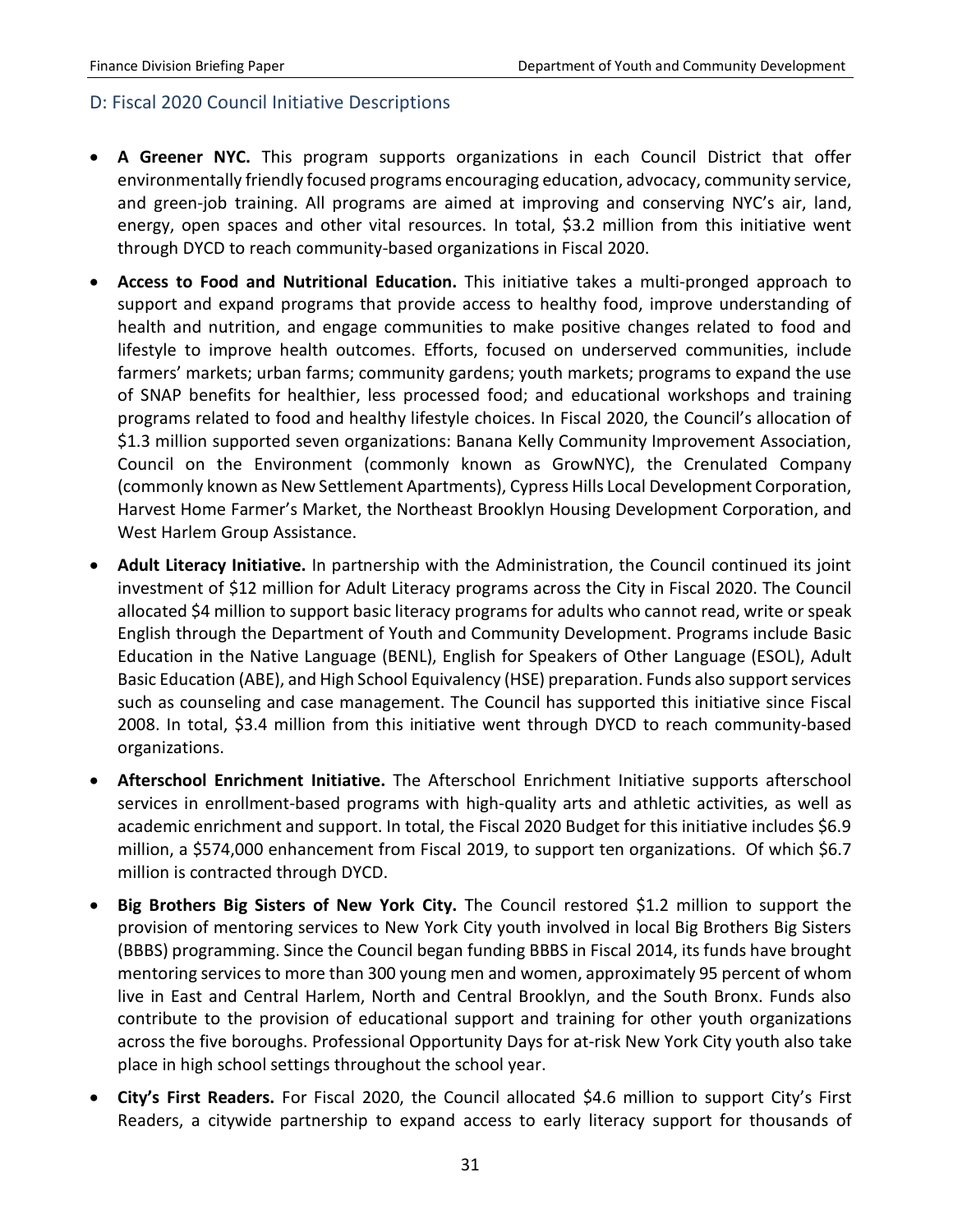families with children ages 0-5. Each of the initiative's partners uses a different, specialized approach to reach more than 215,000 parents and children annually. Partner organizations include the New York, Brooklyn and Queens Public Libraries, which receive direct agency allocations. Thirteen partners funded through DYCD received a total of \$3.4 million.

- **Civic Education in New York City Schools.** The Fiscal 2020 Budget includes \$500,000 to support Generation Citizen and its in-school civics education programming. Generation Citizen trains college students to lead semester-long classroom enhancements for middle and high school students in New York City public schools. Council support has allowed Generation Citizen to more than double its outreach since Fiscal 2017. An additional \$50,000 is allocated in CUNY's budget to support work under this initiative conducted at Medgar Evers College in Brooklyn.
- **Communities of Color Nonprofit Stabilization Fund.** \$3.7 million was restored in Fiscal 2020 for the fifth year of support for the Communities of Color Nonprofit Stabilization Fund, a capacitybuilding grant program for small nonprofits serving underrepresented populations. Four community-based partners – the Asian American Federation, the Coalition for Asian American Children and Families, the Hispanic Federation and the New York Urban League – redistribute the Council's allocation to eligible organizations through a competitive application process. Grants support training in areas, including financial management, board development, fund collaborations and merger planning, and outcomes training. For Fiscal 2020, 80 groups have been selected to receive grants ranging in size from \$20,000 to \$45,000.
- **COMPASS.** In preparation for Fiscal 2016, DYCD issued a request for proposals (RFP) to identify providers for elementary afterschool and summer programs through the Comprehensive After-School System (COMPASS). The selections resulted in a redistribution of slots across the City affecting some 2,750 children and families. To restore program slots that would have otherwise lost funding, the Council allocated money to 45 affected program providers. In Fiscal 2020, the Council allocated \$1.9 million to support almost 600 slots. Since Fiscal 2017, the Council has collaborated with the Administration to restore these slots and add approximately 3,600 more, at a total investment of \$18 million.
- **Digital Inclusion and Literacy Initiative.** In its sixth year of support from the Council, the NYC Digital Inclusion and Literacy initiative addresses disparities in internet access and digital literacy across the City. The Council allocated \$3.1 million amongst providers in each Council district serving seniors, youth and/or immigrant populations to support computer training and education and 21st century skills technology development. Out of the initiative's total allocations, \$3 million were funded through DYCD.
- **Diversity, Inclusion & Equity in Tech Initiative.** Funded by the City Council since Fiscal 2017, the Diversity, Inclusion and Equity in Tech Initiative seeks to support career readiness and training for residents of the New York City Housing Authority (NYCHA) pursuing careers in the tech industry. The program provides tech-related training, including but not limited to, coding, algorithms, excel, mathematics, among other topics.
- **Food Pantries Initiative.** Funded by the Council since Fiscal 2006, the Food Pantries initiative provides financial support to food pantries and soup kitchens across the City that serve hungry New Yorkers. Organizations selected by the Council's Borough Delegations either receive funding directly to purchase food for distribution or receive a purchase credit from Food Bank for New York City to procure and schedule delivery of food through Food Bank's online ordering platform.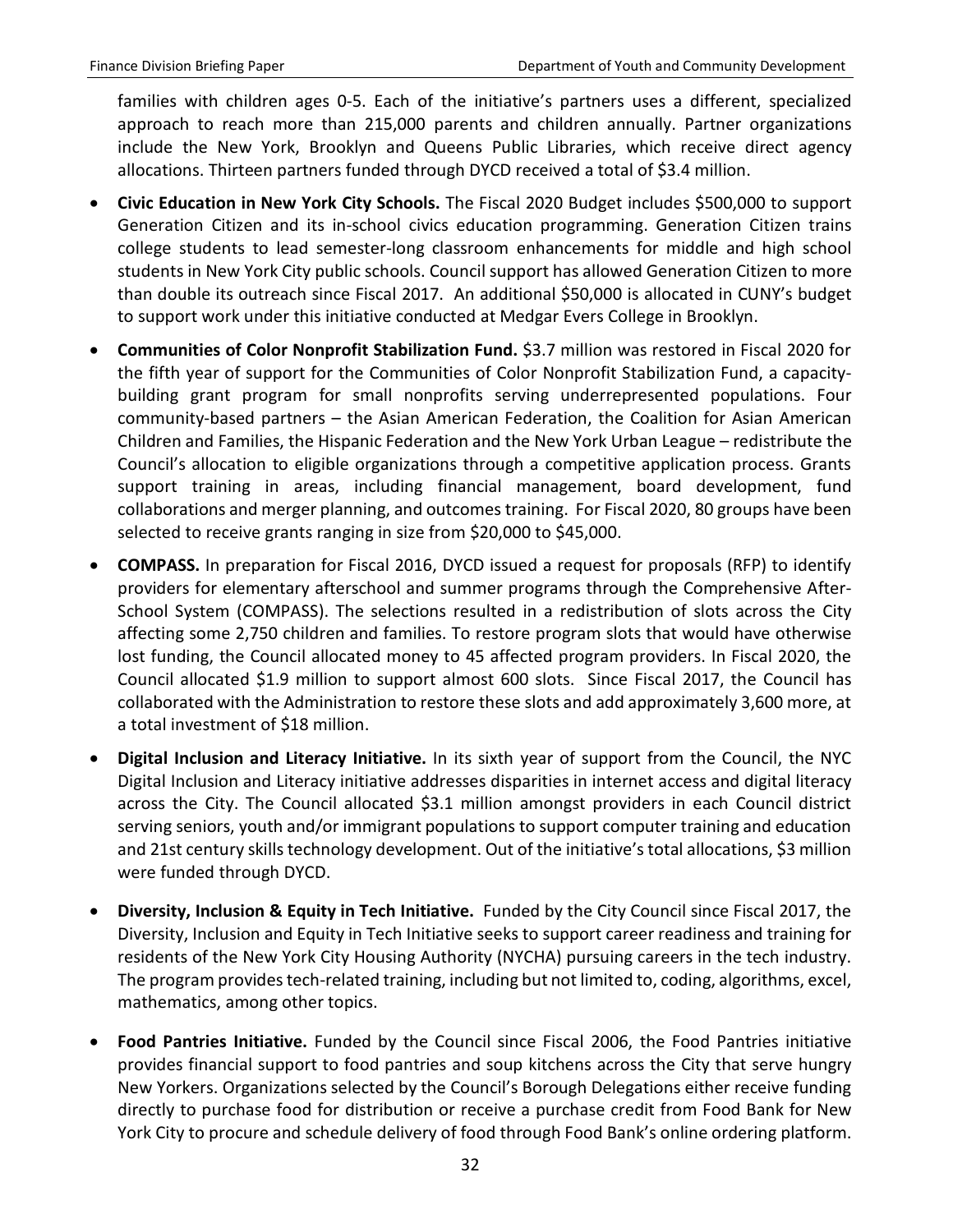Additionally, this initiative also supports 25 food and hygiene pantries, located in public schools in all five boroughs that serve vulnerable, young New Yorkers. In Fiscal 2020, the Council's allocation of \$4.7 million supports over 275 soup kitchens and food pantries and an additional \$1 million supports the school pantry program that is administered by Food Bank for New York City.

- **Green Jobs Corps.** The Council allocated \$120,000 to expand the Clean Energy Corps, a program operated by Green City Force to support young unemployed adults while addressing City climate action and sustainability goals. The Clean Energy Corps allows unemployed young adults living in public housing to earn stipends and train for careers and college while gaining energy-related work experience. The Council's allocation supports training, MetroCards and uniforms for program participants, in addition to funding a related youth summit. Fiscal 2019 represents the fourth year of Council support for this initiative.
- **Jill Chaifetz Helpline.** The Council provided \$250,000 to support the Jill Chaifetz Helpline, an information service for parents of public school students and for the public around the policies, programs and practices of the Department of Education and its schools. The Helpline assists more than 2,700 callers per year and is administered by Advocates for Children. Staff include English, Spanish and Chinese speakers; Advocates for Children contracts with a telephonic interpretation service for cases in which other languages are required. The Council has funded this service since Fiscal 2007.
- **Job Training and Placement Initiative.** The Fiscal 2020 Budget includes a total of \$7.8 million, of which \$210,000 runs through DYCD, to support the Job Training and Placement Initiative. Organizations funded through this initiative offer a combination of workforce development training opportunities and job placement services to union workers, underemployed and longterm unemployed individuals, immigrants, underrepresented populations, and low-income individuals. The Women's Housing and Economic Development Corporation receives support under this initiative via DYCD.
- **Key to the City.** The Council allocated \$700,000 in Fiscal 2020 to support the New York Immigration Coalition's consulate identification services to help immigrants overcome barriers to school enrollments, financial institutions, higher education and public safety. This initiative also increases access to financial empowerment and access to sound financial services and college readiness workshops, immigration legal screenings and other programs as determined by demand. Since 2011, Key to the City has served more than 28,000 New Yorkers from nearly 64 countries, and has provided over 17,000 immigrants with identity document and provided immigration legal assistance.
- **NYC Cleanup Initiative.** The Fiscal 2020 Adopted Budget includes \$13.26 million for Council Members to allocate to City agencies for direct services or to approved nonprofit organizations that provides cleaning or street beautification services in Council districts. Each District received \$260,000 to fund cleaning services including street sweeping, litter pickup, and graffiti removal in their district. This initiative also supports the Department of Sanitation to expand litter basket pickup or other similar services. Of the initiative's total allocations, \$9.2 million were funded through the Department of Youth and Community Development.
- **Physical Education and Fitness.** The Fiscal 2020 Budget includes \$1.9 million to support programming that helps to improve health and wellness among New York City students. From this amount, the Council allocated \$800,000 to the New York Junior Tennis League (NYJTL). Supported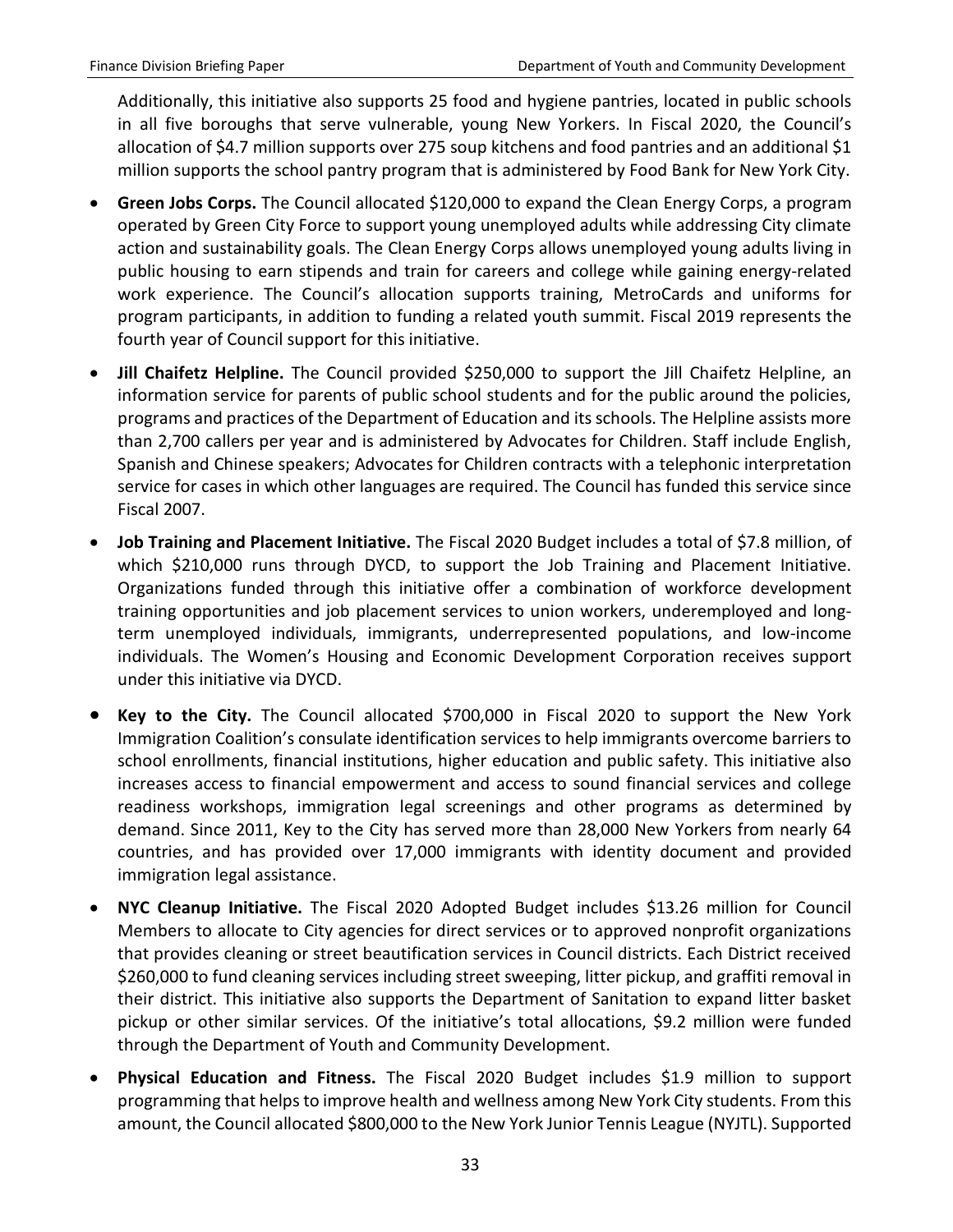by the Council since Fiscal 2001, the organization provides in school and afterschool programming to youth across the City. While programming is centered around tennis, NYJTL also provides academic enrichment and healthy living and character development programs

- **Sports Training and Rolemodels for Success (STARS) Initiative.** The Council designated \$1.2 million to nine partners in the Sports Training and Rolemodels for Success (STARS) initiative. First funded in Fiscal 2015, the initiative delivers afterschool programming promoting physical activity, healthy living and wellness, and leadership development for young women in elementary through high school.
- **Step In and Stop It Bystander Intervention.** The Fiscal 2020 Budget includes \$154,000 under the Council's broader Young Women's Initiative to support bystander intervention training programs, across New York City. Two organizations, Grand Street Settlement and the Young Women's Christian Association of New York City, were selected to offer mediation, peer support, counseling and violence prevention training for young women ages 16-24.
- **Veterans Community Development.** First funded in Fiscal 2015, the Veterans Community Development initiative supports a variety of programs for veterans and their families. The Council provided \$515,000 to support Veterans Community Development, offering programs to help new veteran's access health care, education and employment, as well as promoting the development of lasting communities for themselves and their families. Of the initiative's total allocations, \$215,000 support six organizations through the Department of Youth and Community Development: Bailey House, Black Veterans for Social Justice, the Harlem United Community AIDS Center, the Jericho Project, United Military Veterans of Kings County and the United War Veterans Council.
- **Young Women's Leadership Development.** The Fiscal 2020 Budget includes \$1.4 million to initiate Young Women's Leadership Development, a subsection of the Council's Young Women's Initiative. In its third year, the initiative supports programming ranging from career development to arts and personal expression, all of which incorporates leadership skill-building components, offered by 22 nonprofits across New York City.
- **YouthBuild Project.** The Council designated \$2.1 million to seven nonprofit providers tied to seven YouthBuild sites across New York City. YouthBuild is a nationwide comprehensive education, training, service and leadership development program for out-of-school youth: participants are engaged for two years and earn high school equivalency (HSE) degrees, job certifications, leadership training and work experience while building and preserving affordable housing. Affiliated program providers offer stipends, as well as counseling, mentorship and career placement services.

While YouthBuild programs frequently receive federal grants, the high number of sites within New York City means that typically no more than one is selected; the Council initiative brings those groups that do not receive federal funding to full capacity. In Fiscal 2019, the Council's funding supports the following providers: the Central Family Life Center, Crenulated Company, Northern Manhattan Improvement Corporation; Settlement Housing Fund; South Bronx Overall Economic Development Corporation; and Youth Action Programs and Homes, Inc., which provides initiativewide technical assistance in addition to running its own program site.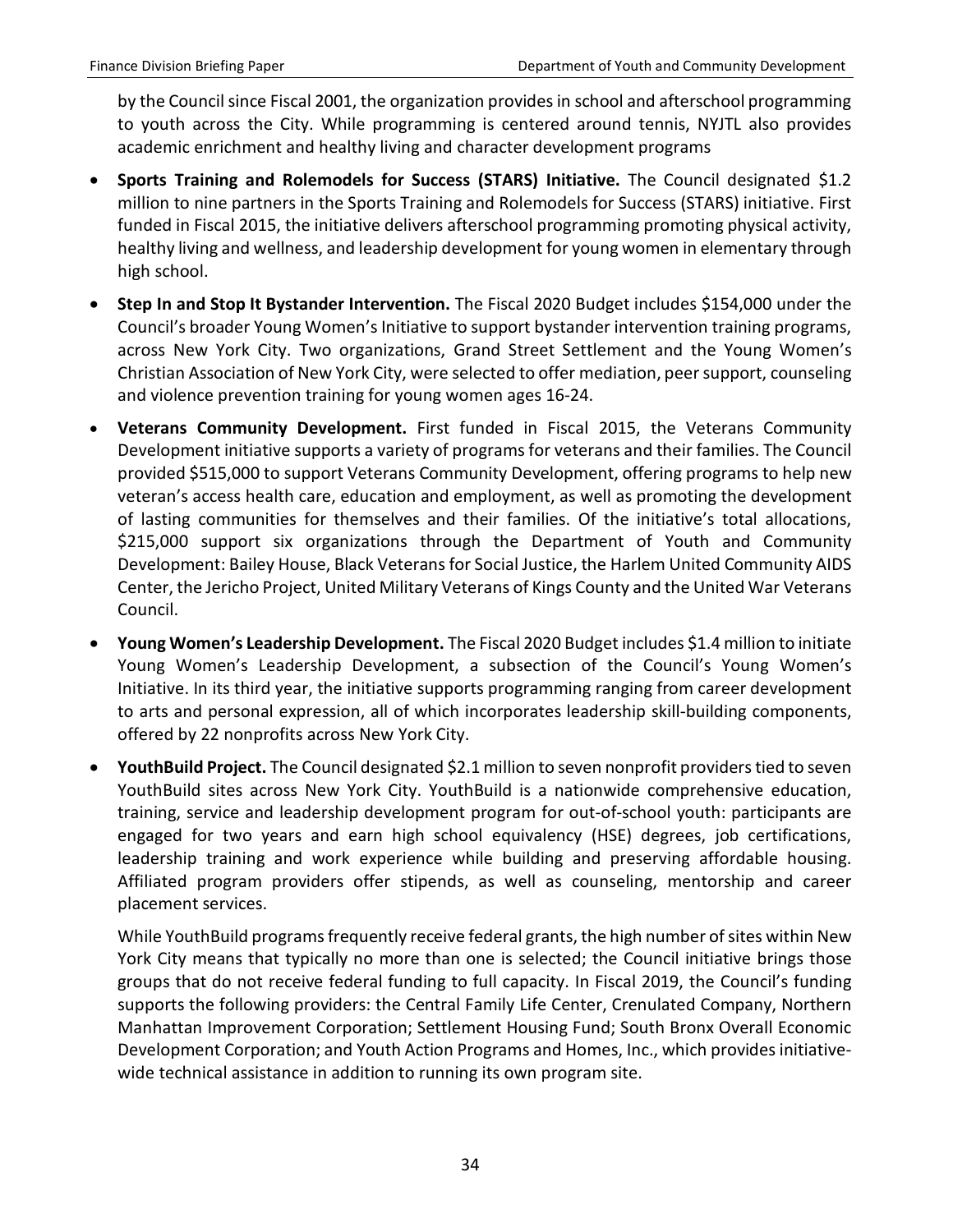#### <span id="page-35-0"></span>E: Program Area Budget Details

#### <span id="page-35-1"></span>Out-of-School Time Budget Detail

| <b>Out-of-School Time</b>             |               |             |             |                         |             |             |
|---------------------------------------|---------------|-------------|-------------|-------------------------|-------------|-------------|
| <b>Dollars in Thousands</b>           |               |             |             |                         |             |             |
|                                       | <b>FY18</b>   | <b>FY19</b> | <b>FY20</b> | <b>Preliminary Plan</b> |             | *Difference |
|                                       | <b>Actual</b> | Actual      | Adopted     | <b>FY20</b>             | <b>FY21</b> | FY20-FY21   |
| <b>Spending</b>                       |               |             |             |                         |             |             |
| <b>Personal Services</b>              |               |             |             |                         |             |             |
| <b>Full-Time Salaried</b>             | \$5,374       | \$5,222     | \$5,591     | \$5,591                 | \$5,633     | \$42        |
| <b>Other Salaried</b>                 | 59            | 3           | 0           | 0                       | 0           | $\Omega$    |
| <b>Additional Gross Pay</b>           | 98            | 95          | 6           | 6                       | 6           | $\Omega$    |
| Unsalaried                            | 7             | $\Omega$    | 0           | 0                       | 0           | $\Omega$    |
| Subtotal                              | \$5,538       | \$5,320     | \$5,597     | \$5,597                 | \$5,639     | \$42        |
| <b>Other Than Personal Services</b>   |               |             |             |                         |             |             |
| <b>Supplies and Materials</b>         | \$508         | \$430       | \$1,713     | \$23                    | \$0         | (51, 713)   |
| Fixed and Misc. Charges               | 606           | 470         | 373         | 718                     | 373         | 0           |
| Property and Equipment                | 44            | 93          | $\Omega$    | 9                       | 0           | $\Omega$    |
| <b>Other Services and Charges</b>     | 1,875         | 2,010       | 295         | 3,329                   | 2,908       | 2,613       |
| <b>Contractual Services</b>           | 323,378       | 337,009     | 338,860     | 336,164                 | 319,908     | (18, 952)   |
| <b>Subtotal</b>                       | \$326,411     | \$340,012   | \$341,241   | \$340,243               | \$323,189   | ( \$18,052) |
| <b>TOTAL</b>                          | \$331,949     | \$345,332   | \$346,838   | \$345,840               | \$328,828   | ( \$18,010) |
| <b>Funding</b>                        |               |             |             |                         |             |             |
| <b>City Funds</b>                     |               |             | \$204,589   | \$201,798               | \$186,579   | (\$18,010)  |
| <b>State</b>                          |               |             | 3,762       | 4,800                   | 3,762       | 0           |
| Intra-City                            |               |             | 138,487     | 139,242                 | 138,487     | 0           |
| <b>TOTAL</b>                          | \$331,949     | \$345,332   | \$346,838   | \$345,840               | \$328,828   | (\$18,010)  |
| <b>Budgeted Headcount</b>             |               |             |             |                         |             |             |
| <b>Full-Time Positions - Civilian</b> | 72            | 65          | 79          | 79                      | 79          | 0           |
| <b>TOTAL</b>                          | 72            | 65          | 79          | 79                      | 79          | $\mathbf 0$ |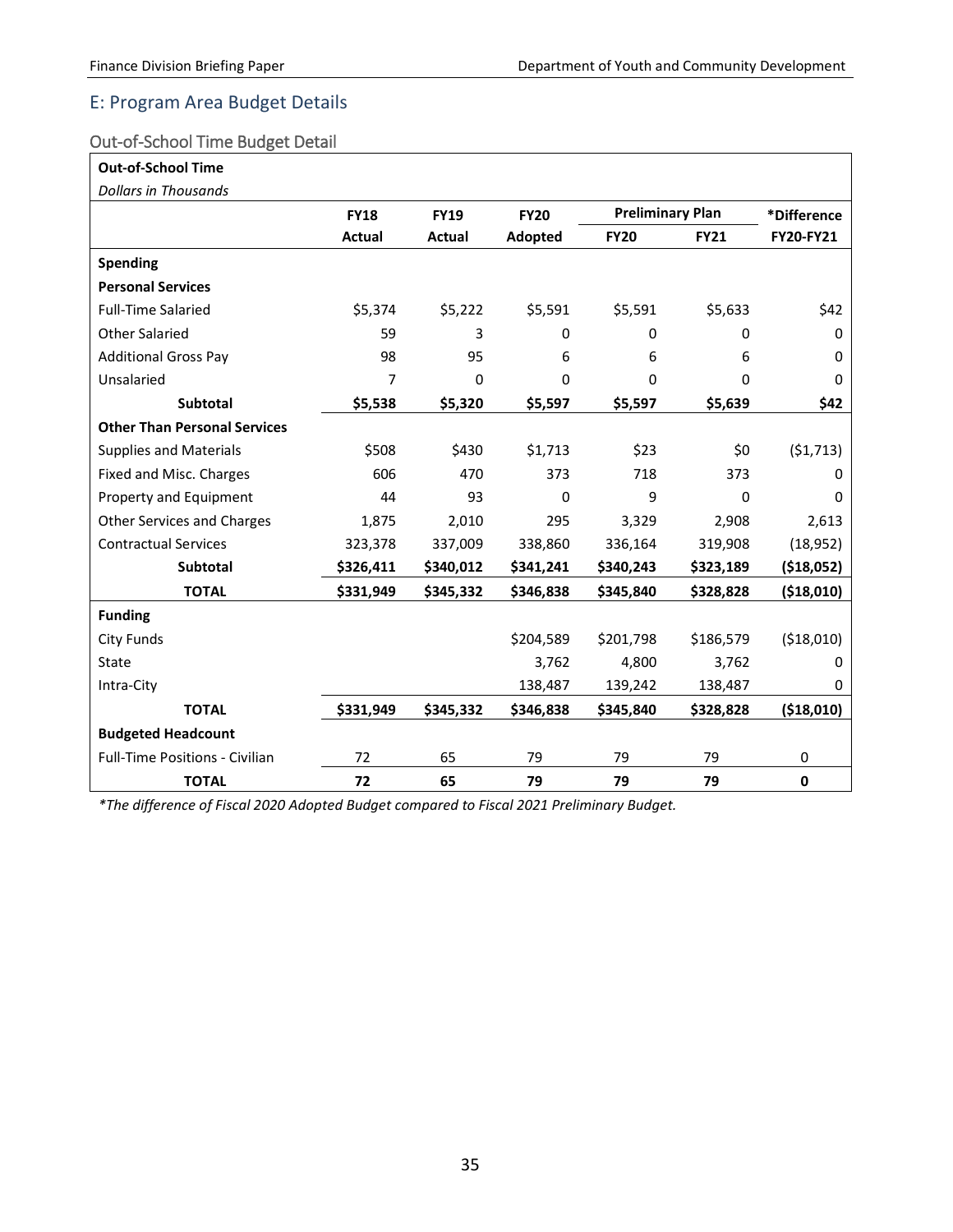٦

#### <span id="page-36-0"></span>Summer Youth Employment Program Budget Detail

| <b>Summer Youth Employment Program</b> |             |               |             |                         |             |                  |
|----------------------------------------|-------------|---------------|-------------|-------------------------|-------------|------------------|
| <b>Dollars in Thousands</b>            |             |               |             |                         |             |                  |
|                                        | <b>FY18</b> | <b>FY19</b>   | <b>FY20</b> | <b>Preliminary Plan</b> |             | *Difference      |
| <b>Dollars in Thousands</b>            | Actual      | <b>Actual</b> | Adopted     | <b>FY20</b>             | <b>FY21</b> | <b>FY20-FY21</b> |
| <b>Spending</b>                        |             |               |             |                         |             |                  |
| <b>Personal Services</b>               |             |               |             |                         |             |                  |
| <b>Full-Time Salaried</b>              | \$1,646     | \$1,988       | \$2,259     | \$2,259                 | \$2,276     | \$17             |
| <b>Other Salaried</b>                  | 0           | $\Omega$      | 2           | $\overline{2}$          | 2           | 0                |
| Unsalaried                             | 812         | 933           | 94          | 365                     | 104         | 10               |
| <b>Additional Gross Pay</b>            | 22          | 64            | 1           | $\mathbf{1}$            | 1           | 0                |
| Subtotal                               | \$2,480     | \$2,985       | \$2,356     | \$2,627                 | \$2,383     | \$27             |
| <b>Other Than Personal Services</b>    |             |               |             |                         |             |                  |
| <b>Supplies and Materials</b>          | \$0         | \$0           | \$0         | \$0                     | \$0         | \$0              |
| Fixed and Misc. Charges                | 106,486     | 121,881       | 59,927      | 137,058                 | 62,002      | 2,075            |
| Property and Equipment                 | $\Omega$    | $\mathbf 0$   | $\Omega$    | 0                       | $\mathbf 0$ | $\Omega$         |
| <b>Other Services and Charges</b>      | 12          | 237           | 225         | 2,678                   | 367         | 142              |
| <b>Contractual Services</b>            | 33,050      | 37,792        | 95,870      | 43,152                  | 64,271      | (31, 599)        |
| <b>Subtotal</b>                        | \$139,548   | \$159,910     | \$156,022   | \$182,888               | \$126,640   | (\$29,382)       |
| <b>TOTAL</b>                           | \$142,028   | \$162,895     | \$158,378   | \$185,515               | \$129,023   | ( \$29, 355)     |
| <b>Funding</b>                         |             |               |             |                         |             |                  |
| <b>City Funds</b>                      |             |               | \$157,038   | \$158,754               | \$127,662   | (529, 376)       |
| <b>Other Categorical</b>               |             |               | 0           | 1,861                   | 0           | 0                |
| Federal - Other                        |             |               | 1,340       | 24,531                  | 1,340       | 0                |
| Intra-City                             |             |               | $\Omega$    | 369                     | 21          | 21               |
| <b>TOTAL</b>                           | \$142,028   | \$162,895     | \$158,378   | \$185,515               | \$129,023   | ( \$29, 355)     |
| <b>Budgeted Headcount</b>              |             |               |             |                         |             |                  |
| <b>Full-Time Positions</b>             | 19          | 24            | 29          | 29                      | 29          | 0                |
| <b>TOTAL</b>                           | 19          | 24            | 29          | 29                      | 29          | 0                |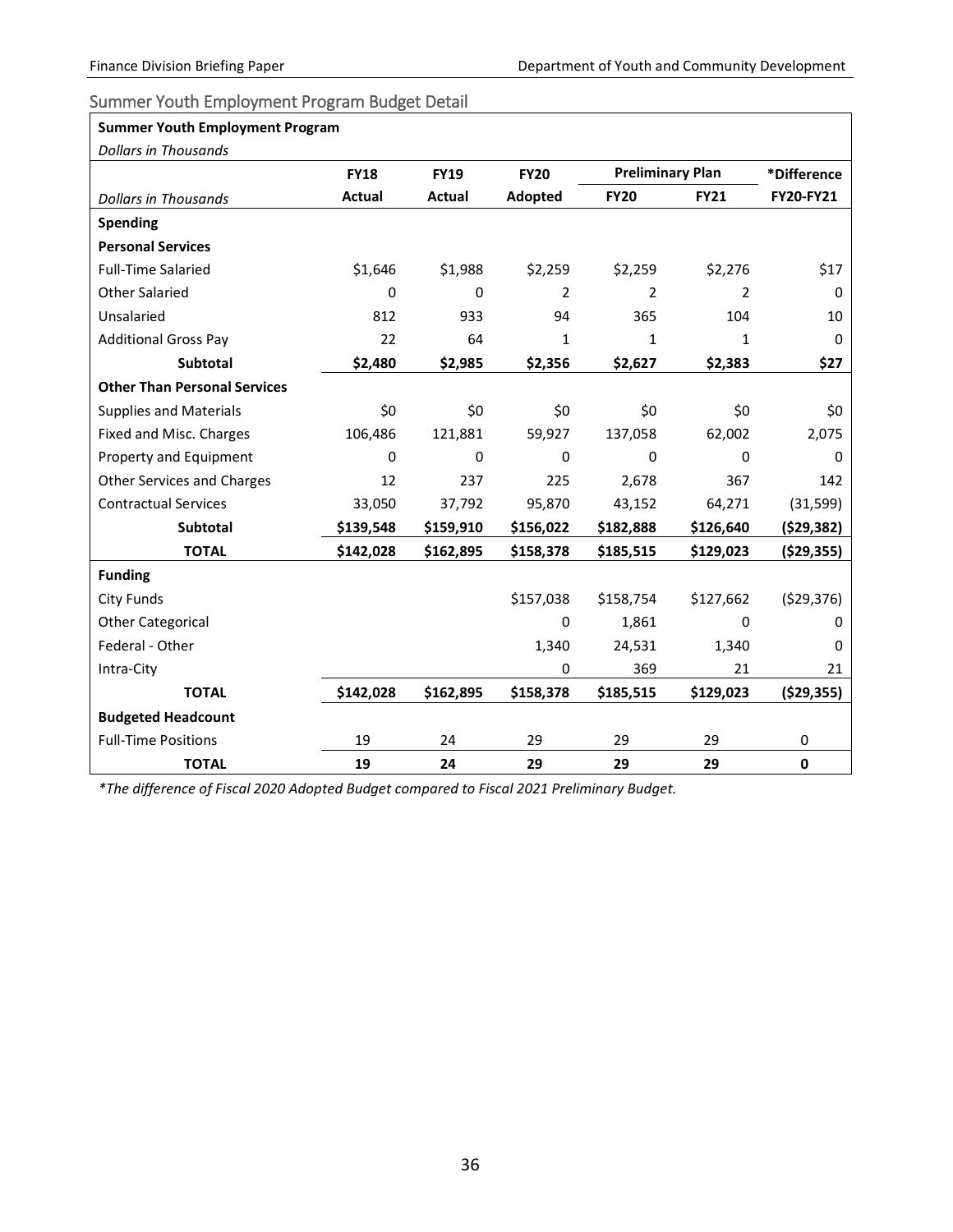┑

#### <span id="page-37-0"></span>Runaway and Homeless Youth Budget Detail

| <b>Runaway and Homeless Youth</b>   |             |             |                |                         |                |                  |
|-------------------------------------|-------------|-------------|----------------|-------------------------|----------------|------------------|
| <b>Dollars in Thousands</b>         |             |             |                |                         |                |                  |
|                                     | <b>FY18</b> | <b>FY19</b> | <b>FY20</b>    | <b>Preliminary Plan</b> |                | *Difference      |
| <b>Dollars in Thousands</b>         | Actual      | Actual      | Adopted        | <b>FY20</b>             | <b>FY21</b>    | <b>FY20-FY21</b> |
| <b>Spending</b>                     |             |             |                |                         |                |                  |
| <b>Personal Services</b>            |             |             |                |                         |                |                  |
| <b>Full-Time Salaried</b>           | \$771       | \$920       | \$893          | \$893                   | \$899          | \$6              |
| Unsalaried                          | 14          | 17          | 0              | 0                       | 0              | $\Omega$         |
| <b>Additional Gross Pay</b>         | 3           | 10          | $\overline{2}$ | $\overline{2}$          | $\overline{2}$ | $\Omega$         |
| <b>Subtotal</b>                     | \$788       | \$947       | \$895          | \$895                   | \$901          | \$6              |
| <b>Other Than Personal Services</b> |             |             |                |                         |                |                  |
| <b>Supplies and Materials</b>       | \$24        | \$46        | \$82           | \$10                    | \$82           | \$0              |
| Property and Equipment              | $\Omega$    | 0           | $\Omega$       | $\mathbf 0$             | 0              | $\Omega$         |
| <b>Other Services and Charges</b>   | 96          | 6           | 0              | 322                     | 70             | 70               |
| <b>Contractual Services</b>         | 33,236      | 42,315      | 42,812         | 46,083                  | 44,329         | 1,517            |
| <b>Subtotal</b>                     | \$33,356    | \$42,367    | \$42,894       | \$46,415                | \$44,481       | \$1,587          |
| <b>TOTAL</b>                        | \$34,144    | \$43,314    | \$43,789       | \$47,310                | \$45,382       | \$1,593          |
| <b>Funding</b>                      |             |             |                |                         |                |                  |
| <b>City Funds</b>                   |             |             | \$42,116       | \$44,935                | \$43,710       | \$1,594          |
| <b>State</b>                        |             |             | 1,386          | 2,088                   | 1,385          | (1)              |
| Federal - Other                     |             |             | $\Omega$       | $\Omega$                | 0              | $\Omega$         |
| Intra-City                          |             |             | 287            | 287                     | 287            | (0)              |
| <b>TOTAL</b>                        | \$34,144    | \$43,314    | \$43,789       | \$47,310                | \$45,382       | \$1,593          |
| <b>Budgeted Headcount</b>           |             |             |                |                         |                |                  |
| <b>Full-Time Positions</b>          | 11          | 11          | 12             | 12                      | 12             | 0                |
| <b>TOTAL</b>                        | 11          | 11          | 12             | 12                      | 12             | $\mathbf 0$      |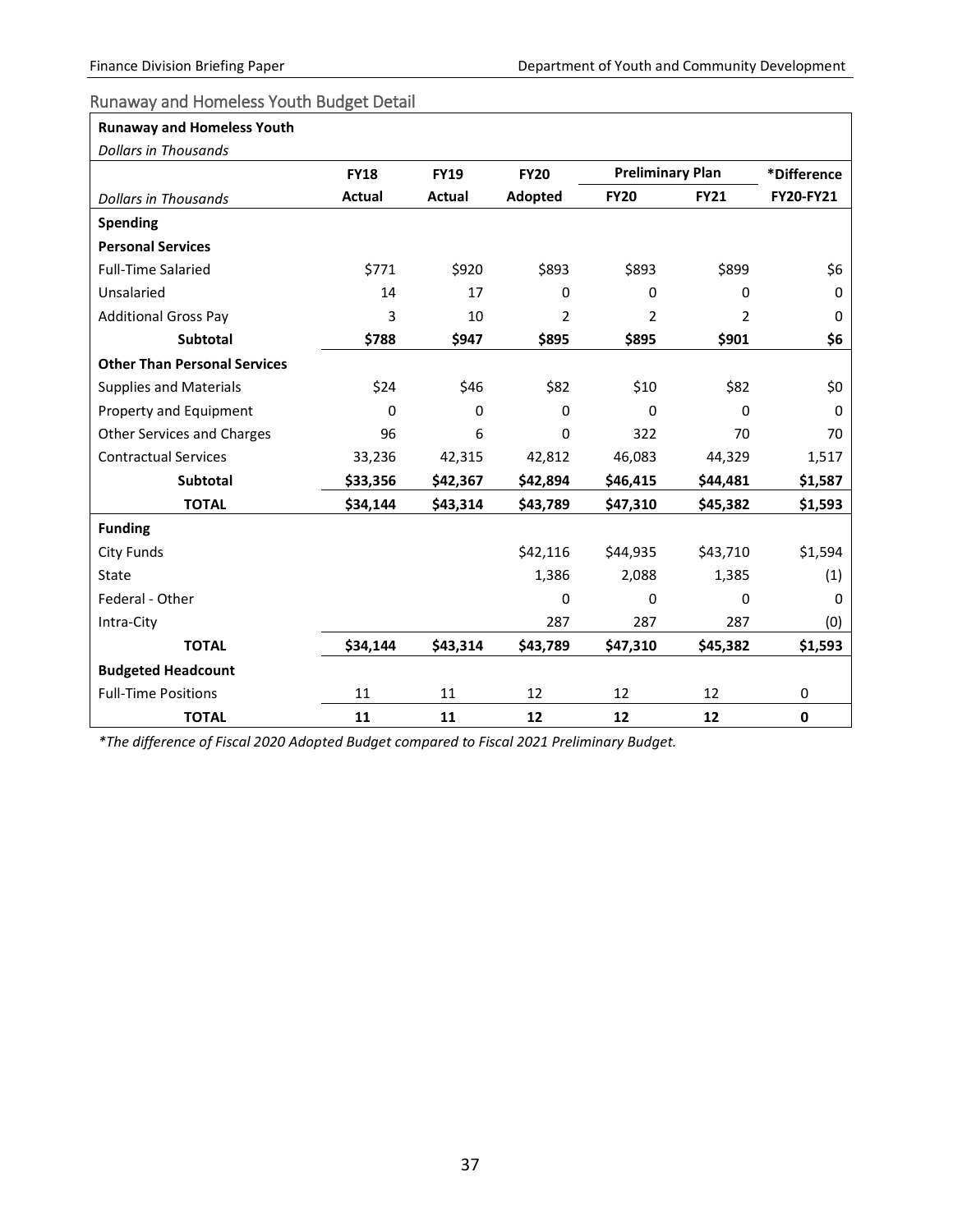#### <span id="page-38-0"></span>Beacon Community Centers Budget Detail

#### **Beacon Community Centers**

|  | <b>Dollars in Thousands</b> |
|--|-----------------------------|
|--|-----------------------------|

| Dollars in Thousands                 |             |             |             |                         |             |             |
|--------------------------------------|-------------|-------------|-------------|-------------------------|-------------|-------------|
|                                      | <b>FY18</b> | <b>FY19</b> | <b>FY20</b> | <b>Preliminary Plan</b> |             | *Difference |
|                                      | Actual      | Actual      | Adopted     | <b>FY20</b>             | <b>FY21</b> | FY20-FY21   |
| <b>Spending</b>                      |             |             |             |                         |             |             |
| <b>Personal Services</b>             |             |             |             |                         |             |             |
| <b>Full-Time Salaried</b>            | \$2,601     | \$2,680     | \$2,008     | \$2,507                 | \$2,033     | (525)       |
| <b>Other Salaried and Unsalaried</b> | 86          | 80          | 6           | 6                       | 7           | (1)         |
| <b>Additional Gross Pay</b>          | 38          | 70          | 6           | 6                       | 6           | 0           |
| Amounts to be Scheduled              | 0           | 0           | 8           | 8                       | 8           | 0           |
| <b>Subtotal</b>                      | \$2,725     | \$2,830     | \$2,028     | \$2,527                 | \$2,054     | (526)       |
| <b>Other Than Personal Services</b>  |             |             |             |                         |             |             |
| <b>Supplies and Materials</b>        | \$55        | \$35        | \$0         | \$4                     | \$0         | \$0         |
| Property and Equipment               | 0           | 25          | $\Omega$    | $\Omega$                | $\mathbf 0$ | $\Omega$    |
| <b>Other Services and Charges</b>    | 5,729       | 5,731       | 7,934       | 8,376                   | 8,603       | (669)       |
| <b>Contractual Services</b>          | 114,534     | 118,676     | 108,016     | 119,867                 | 112,372     | (4,356)     |
| <b>Subtotal</b>                      | \$120,318   | \$124,467   | \$115,950   | \$128,247               | \$120,975   | ( \$5,025)  |
| <b>TOTAL</b>                         | \$123,043   | \$127,297   | \$117,978   | \$130,774               | \$123,029   | ( \$5,051)  |
| <b>Funding</b>                       |             |             |             |                         |             |             |
| City Funds                           |             |             | \$97,995    | \$106,819               | \$103,046   | (55,051)    |
| Federal - Community Development      |             |             | 5,507       | 5,508                   | 5,507       | 0           |
| Federal - Other                      |             |             | 0           | 3,910                   | 0           | 0           |
| Intra-City                           |             |             | 14,476      | 14,537                  | 14,476      | 0           |
| <b>TOTAL</b>                         | \$123,043   | \$127,297   | \$117,978   | \$130,774               | \$123,029   | ( \$5,051)  |
| <b>Budgeted Headcount</b>            |             |             |             |                         |             |             |
| <b>Full-Time Positions</b>           | 38          | 28          | 28          | 33                      | 33          | (5)         |
| <b>TOTAL</b>                         | 31          | 38          | 35          | 35                      | 35          | (5)         |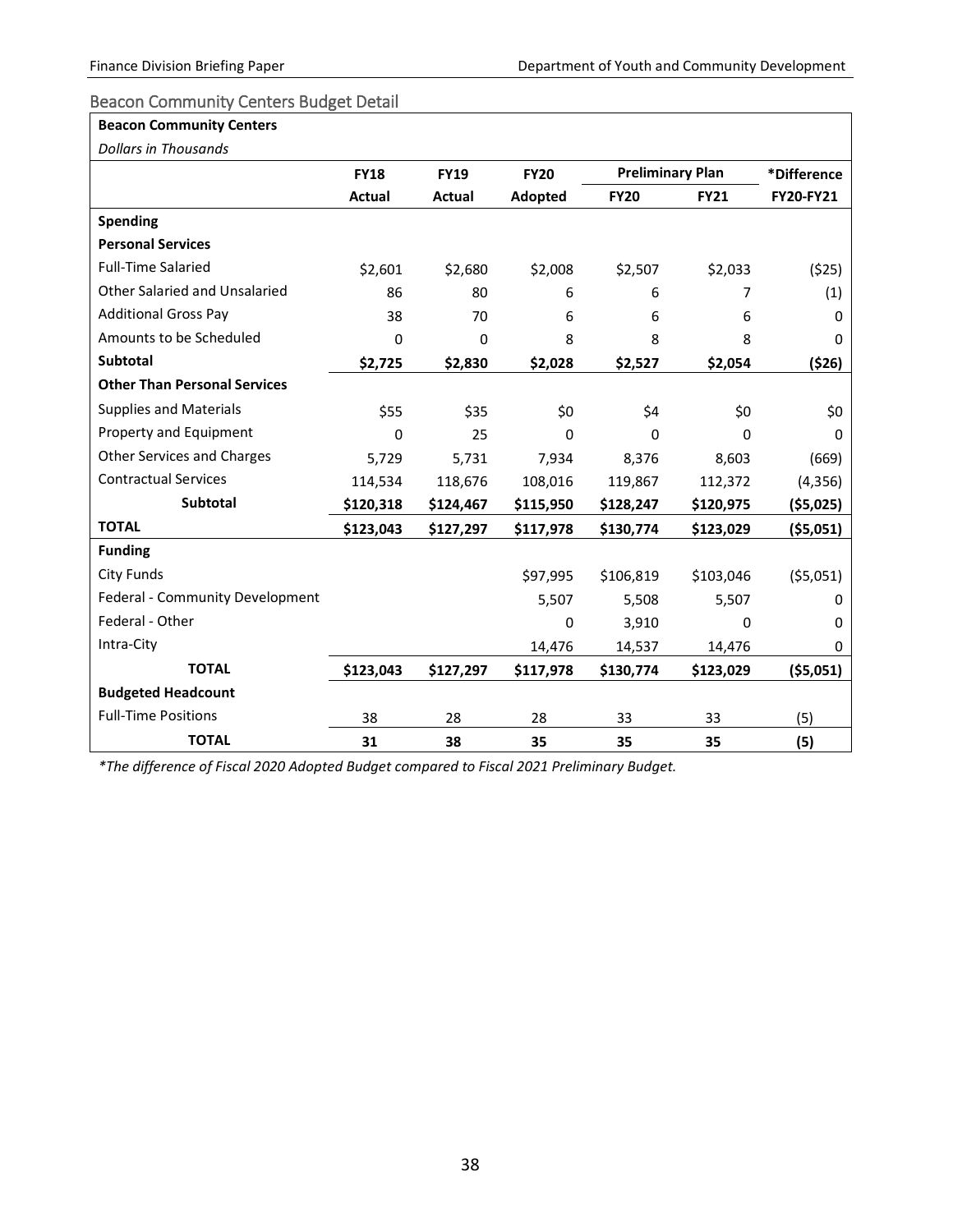#### <span id="page-39-0"></span>Out-of-School Youth Budget Detail

#### **Out-of-School Youth Programs**

| <b>Dollars in Thousands</b> |  |
|-----------------------------|--|
|                             |  |

| Dollars in Thousands                |               |             |                |                         |                |             |
|-------------------------------------|---------------|-------------|----------------|-------------------------|----------------|-------------|
|                                     | <b>FY18</b>   | <b>FY19</b> | <b>FY20</b>    | <b>Preliminary Plan</b> |                | *Difference |
|                                     | <b>Actual</b> | Actual      | Adopted        | <b>FY20</b>             | <b>FY21</b>    | FY20-FY21   |
| <b>Spending</b>                     |               |             |                |                         |                |             |
| <b>Personal Services</b>            |               |             |                |                         |                |             |
| <b>Full-Time Salaried</b>           | \$1,356       | \$1,304     | \$523          | \$561                   | \$535          | \$12        |
| <b>Other Salaried</b>               | $\Omega$      | 0           | 5              | 5                       | 5              | 0           |
| <b>Additional Gross Pay</b>         | 34            | 47          | $\overline{2}$ | $\overline{2}$          | 2              | 0           |
| Unsalaried                          | 62            | 16          | 3              | 3                       | 3              | 0           |
| <b>Subtotal</b>                     | \$1,452       | \$1,367     | \$533          | \$571                   | \$545          | \$12        |
| <b>Other Than Personal Services</b> |               |             |                |                         |                |             |
| Fixed and Misc. Charges             | \$702         | \$609       | \$879          | \$881                   | \$879          | \$0         |
| <b>Other Services and Charges</b>   | 65            | 117         | 36             | 83                      | $\overline{2}$ | ( \$34)     |
| <b>Contractual Services</b>         | 12,567        | 11,534      | 14,739         | 15,073                  | 14,672         | (567)       |
| <b>Supplies and Materials</b>       | $\Omega$      | 18          | 0              | $\Omega$                | $\mathbf 0$    | \$0         |
| Property and Equipment              | 0             | 0           | 0              | 85                      | $\mathbf 0$    | \$0         |
| <b>Subtotal</b>                     | \$13,334      | \$12,278    | \$15,654       | \$16,122                | \$15,553       | (5101)      |
| <b>TOTAL</b>                        | \$14,786      | \$13,645    | \$16,187       | \$16,693                | \$16,098       | (\$89)      |
| <b>Funding</b>                      |               |             |                |                         |                |             |
| <b>City Funds</b>                   |               |             | \$69           | \$503                   | \$14           | (555)       |
| Federal - Other                     |               |             | 16,118         | 16,190                  | 16,084         | (34)        |
| <b>TOTAL</b>                        | \$14,786      | \$13,645    | \$16,187       | \$16,693                | \$16,098       | $($ \$89)   |
| <b>Budgeted Headcount</b>           |               |             |                |                         |                |             |
| <b>Full-Time Positions</b>          | 18            | 7           | $\overline{7}$ | 7                       | 7              | 0           |
| <b>TOTAL</b>                        | 18            | 7           | 7              | 7                       | 7              | $\mathbf 0$ |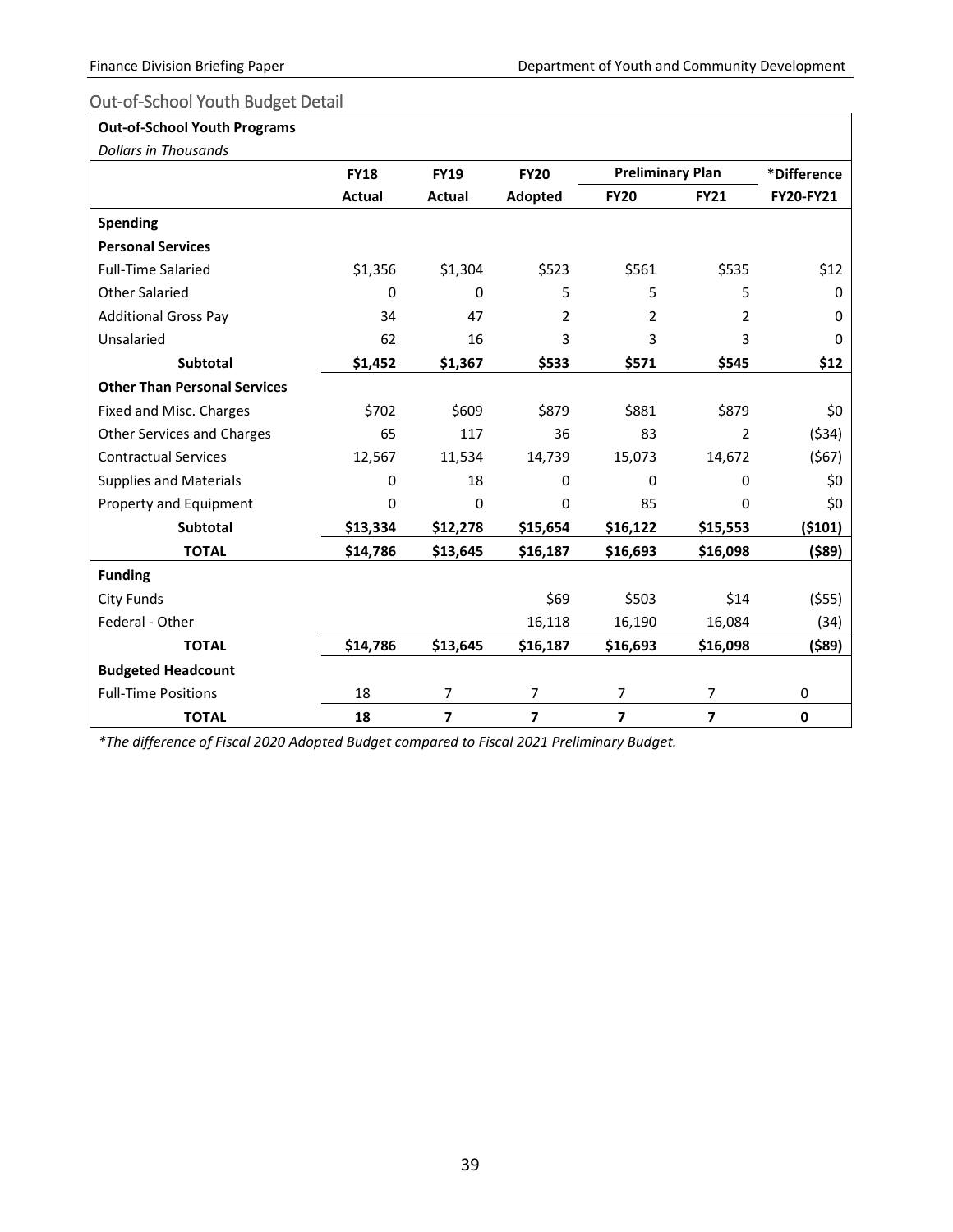#### <span id="page-40-0"></span>In-School Youth Budget Detail

## **In-School Youth Programs**

| <b>Dollars in Thousands</b>         |             |             |             |                         |                |             |
|-------------------------------------|-------------|-------------|-------------|-------------------------|----------------|-------------|
|                                     | <b>FY18</b> | <b>FY19</b> | <b>FY20</b> | <b>Preliminary Plan</b> |                | *Difference |
|                                     | Actual      | Actual      | Adopted     | <b>FY20</b>             | <b>FY21</b>    | FY20-FY21   |
| <b>Spending</b>                     |             |             |             |                         |                |             |
| <b>Personal Services</b>            |             |             |             |                         |                |             |
| <b>Full-Time Salaried</b>           | \$628       | \$575       | \$367       | \$367                   | \$371          | \$4         |
| Other Salaried and Unsalaried       | 44          | 7           | 2           | $\overline{2}$          | $\overline{2}$ | $\Omega$    |
| <b>Additional Gross Pay</b>         | 10          | 14          | 9           | 9                       | 9              | 0           |
| <b>Subtotal</b>                     | \$682       | \$596       | \$378       | \$378                   | \$382          | \$4         |
| <b>Other Than Personal Services</b> |             |             |             |                         |                |             |
| <b>Contractual Services</b>         | \$3,870     | \$3,397     | \$4,085     | \$3,916                 | \$4,085        | \$0         |
| <b>Subtotal</b>                     | \$3,870     | \$3,397     | \$4,085     | \$3,916                 | \$4,085        | \$0         |
| <b>TOTAL</b>                        | \$4,552     | \$3,993     | \$4,463     | \$4,294                 | \$4,467        | \$4         |
| <b>Funding</b>                      |             |             |             |                         |                |             |
| City Funds                          |             |             | \$95        | \$254                   | \$99           | \$4         |
| Federal - Other                     |             |             | 4,368       | 4,040                   | 4,368          | 0           |
| <b>TOTAL</b>                        | \$4,552     | \$3,993     | \$4,463     | \$4,294                 | \$4,467        | \$4         |
| <b>Budgeted Headcount</b>           |             |             |             |                         |                |             |
| <b>Full-Time Positions</b>          | 8           | 5           | 5           | 5                       | 3              | (2)         |
| <b>TOTAL</b>                        | 8           | 5           | 5           | 5                       | 3              | (2)         |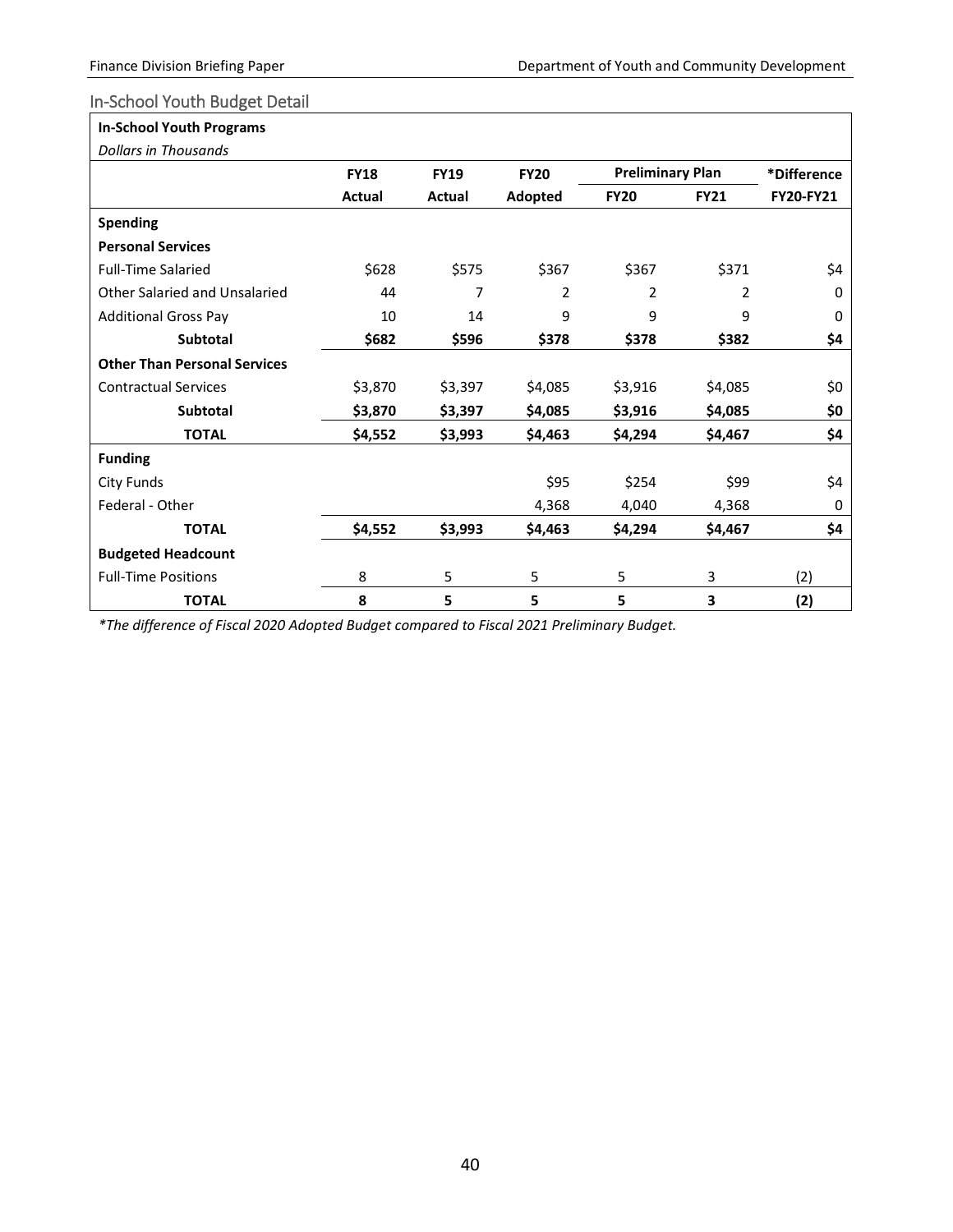#### <span id="page-41-0"></span>Adult Literacy Services Budget Detail

# **Adult Literacy**

*Dollars in Thousands*

| Dollars in Thousanas                |                            |              |             |                         |             |                  |
|-------------------------------------|----------------------------|--------------|-------------|-------------------------|-------------|------------------|
|                                     | <b>FY19</b><br><b>FY18</b> |              | <b>FY20</b> | <b>Preliminary Plan</b> |             | *Difference      |
|                                     | <b>Actual</b>              | Actual       | Adopted     | <b>FY20</b>             | <b>FY21</b> | <b>FY20-FY21</b> |
| <b>Spending</b>                     |                            |              |             |                         |             |                  |
| <b>Personal Services</b>            |                            |              |             |                         |             |                  |
| <b>Full-Time Salaried</b>           | \$837                      | \$966        | \$1,125     | \$903                   | \$861       | (5264)           |
| Other Salaried and Unsalaried       | 0                          | $\Omega$     | 2           | 2                       | 2           | (0)              |
| <b>Additional Gross Pay</b>         | 10                         | 20           | 0           | 0                       | 0           | 0                |
| <b>Subtotal</b>                     | \$847                      | \$986        | \$1,127     | \$905                   | \$863       | (5264)           |
| <b>Other Than Personal Services</b> |                            |              |             |                         |             |                  |
| <b>Supplies and Materials</b>       | \$50                       | \$1          | \$0         | \$63                    | \$0         | \$0              |
| Fixed and Misc. Charges             | 26                         | $\mathbf 0$  | $\Omega$    | $\overline{2}$          | 0           | 0                |
| Property and Equipment              | 1,539                      | 1,058        | 5           | 87                      | 5           | $\Omega$         |
| <b>Other Services and Charges</b>   | 13,560                     | 14,833       | 5           | 423                     | 121         | 116              |
| <b>Contractual Services</b>         | 87                         | $\mathbf{0}$ | 28,895      | 21,352                  | 8,292       | (20, 603)        |
| <b>Subtotal</b>                     | \$15,262                   | \$15,892     | \$28,905    | \$21,927                | \$8,418     | ( \$20,487)      |
| <b>TOTAL</b>                        | \$16,109                   | \$16,878     | \$30,032    | \$22,832                | \$9,281     | (\$20,751)       |
| <b>Funding</b>                      |                            |              |             |                         |             |                  |
| City Funds                          |                            |              | \$27,612    | \$20,529                | \$6,861     | (520, 751)       |
| Federal - Community Development     |                            |              | 1,561       | 1,561                   | 1,561       | 0                |
| Federal - Other                     |                            |              | 859         | 742                     | 859         | 0                |
| <b>TOTAL</b>                        | \$16,109                   | \$16,878     | \$30,032    | \$22,832                | \$9,281     | (520, 751)       |
| <b>Budgeted Headcount</b>           |                            |              |             |                         |             |                  |
| <b>Full-Time Positions</b>          | 11                         | 12           | 16          | 16                      | 11          | (5)              |
| <b>TOTAL</b>                        | 11                         | 12           | 16          | 16                      | 11          | (5)              |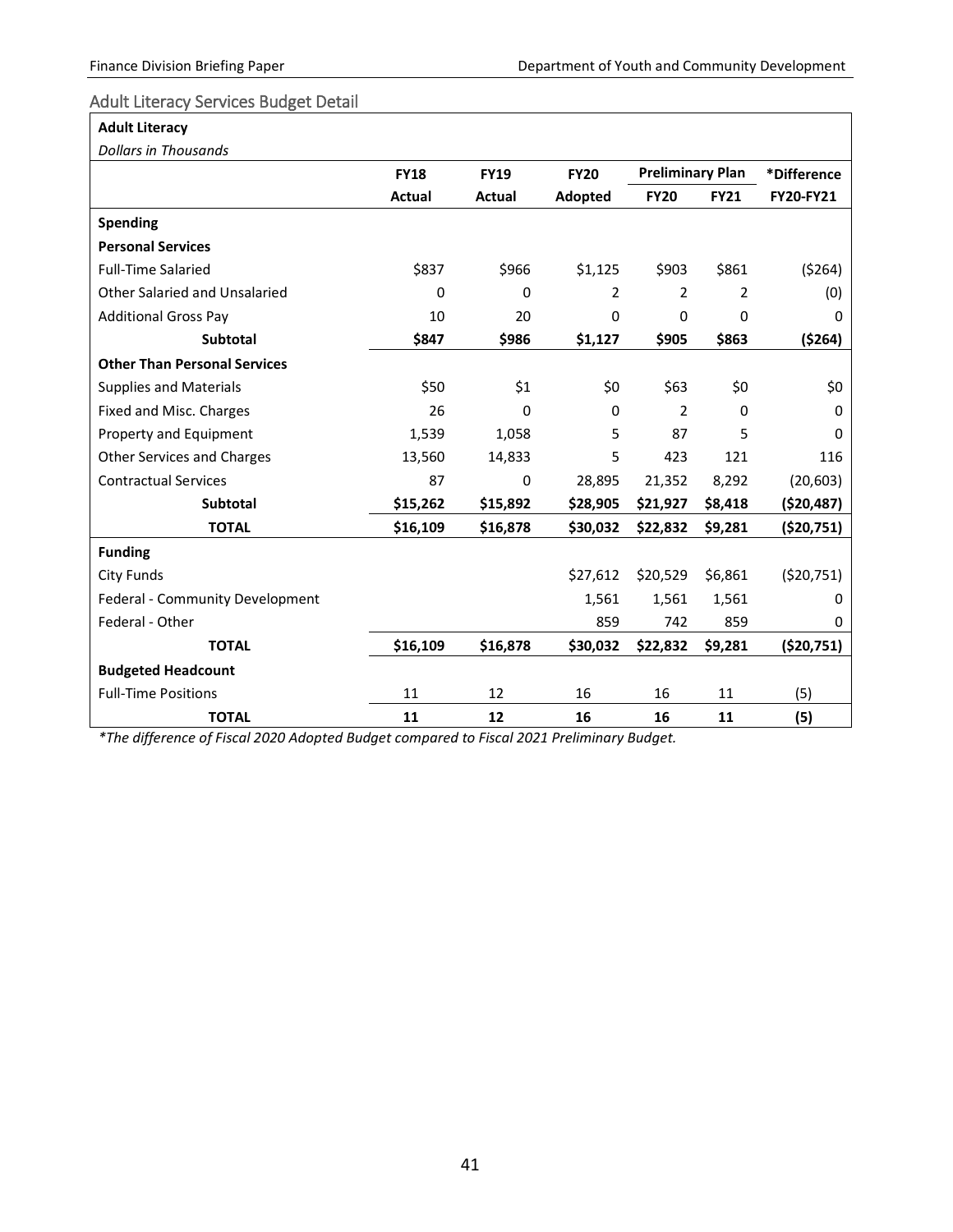#### <span id="page-42-0"></span>Community Development Programs Budget Detail

| <b>Community Development Programs</b> |             |             |             |             |                         |              |
|---------------------------------------|-------------|-------------|-------------|-------------|-------------------------|--------------|
| <b>Dollars in Thousands</b>           |             |             |             |             |                         |              |
|                                       | <b>FY18</b> | <b>FY19</b> | <b>FY20</b> |             | <b>Preliminary Plan</b> |              |
|                                       | Actual      | Actual      | Adopted     | <b>FY20</b> | <b>FY21</b>             | FY20-FY21    |
| <b>Spending</b>                       |             |             |             |             |                         |              |
| <b>Personal Services</b>              |             |             |             |             |                         |              |
| <b>Full-Time Salaried</b>             | \$3,143     | \$3,282     | \$8,024     | \$9,494     | \$5,168                 | (52,856)     |
| <b>Additional Gross Pay</b>           | 24          | 74          | 11          | 11          | 11                      | 0            |
| Unsalaried                            | 0           | 4           | 0           | 0           | 0                       | 0            |
| Subtotal                              | \$3,167     | \$3,360     | \$8,035     | \$9,505     | \$5,179                 | ( \$2,856)   |
| <b>Other Than Personal Services</b>   |             |             |             |             |                         |              |
| <b>Supplies and Materials</b>         | \$8         | \$10        | \$44        | \$73        | \$44                    | (50)         |
| <b>Fixed and Misc Charges</b>         | 3,418       | 7,557       | 2,058       | 6,502       | 2,057                   | (1)          |
| Property and Equipment                | 5           | $\Omega$    | 0           | 65          | 0                       | 0            |
| <b>Other Services and Charges</b>     | 2,318       | 2,106       | 38,224      | 37,375      | 2,219                   | (36,005)     |
| <b>Contractual Services</b>           | 54,736      | 60,976      | 70,939      | 71,753      | 21,456                  | (49, 483)    |
| <b>Subtotal</b>                       | \$60,485    | \$70,649    | \$111,265   | \$115,768   | \$25,776                | ( \$85,489)  |
| <b>TOTAL</b>                          | \$63,652    | \$74,009    | \$119,300   | \$125,273   | \$30,955                | ( \$88, 345) |
| <b>Funding</b>                        |             |             |             |             |                         |              |
| <b>City Funds</b>                     |             |             | \$92,321    | \$92,339    | \$4,351                 | ( \$87,970)  |
| Federal - Community Develop.          |             |             | 452         | 452         | 77                      | (375)        |
| Federal - Other                       |             |             | 26,527      | 32,482      | 26,527                  | 0            |
| <b>TOTAL</b>                          | \$63,652    | \$74,009    | \$119,300   | \$125,273   | \$30,955                | ( \$88, 345) |
| <b>Budgeted Headcount</b>             |             |             |             |             |                         |              |
| <b>Full-Time Positions</b>            | 38          | 55          | 109         | 109         | 109                     | 0            |
| <b>TOTAL</b>                          | 38          | 55          | 109         | 109         | 109                     | $\mathbf{0}$ |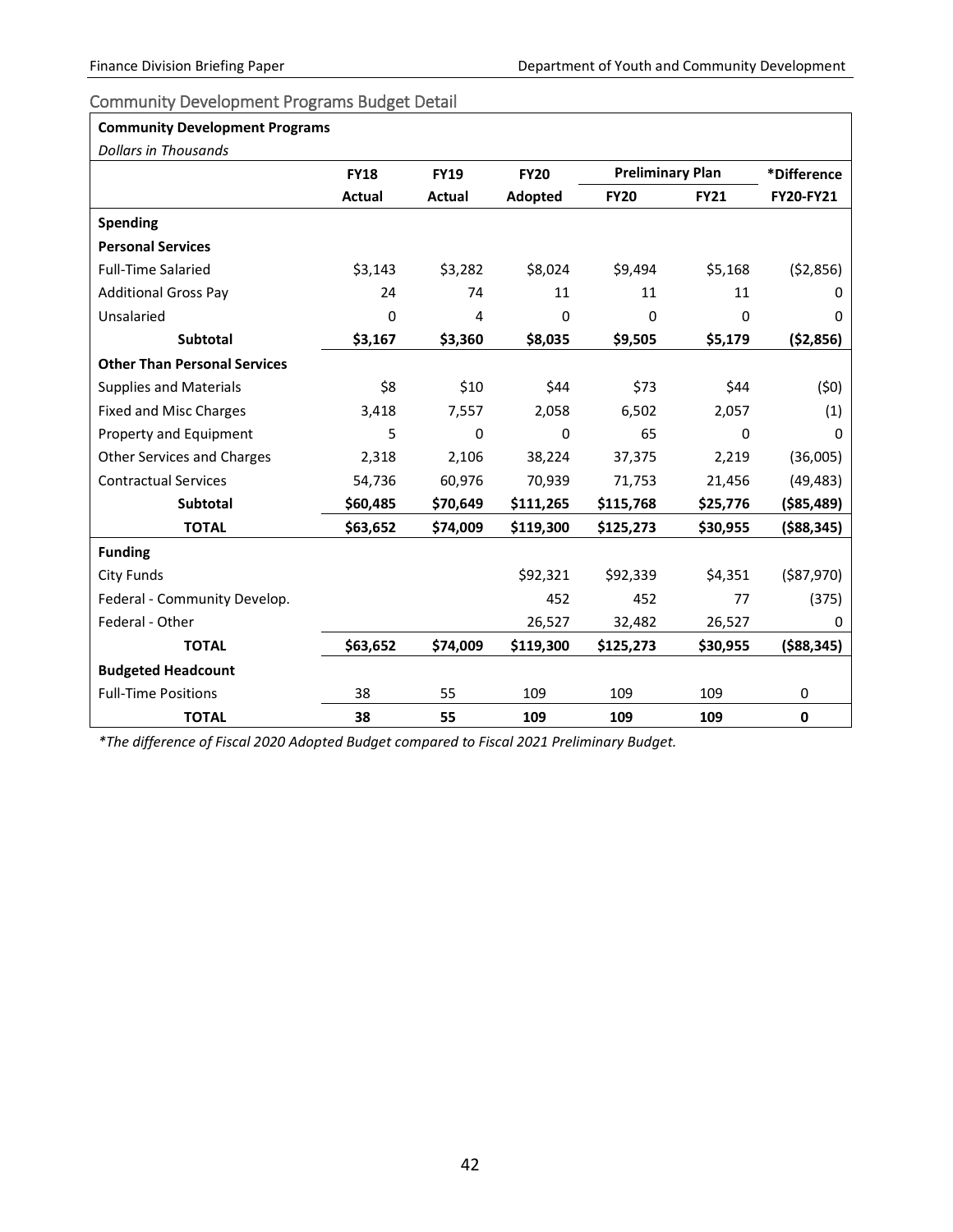#### <span id="page-43-0"></span>Other Youth Programs Budget Detail

#### **Other Youth Programs**

| Dollars in Thousands                 |               |               |             |                         |             |              |
|--------------------------------------|---------------|---------------|-------------|-------------------------|-------------|--------------|
|                                      | <b>FY18</b>   | <b>FY19</b>   | <b>FY20</b> | <b>Preliminary Plan</b> |             | *Difference  |
|                                      | <b>Actual</b> | <b>Actual</b> | Adopted     | <b>FY20</b>             | <b>FY21</b> | FY20-FY21    |
| <b>Spending</b>                      |               |               |             |                         |             |              |
| <b>Personal Services</b>             |               |               |             |                         |             |              |
| <b>Full-Time Salaried</b>            | \$4,738       | \$4,976       | \$5,564     | \$4,337                 | \$5,634     | \$70         |
| <b>Other Salaried and Unsalaried</b> | $\Omega$      | 44            | 63          | 65                      | 67          | 4            |
| <b>Additional Gross Pay</b>          | 67            | 102           | 21          | 21                      | 21          | 0            |
| <b>Subtotal</b>                      | \$4,805       | \$5,122       | \$5,648     | \$4,423                 | \$5,722     | \$74         |
| <b>Other Than Personal Services</b>  |               |               |             |                         |             |              |
| <b>Supplies and Materials</b>        | \$7           | \$101         | \$0         | \$0                     | \$0         | \$0          |
| Property And Equipment               | $\Omega$      | 156           | 0           | $\Omega$                | $\Omega$    | $\Omega$     |
| Fixed and Misc. Charges              | 6,442         | 6,276         | 0           | 2,060                   | 0           | 0            |
| <b>Other Services and Charges</b>    | 7             | 39            | 0           | 0                       | $\mathbf 0$ | 0            |
| <b>Contractual Services</b>          | 42,992        | 46,831        | 41,404      | 45,008                  | 3,253       | (38, 151)    |
| <b>Subtotal</b>                      | \$49,448      | \$53,403      | \$41,404    | \$47,068                | \$3,253     | ( \$38,151)  |
| <b>TOTAL</b>                         | \$54,253      | \$58,525      | \$47,052    | \$51,491                | \$8,975     | ( \$38,077)  |
| <b>Funding</b>                       |               |               |             |                         |             |              |
| <b>City Funds</b>                    |               |               | \$44,864    | \$50,552                | \$6,906     | ( \$37,958)  |
| State                                |               |               | 104         | 104                     | 104         | 0            |
| Federal - Other                      |               |               | 1,365       | 116                     | 1,365       | 0            |
| Intra-City                           |               |               | 719         | 719                     | 600         | (119)        |
| <b>TOTAL</b>                         | \$54,253      | \$58,525      | \$47,052    | \$51,491                | \$8,975     | ( \$38,077)  |
| <b>Budgeted Headcount</b>            |               |               |             |                         |             |              |
| <b>Full-Time Positions</b>           | 54            | 65            | 65          | 66                      | 66          | $\mathbf{1}$ |
| <b>TOTAL</b>                         | 54            | 65            | 65          | 66                      | 66          | $\mathbf{1}$ |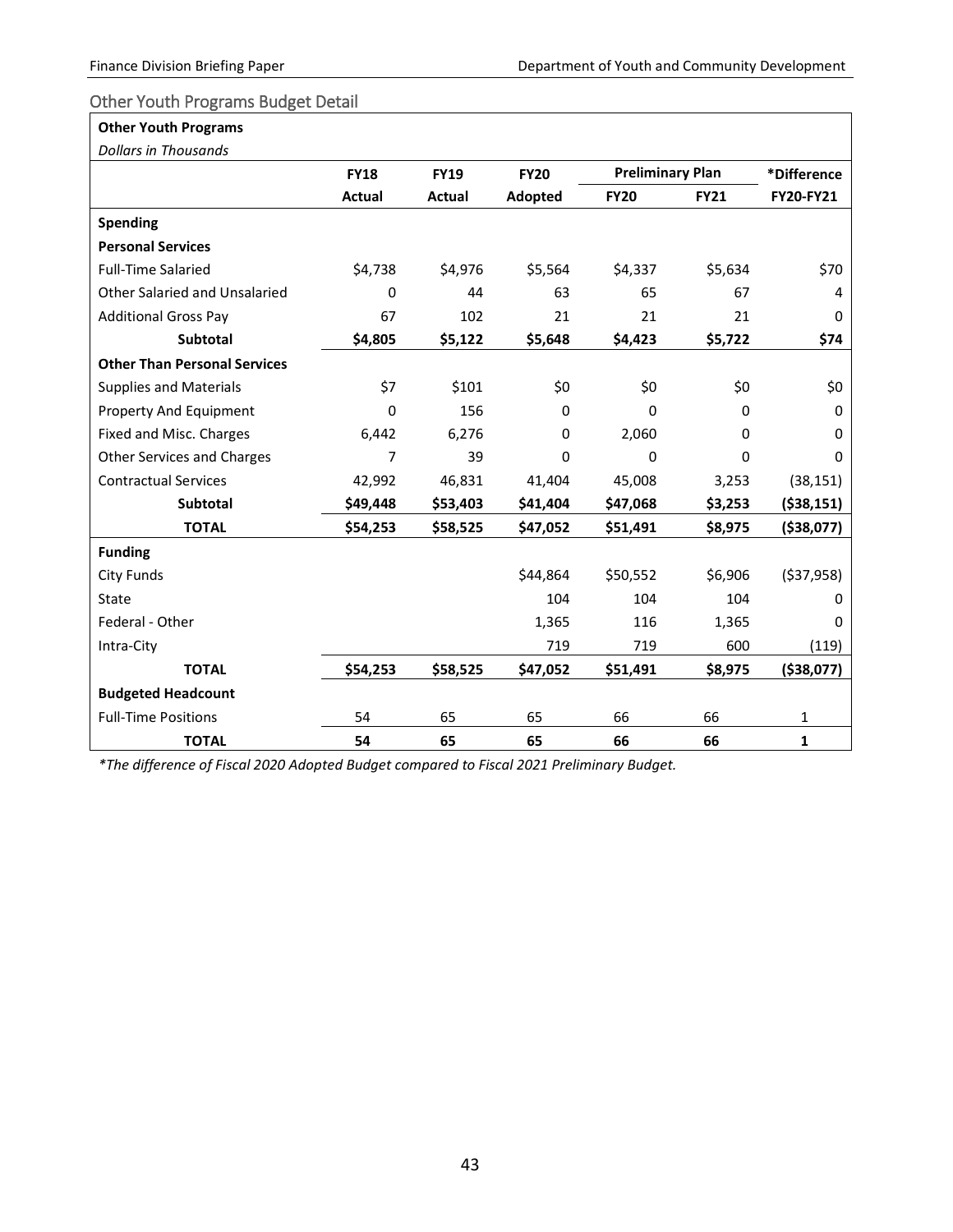#### <span id="page-44-0"></span>General Administration Budget Detail

#### **General Administration**

*Dollars in Thousands*

| Dollars in Thousands                 |               |               |             |                         |             |                  |
|--------------------------------------|---------------|---------------|-------------|-------------------------|-------------|------------------|
|                                      | <b>FY18</b>   | <b>FY19</b>   | <b>FY20</b> | <b>Preliminary Plan</b> |             | *Difference      |
|                                      | <b>Actual</b> | <b>Actual</b> | Adopted     | <b>FY20</b>             | <b>FY21</b> | <b>FY20-FY21</b> |
| <b>Spending</b>                      |               |               |             |                         |             |                  |
| <b>Personal Services</b>             |               |               |             |                         |             |                  |
| <b>Full-Time Salaried</b>            | \$17,763      | \$17,764      | \$18,524    | \$18,696                | \$18,739    | \$215            |
| <b>Other Salaried and Unsalaried</b> | 155           | 155           | 13          | 13                      | 15          | 2                |
| <b>Additional Gross Pay</b>          | 337           | 337           | 452         | 452                     | 452         | $\Omega$         |
| Unsalaried                           | 326           | 326           | 35          | 35                      | 36          | 1                |
| <b>Subtotal</b>                      | \$18,581      | \$18,582      | \$19,024    | \$19,196                | \$19,242    | \$218            |
| <b>Other Than Personal Services</b>  |               |               |             |                         |             |                  |
| <b>Supplies and Materials</b>        | \$442         | \$328         | \$77        | \$466                   | \$77        | \$0              |
| Fixed and Misc. Charges              | 14            | 20            | 8           | 27                      | 27          | 19               |
| Property and Equipment               | 103           | 100           | 20          | 44                      | 20          | 0                |
| <b>Other Services and Charges</b>    | 3,683         | 4,116         | 50,782      | 36,051                  | 49,723      | (1,059)          |
| <b>Contractual Services</b>          | 1,969         | 1,910         | 1,923       | 2,192                   | 1,866       | (57)             |
| Subtotal                             | \$6,211       | \$6,474       | \$52,810    | \$38,780                | \$51,713    | ( \$1,097)       |
| <b>TOTAL</b>                         | \$24,792      | \$25,056      | \$71,834    | \$57,976                | \$70,955    | $($ \$879)       |
| <b>Funding</b>                       |               |               |             |                         |             |                  |
| <b>City Funds</b>                    |               |               | \$63,931    | \$50,318                | \$63,052    | ( \$879)         |
| State                                |               |               | 22          | 22                      | 22          | 0                |
| Federal - Other                      |               |               | 4,442       | 4,197                   | 4,442       | 0                |
| Intra-City                           |               |               | 3,439       | 3,439                   | 3,439       | 0                |
| <b>TOTAL</b>                         | \$24,792      | \$25,056      | \$71,834    | \$57,976                | \$70,955    | ( \$879)         |
| <b>Budgeted Headcount</b>            |               |               |             |                         |             |                  |
| <b>Full-Time Positions</b>           | 214           | 208           | 218         | 218                     | 218         | 0                |
| <b>TOTAL</b>                         | 214           | 208           | 218         | 218                     | 218         | $\mathbf 0$      |